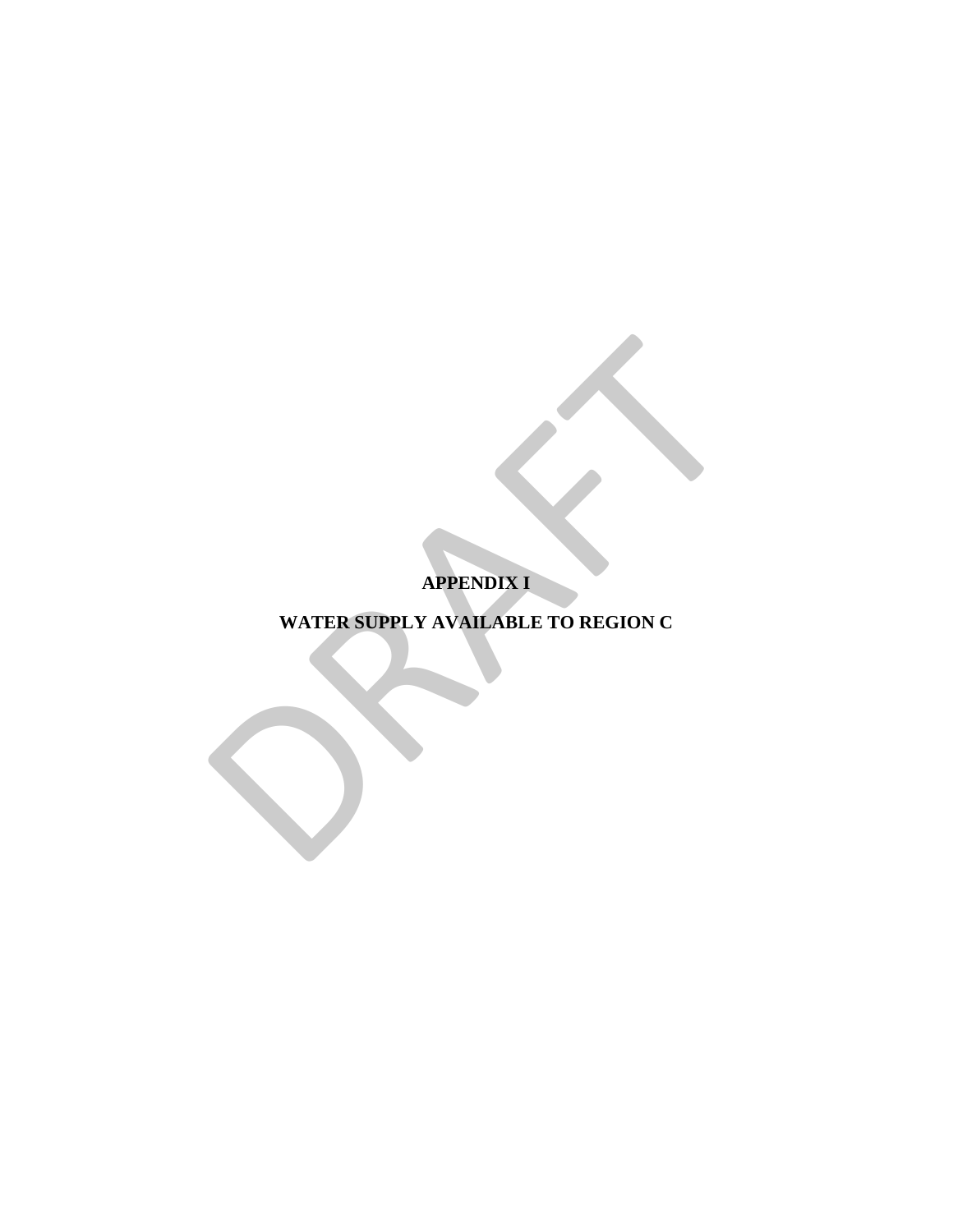## **APPENDIX I WATER SUPPLY AVAILABLE TO REGION C**

Table I-1 shows the overall water supply available to Region C. Table I-2 shows the overall water supply available to Region C that was reported in the 2006 Region C Water Plan<sup>(1)</sup>. The rest of the appendix explains the sources of the data in Table I-1. The table represents the water supply that might be available to the region, whether it is currently connected to a water user group or not. The table is based on:

- Existing water rights<sup>(2)</sup>
- Available supply for reservoirs
- Reliable supplies from run-of-the-river diversions
- Available supply from groundwater
- Estimated local supplies for mining and livestock
- Existing and permitted reuse supplies

Limits to water supply due to current water transmission facilities and wells are not considered in the development of Table I-1. They are considered in Appendix J, Current Supplies by Water User Group.

## **Table I-1 Overall Water Supply Availability in Region C (acre-feet per year)**

| up or not. The table is based on:                                                              |                                                      |                      |           |           |           |           |
|------------------------------------------------------------------------------------------------|------------------------------------------------------|----------------------|-----------|-----------|-----------|-----------|
| Existing water rights <sup><math>(2)</math></sup>                                              |                                                      |                      |           |           |           |           |
| Available supply for reservoirs                                                                |                                                      |                      |           |           |           |           |
| Reliable supplies from run-of-the-river diversions                                             |                                                      |                      |           |           |           |           |
| Available supply from groundwater                                                              |                                                      |                      |           |           |           |           |
| Estimated local supplies for mining and livestock                                              |                                                      |                      |           |           |           |           |
| Existing and permitted reuse supplies                                                          |                                                      |                      |           |           |           |           |
|                                                                                                |                                                      |                      |           |           |           |           |
| mits to water supply due to current water transmission facilities and wells are not considered |                                                      |                      |           |           |           |           |
| development of Table I-1. They are considered in Appendix J, Current Supplies by Wa            |                                                      |                      |           |           |           |           |
| <mark>er Group</mark> .                                                                        |                                                      |                      |           |           |           |           |
|                                                                                                |                                                      | <b>Table I-1</b>     |           |           |           |           |
|                                                                                                | <b>Overall Water Supply Availability in Region C</b> |                      |           |           |           |           |
|                                                                                                |                                                      | (acre-feet per year) |           |           |           |           |
| <b>SUMMARY</b>                                                                                 | 2010                                                 | 2020                 | 2030      | 2040      | 2050      | 2060      |
| Reservoirs in Region C                                                                         | 1,312,724                                            | 1,305,260            | 1,297,491 | 1,289,595 | 1,281,699 | 1,273,803 |
| Local Irrigation                                                                               | 20,205                                               | 20,205               | 20,205    | 20,205    | 20,205    | 20,205    |
| Other Local Supply                                                                             | 23,701                                               | 23,701               | 23,701    | 23,701    | 23,701    | 23,701    |
| <b>Surface Water Imports</b>                                                                   | 598,775                                              | 576,120              | 552,672   | 549,222   | 545,782   | 542,352   |
| Groundwater                                                                                    | 146,152                                              | 146,152              | 146,152   | 146,152   | 146,152   | 146,152   |
| Reuse                                                                                          | 181,046                                              | 214,636              | 245,656   | 260,265   | 260,422   | 261,011   |
| <b>REGION C TOTAL</b>                                                                          | 2,282,602                                            | 2,286,073            | 2,285,876 | 2,289,139 | 2,277,960 | 2,267,223 |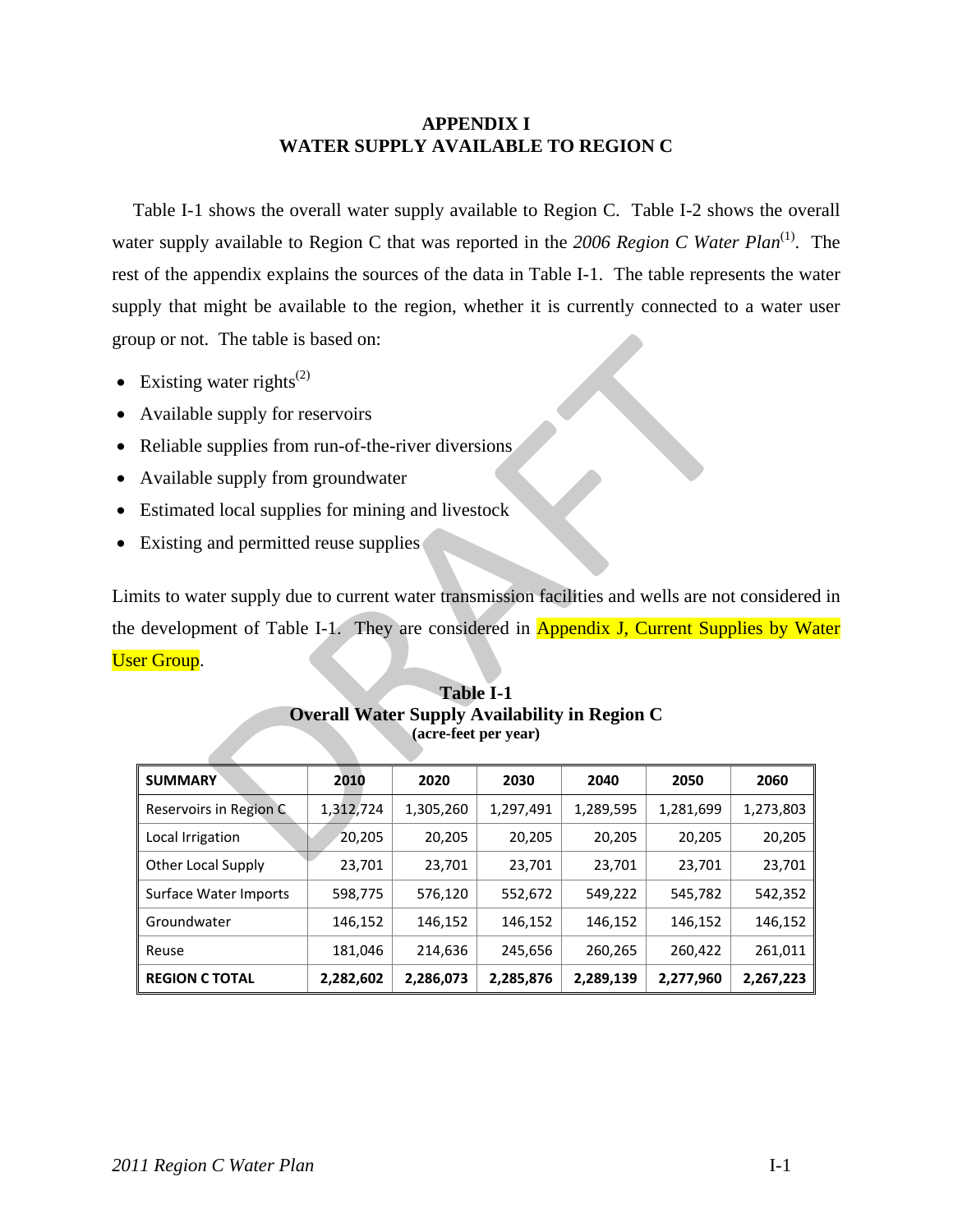| <b>SUMMARY</b>                        | 2010      | 2020      | 2030      | 2040      | 2050      | 2060      |
|---------------------------------------|-----------|-----------|-----------|-----------|-----------|-----------|
| Reservoirs in Region C                | 1,165,080 | 1,155,771 | 1,146,113 | 1,135,964 | 1,125,705 | 1,111,096 |
| Local Irrigation                      | 20,205    | 20,205    | 20,205    | 20,205    | 20,205    | 20,205    |
| Other Local Supply                    | 23,701    | 23,701    | 23,701    | 23,701    | 23,701    | 23,701    |
| Surface Water Imports                 | 564,302   | 560,292   | 555,492   | 550,689   | 545,898   | 541,117   |
| Groundwater                           | 106,460   | 106,460   | 106,460   | 106,460   | 106,460   | 106,460   |
| Reuse                                 | 99,979    | 105,810   | 104,800   | 104,175   | 103,697   | 103,429   |
| <b>REGION C TOTAL</b>                 | 1,979,727 | 1,972,240 | 1,956,770 | 1,941,194 | 1,925,666 | 1,906,007 |
| Change from 2006 Plan<br>to 2011 Plan | 302,875   | 313,834   | 329,106   | 347,945   | 352,294   | 361,216   |

**Table I-2 2006 Plan(1) – Overall Water Supply Availability in Region C (acre-feet per year)** 

## *Water Supply Systems and Reservoirs*

Table I-3 presents the water availability for water supply systems and reservoirs in Region C. The table also shows the water availability that was presented in the *2006 Region C Water Plan*<sup>(1)</sup>. In accordance with the Texas Water Development Board's (TWDB) established procedures<sup>(3)</sup>, these surface water supplies are determined using the TCEQ-approved Water Availability Models (WAM). WAMs have been completed for each of the major river basins in Texas. The WAM models were developed for the purpose of reviewing and granting new surface water rights permits. The assumptions in the WAM models are based on the legal interpretation of water rights, and in some cases do not accurately reflect current operations. Availabilities for each water right are analyzed in priority date order, with water rights with the earliest permit date diverting first. WAM Run 3, which is the version used for planning, assumes full permitted diversions by all water rights and no return flows unless return flows are specifically required in the water right. Run 3 also does not include agreements or operations that are not reflected in the water right permits and does not account for reductions in reservoir capacities due to sediment accumulation. For planning purposes, adjustments were made to the WAMs to better reflect current and future surface water conditions in the region. Generally, changes to the WAMs included: ater 106,460 106,460 106,460 106,460 106,460<br>99,979 105,810 104,800 104,800 106,460<br>1076,460 1076,460 1076,460<br>1076,460 1076,810 104,800 104,800 104,807 109,697<br>1,941,194 1,925,666<br>om 2006 Plan 302,875 313,834 329,106 347,

• Assessment of reservoir sedimentation rates and calculation of area-capacity conditions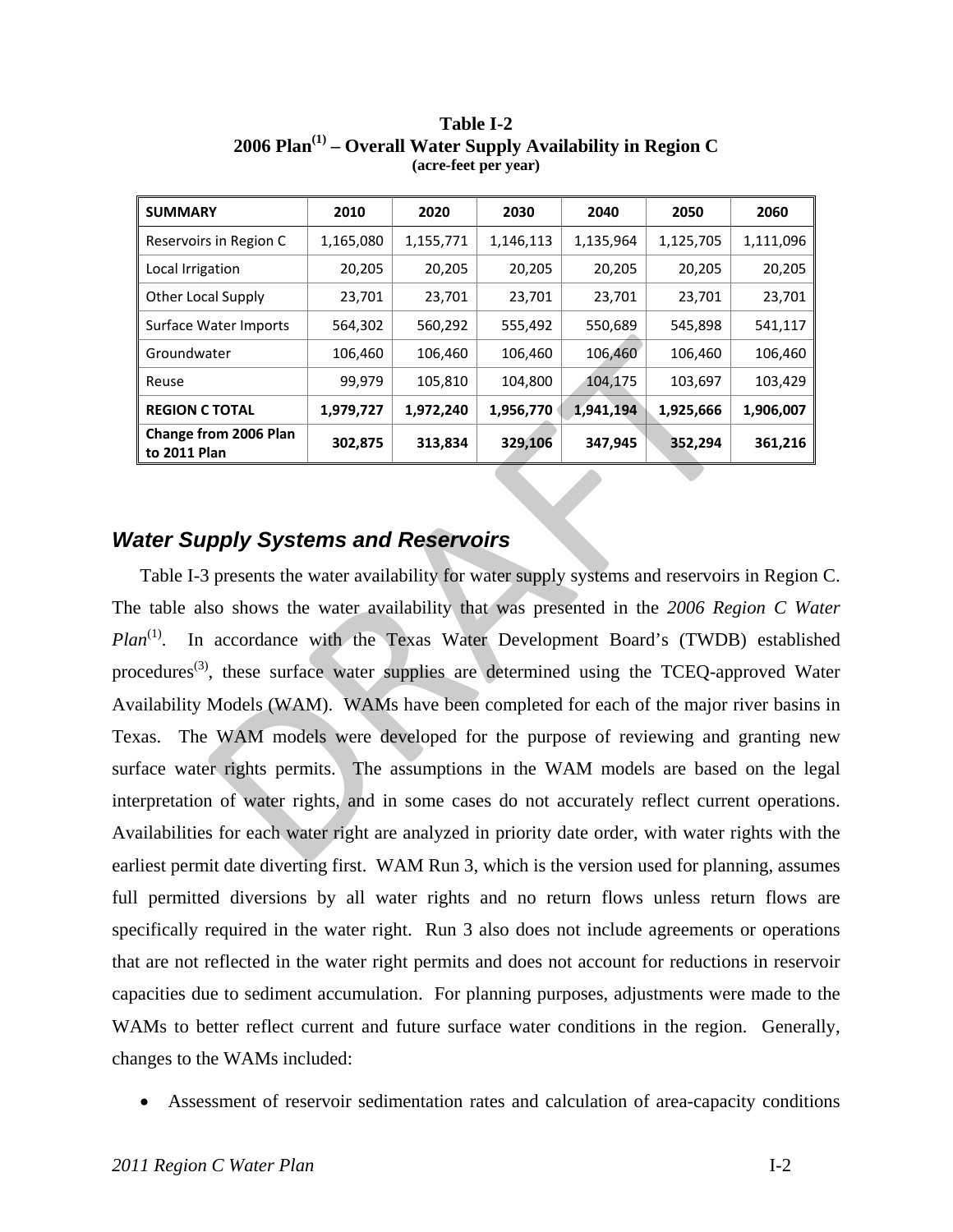for 2000 and 2060 conditions.

- Inclusion of subordination agreements not already included in the TCEO WAM
- Inclusion of system operation where appropriate
- Other corrections

The reliable supply from run-of-the-river diversions was assumed equal to the permitted diversion for water rights located on the main stem of the river and 75 percent of the permitted diversion for water rights located on tributaries.

Specific adjustments to the WAMs to more accurately reflect the water rights and agreements for water supply sources in Region C are:

## **Trinity River Basin WAM**

- Modeling of Lake Jacksboro and Lost Creek Reservoir as a system.
- Modeling of Tarrant Regional Water District's West Fork reservoirs (Bridgeport, Eagle Mountain, and Worth) as a system.
- An upstream diversion of Lake Livingston water from the Trinity River to Fairfield Lake.
- Inclusion of a minimum elevation for Lake Fairfield (305.0 ft. msl).
- Modeling of Dallas' water rights in the Elm Fork of the Trinity River as a system with Lake Lewisville and Ray Roberts.

## **Red River Basin WAM**

- Modeling of Lake Randell and Valley Lake as stand-alone reservoirs without Lake Texoma backups for the firm yield calculation. These two reservoirs are modeled one day senior to Lake Texoma's most senior authorization. Backup supply for these reservoirs from Lake Texoma is included in the supplies from Lake Texoma. For firm yield calculations for other reservoirs, the backups for Lake Randell and Valley Lake were retained. adjustments to the WAMs to more accurately reflect the water rights and<br>ply sources in Region C are:<br>
The Taxis WAM<br>
Eleling of Lake Jacksboro and Lost Creek Reservoir as a system.<br>
Eleling of Tarrant Regional Water Distri
- Modeling of Lake Texoma as a single reservoir with inactive storage rather than modeling as multiple storage pools for the Lake Texoma firm yield calculation. For the firm yield calculation of other reservoirs, multiple storage pools were retained in Lake Texoma.
- Removal of a "dummy" Lake Texoma water right for the State of Oklahoma for 100,000 acre-feet of storage and 113,000 acre-feet per year of diversion. This water right mirrors the recent NTMWD amendment. This change was necessary to limit the water supply storage to 450,000 acre-feet, the amount currently authorized by the U.S. Congress. (TCEQ currently assumes a diversion of 168,000 acre-feet per year from the existing 150,000 acre-feet of storage reserved for Oklahoma. Currently there are less than 5,000 acre-feet per year of permitted Oklahoma diversions.)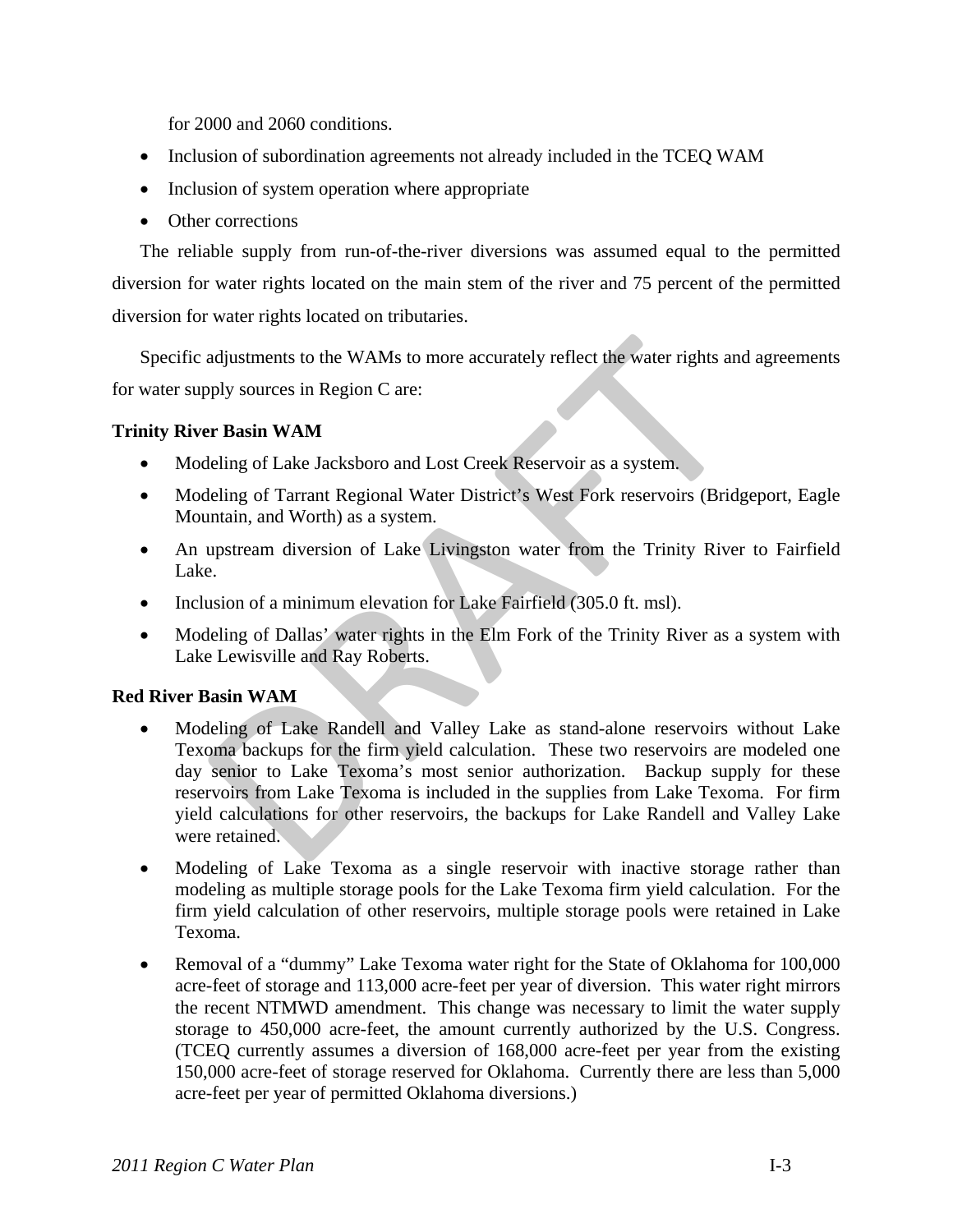- Addition of 50,000 acre-feet of storage and 56,500 acre-feet per year of diversion from Lake Texoma corresponding to the recent application by the Greater Texoma Utility Authority.
- Removal of backups of individual pools in Lake Texoma from the hydropower pool. These are not invoked in the WAM because all Lake Texoma rights are reliable using only their pools.

## **Imports to Region C**

Supplies from Lake Chapman were determined using the Sulphur River Basin WAM.

Information obtained from Region D indicated that no adjustments were made to the Sabine River WAM that would impact the currently available water supplies for Region C. Therefore, the yields for Lake Fork and Lake Tawakoni were assumed to be the same as they were in the 2006 Region C Water Plan<sup>(1)</sup>.

Region C has very few water supplies in the Brazos River Basin. Thus, the water availability information as determined by the Brazos G Regional Water Planning Group was adopted.

For Lake Palestine and Lake Athens, both in the Neches River Basin, the water availability information as determined by the Region I Water Planning Group was adopted. The available supply for Dallas Water Utilities from Lake Palestine was decreased based on a decreasing firm yield in the reservoir. The Unit of the Region Dindicated that no adjustments were made<br>that would impact the currently available water supplies for Region of<br>Take Fork and Lake Tawakoni were assumed to be the same as the<br>C Water Plan<sup>(1)</sup>.<br>C has

For Lake Livingston, the water availability information as determined by the Region H Water Planning Group was adopted.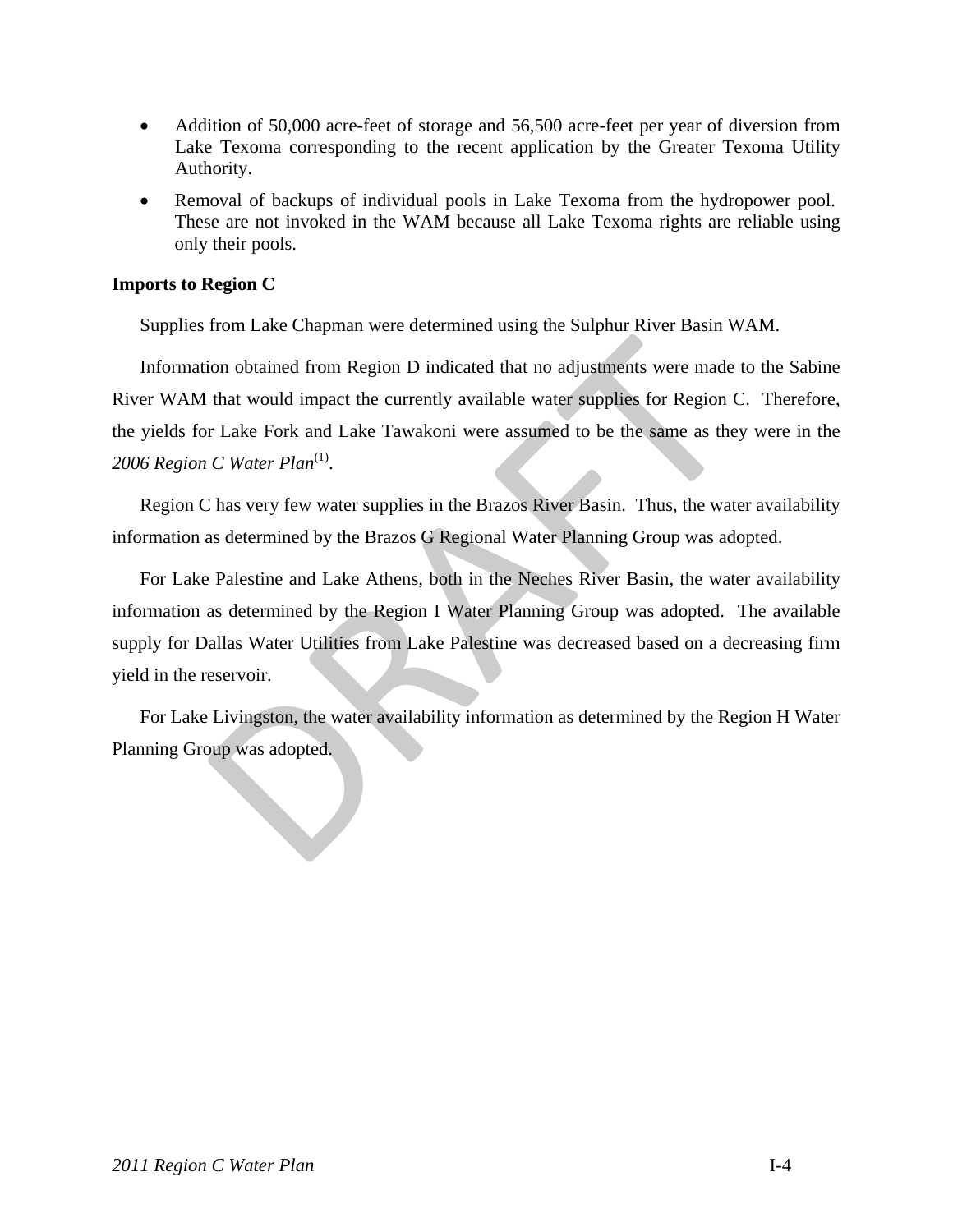|                                                      |              |         |             |             |                                           |         | Table I-3            |             | <b>Currently Available Surface Water Supplies from Reservoirs in Region C</b><br>(Not Considering Transmission Constraints) |         |             |             |                                         |             |         |
|------------------------------------------------------|--------------|---------|-------------|-------------|-------------------------------------------|---------|----------------------|-------------|-----------------------------------------------------------------------------------------------------------------------------|---------|-------------|-------------|-----------------------------------------|-------------|---------|
|                                                      |              |         |             |             | <b>Revised Surface Water Availability</b> |         | (Acre-Feet per Year) |             |                                                                                                                             |         |             |             | Surface Water Availability in 2006 Plan |             |         |
|                                                      | <b>Basin</b> | 2000    | 2010        | 2020        | 2030                                      | 2040    | 2050                 | 2060        | 2000                                                                                                                        | 2010    | 2020        | 2030        | 2040                                    | 2050        | 2060    |
| <b>WATER SUPPLY SYSTEMS</b>                          |              |         |             |             |                                           |         |                      |             |                                                                                                                             |         |             |             |                                         |             |         |
| Lost Creek/ Jacksboro<br>System                      | Trinity      | 1,597   | 1,597       | 1,597       | 1,597                                     | 1,597   | 1,597                | 1,597       | 1,440                                                                                                                       | 1.440   | 1,440       | 1,440       | 1,440                                   | 1,440       | 1,440   |
| West Fork (includes<br>Bridgeport Local)             | Trinity      | 110,500 | 109,833     | 109,167     | 108,500                                   | 107,833 | 107,167              | 106,500     | 110,000                                                                                                                     | 108,500 | 107,000     | 105,500     | 104,000                                 | 102,500     | 101,000 |
| Elm Fork/ Lewisville/<br>Ray Roberts                 | Trinity      | 213,129 | 211,699     | 210,269     | 208,839                                   | 207,409 | 205,979              | 204,549     | 193,753                                                                                                                     | 191,729 | 189,705     | 187,681     | 185,657                                 | 183,633     | 181,609 |
| Grapevine - Dallas                                   | Trinity      | 7,800   | 7,583       | 7,367       | 7,150                                     | 6,933   | 6,717                | 6,500       | 7,700                                                                                                                       | 7,250   | 6,800       | 6,350       | 5,900                                   | 5,450       | 5,000   |
| <b>Subtotal Systems</b>                              |              | 333,026 | 330,713     | 328,399     | 326,086                                   | 323,773 | 321,459              | 319,146     | 312,893                                                                                                                     | 308,919 | 304,945     | 300,971     | 296,997                                 | 293,023     | 289,049 |
| <b>RESERVOIRS IN REGION C</b>                        |              |         |             |             |                                           |         |                      |             |                                                                                                                             |         |             |             |                                         |             |         |
| <b>Cedar Creek</b>                                   | Trinity      | 175,000 | 175,000     | 175,000     | 175,000                                   | 175,000 | 175,000              | 175,000     | 175,000                                                                                                                     | 175,000 | 175,000     | 175,000     | 175,000                                 | 175,000     | 175,000 |
| <b>Richland-Chambers</b><br>(TRWD)                   | Trinity      | 210,000 | 210,000     | 210,000     | 210,000                                   | 210,000 | 210,000              | 210,000     | 210,000                                                                                                                     | 210,000 | 210,000     | 210,000     | 210,000                                 | 210,000     | 205,650 |
| Richland-Chambers<br>(Corsicana) and Lake<br>Halbert | Trinity      | 13,880  | 13,872      | 13,863      | 13,855                                    | 13,847  | 13,838               | 13,830      | 12,750                                                                                                                      | 12,625  | 12,500      | 12,375      | 12,250                                  | 12,125      | 12,000  |
| Moss                                                 | Red          | 7,410   | 7,410       | 7,410       | 7,410                                     | 7,410   | 7,410                | 7,410       | 4,500                                                                                                                       | 4,500   | 4,500       | 4,500       | 4,500                                   | 4,500       | 4,500   |
| Lake Texoma (Texas'<br>Share - NTMWD)                | Red          | 190,300 | 190,300     | 190,300     | 190,300                                   | 190,300 | 190,300              | 190,300     | 77,300                                                                                                                      | 77,300  | 77,300      | 77,300      | 77,300                                  | 77,300      | 77,300  |
| Lake Texoma (Texas'<br>Share - GTUA)                 | Red          | 25,000  | 25,000      | 25,000      | 25,000                                    | 25,000  | 25,000               | 25,000      | 25,000                                                                                                                      | 25,000  | 25,000      | 25,000      | 25,000                                  | 25,000      | 25,000  |
| Lake Texoma (Texas'<br>Share - Denison)              | Red          | 24,400  | 24,400      | 24,400      | 24,400                                    | 24,400  | 24,400               | 24,400      | 24,400                                                                                                                      | 24,400  | 24,400      | 24,400      | 24,400                                  | 24,400      | 24,400  |
| LakeTexoma (Texas'<br>Share - Luminant)              | Red          | 16,400  | 16,400      | 16,400      | 16,400                                    | 16,400  | 16,400               | 16,400      | 10,000                                                                                                                      | 10,000  | 10,000      | 10,000      | 10,000                                  | 10,000      | 10,000  |
| Lake Texoma (Texas'<br>Share - RRA)                  | Red          | 2,250   | 2,250       | 2,250       | 2,250                                     | 2,250   | 2,250                | 2,250       | 2,000                                                                                                                       | 2,000   | 2,000       | 2,000       | 2,000                                   | 2,000       | 2,000   |
| Randell                                              | Red          | 1,400   | 1,400       | 1,400       | 1,400                                     | 1,400   | 1,400                | 1,400       | 5,280                                                                                                                       | 5,280   | 5,280       | 5,280       | 5,280                                   | 5,280       | 5,280   |
| Valley                                               | Red          | 0       | $\mathbf 0$ | $\mathbf 0$ | 0                                         | 0       | $\mathbf 0$          | $\mathbf 0$ | 0                                                                                                                           | 0       | $\mathbf 0$ | $\mathbf 0$ | $\mathbf 0$                             | $\mathbf 0$ |         |
| Bonham                                               | Red          | 5,340   | 5,340       | 5,340       | 5,340                                     | 5,340   | 5,340                | 5,340       | 5,340                                                                                                                       | 5,340   | 5,340       | 5,340       | 4,850                                   | 4,250       | 3,650   |
| Ray Roberts (Denton)                                 | Trinity      | 19,240  | 18,980      | 18,720      | 18,460                                    | 18,200  | 17,940               | 17,680      | 21,008                                                                                                                      | 20,445  | 19,882      | 19,319      | 18,756                                  | 18,193      | 17,630  |
| Lewisville (Denton)                                  | Trinity      | 8,020   | 7,918       | 7,817       | 7,715                                     | 7,613   | 7,512                | 7,410       | 7,896                                                                                                                       | 7,702   | 7,507       | 7,313       | 7,119                                   | 6,924       | 6,730   |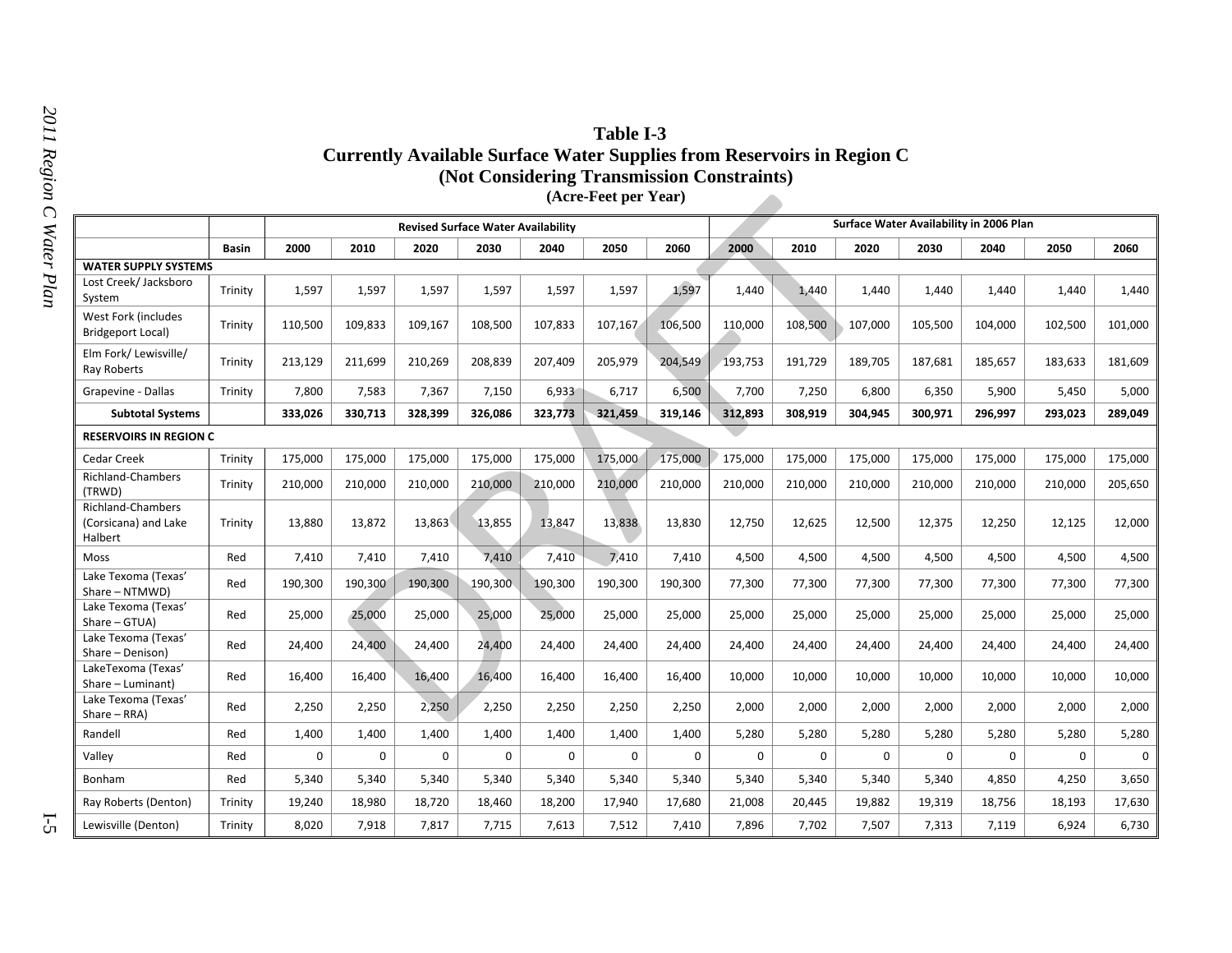|                                 |               |             |             |           | <b>Revised Surface Water Availability</b> |           |           |           |           |           |             |             | Surface Water Availability in 2006 Plan |             |           |
|---------------------------------|---------------|-------------|-------------|-----------|-------------------------------------------|-----------|-----------|-----------|-----------|-----------|-------------|-------------|-----------------------------------------|-------------|-----------|
|                                 | <b>Basin</b>  | 2000        | 2010        | 2020      | 2030                                      | 2040      | 2050      | 2060      | 2000      | 2010      | 2020        | 2030        | 2040                                    | 2050        | 2060      |
| Benbrook                        | Trinity       | 6,833       | 6,833       | 6,833     | 6,833                                     | 6,833     | 6,833     | 6,833     | 6,834     | 6,834     | 6,834       | 6,834       | 6,834                                   | 6,834       | 6,834     |
| Weatherford                     | Trinity       | 3,010       | 2,967       | 2,923     | 2,880                                     | 2,837     | 2,793     | 2,750     | 2,900     | 2,750     | 2,600       | 2,450       | 2,300                                   | 2,150       | 2,000     |
| Grapevine<br>(PCMUD)            | Trinity       | 17,200      | 17,050      | 16,900    | 16,750                                    | 16,600    | 16,450    | 16,300    | 16,800    | 16,167    | 15,533      | 14,900      | 14,267                                  | 13,633      | 13,000    |
| Grapevine<br>(Grapevine)        | Trinity       | 2,050       | 2,017       | 1,983     | 1,950                                     | 1,917     | 1,883     | 1,850     | 1,900     | 1,833     | 1,767       | 1,700       | 1,633                                   | 1,567       | 1,500     |
| Arlington                       | Trinity       | 10,000      | 9,850       | 9,700     | 9,550                                     | 9,400     | 9,250     | 9,100     | 8,400     | 8,333     | 8,267       | 8,200       | 8,133                                   | 8,067       | 8,000     |
| Joe Pool                        | Trinity       | 15,500      | 15,192      | 14,883    | 14,575                                    | 14,267    | 13,958    | 13,650    | 16,400    | 15,333    | 14,267      | 13,200      | 12,133                                  | 11,067      | 10,000    |
| Mountain<br>Creek               | Trinity       | 6,400       | 6,400       | 6,400     | 6,400                                     | 6,400     | 6,400     | 6,400     | 6,400     | 6,400     | 6,400       | 6,400       | 6,400                                   | 6,400       | 6,400     |
| North                           | Trinity       | 0           | 0           | 0         | 0                                         | 0         | 0         | 0         | 0         | 0         | 0           | 0           | 0                                       | 0           |           |
| Lake Ray<br>Hubbard<br>(Dallas) | Trinity       | 58,740      | 57,427      | 56,113    | 54,800                                    | 53,487    | 52,173    | 50,860    | 60,700    | 60,367    | 60,033      | 59,700      | 59,367                                  | 59,033      | 58,700    |
| White Rock                      | Trinity       | 3,800       | 3,500       | 3,200     | 2,900                                     | 2,600     | 2,300     | 2,000     | 5,900     | 5,083     | 4,267       | 3,450       | 2,633                                   | 1,817       | 1,000     |
| Terrell                         | Trinity       | 2,300       | 2,283       | 2,267     | 2,250                                     | 2,233     | 2,217     | 2,200     | 2,300     | 2,283     | 2,267       | 2,250       | 2,233                                   | 2,217       | 2,200     |
| Clark                           | Trinity       | 210         | 210         | 210       | 210                                       | 210       | 210       | 210       | 139       | 139       | 139         | 139         | 139                                     | 139         | 139       |
| Bardwell                        | Trinity       | 9,600       | 9,600       | 9,600     | 9,295                                     | 8,863     | 8,432     | 8,000     | 8,980     | 8,567     | 8,153       | 7,740       | 7,327                                   | 6,913       | 6,500     |
| Waxahachie                      | Trinity       | 3,010       | 2,905       | 2,800     | 2,695                                     | 2,590     | 2,485     | 2,380     | 2,760     | 2,667     | 2,573       | 2,480       | 2,387                                   | 2,293       | 2,200     |
| Forest Grove                    | Trinity       | 8,840       | 8,767       | 8,693     | 8,620                                     | 8,547     | 8,473     | 8,400     | 8,600     | 8,583     | 8,567       | 8,550       | 8,533                                   | 8,517       | 8,500     |
| <b>Trinidad City</b><br>Lake    | Trinity       | 450         | 450         | 450       | 450                                       | 450       | 450       | 450       | 500       | 500       | 500         | 500         | 500                                     | 500         | 500       |
| Trinidad                        | Trinity       | 3,050       | 3,050       | 3,050     | 3,050                                     | 3,050     | 3,050     | 3,050     | 3,100     | 3,067     | 3,033       | 3,000       | 2,967                                   | 2,933       | 2,900     |
| Navarro Mills                   | Trinity       | 19,400      | 19,342      | 18,333    | 17,325                                    | 16,317    | 15,308    | 14,300    | 19,400    | 19,400    | 18,800      | 17,850      | 16,900                                  | 15,950      | 15,000    |
| Fairfield                       | Trinity       | 870         | 870         | 870       | 870                                       | 870       | 870       | 870       | 1,700     | 1,567     | 1,433       | 1,300       | 1,167                                   | 1,033       | 900       |
| Bryson                          | <b>Brazos</b> | $\mathbf 0$ | $\mathbf 0$ | 0         | 0                                         | 0         | 0         | $\Omega$  | $\pmb{0}$ | 0         | $\mathbf 0$ | $\mathbf 0$ | 0                                       | 0           |           |
| Mineral Wells                   | <b>Brazos</b> | 2,520       | 2,508       | 2,495     | 2,483                                     | 2,470     | 2,458     | 2,445     | 2,520     | 2,508     | 2,495       | 2,483       | 2,470                                   | 2,458       | 2,445     |
| <b>Teague City</b><br>Lake      | <b>Brazos</b> | 189         | 189         | 189       | 189                                       | 189       | 189       | 189       | 189       | 189       | 189         | 189         | 189                                     | 189         | 189       |
| Lake Lavon                      | Trinity       | 113,300     | 112,033     | 110,767   | 109,500                                   | 108,233   | 106,967   | 105,700   | 104,000   | 104,000   | 104,000     | 104,000     | 104,000                                 | 104,000     | 104,000   |
| Muenster                        | Trinity       | 300         | 300         | 300       | 300                                       | 300       | 300       | 300       | 0         | 0         | 0           | 0           | 0                                       | $\mathbf 0$ |           |
| Subtotal<br><b>Reservoirs</b>   |               | 986,212     | 982,011     | 976,860   | 971,405                                   | 965,822   | 960,240   | 954,657   | 874,396   | 869,995   | 864,993     | 859,642     | 853,800                                 | 847,849     | 837,547   |
| <b>TOTAL</b>                    |               | 1,319,238   | 1,312,724   | 1,305,260 | 1,297,491                                 | 1,289,595 | 1,281,699 | 1,273,803 | 1,187,289 | 1,178,914 | 1,169,938   | 1,160,613   | 1,150,797                               | 1,140,872   | 1,126,596 |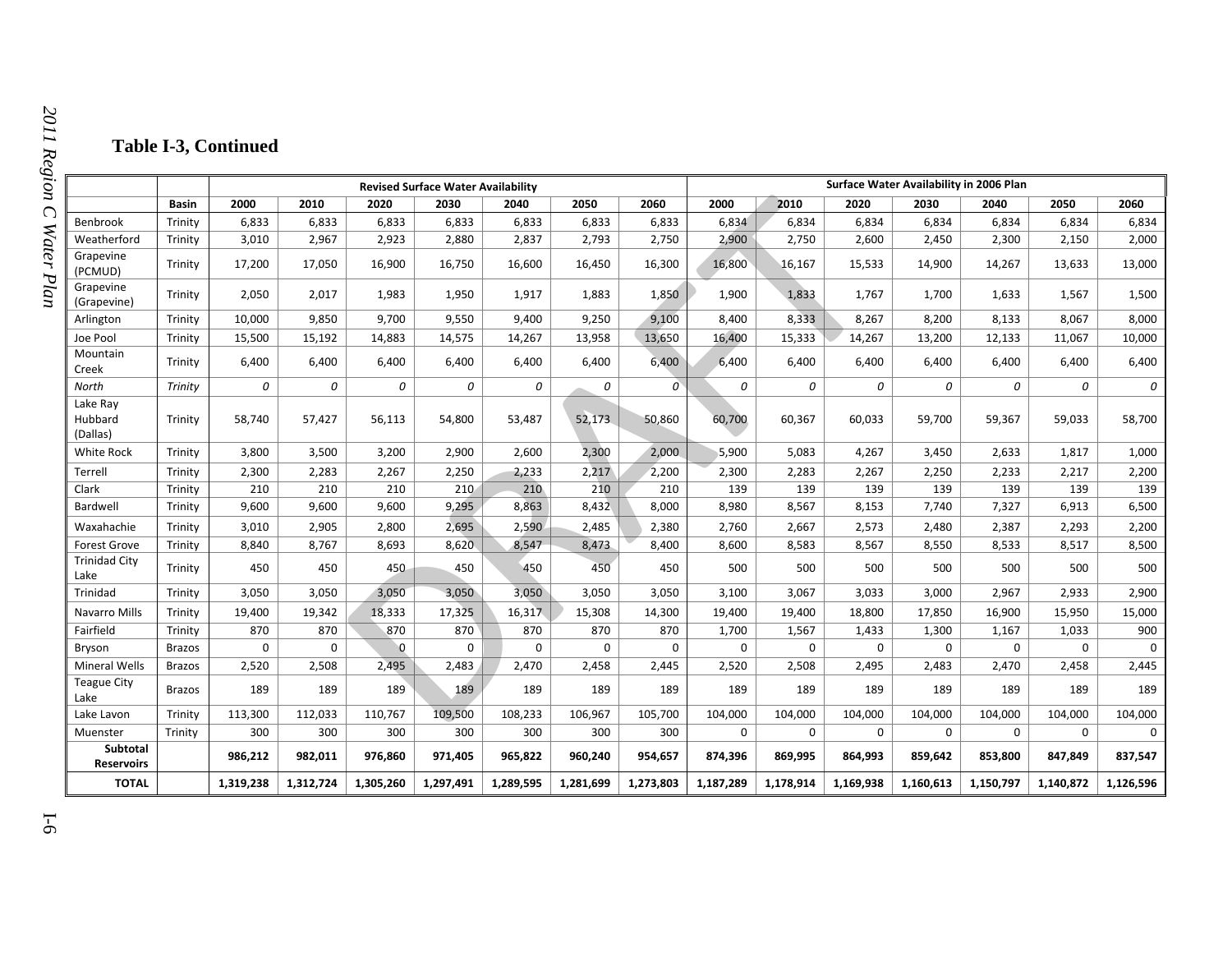## WATER SUPPLY SYSTEMS

The water supply systems listed are operated as physical systems – the water they provide cannot easily be separated by individual source. The supply available is based on the calculation of the Water Availability Models (WAMs), as described above. More detailed discussions on water supply available for each system are given below.

**Lost Creek/Jacksboro System (Jacksboro).** Lake Jacksboro is a 2,129 acre-foot reservoir located just outside of the City of Jacksboro in the Trinity River Basin in Jack County, and Lost Creek Reservoir is an 11,961 acre-foot reservoir located 1.5 miles downstream of the Lake Jacksboro dam. The City of Jacksboro holds a water right for the combined use of both reservoirs for municipal water supply and the right to divert 1,440 acre-feet per year. The water right authorizes the reservoirs to be operated as a system, so the WAM was modified to include system operation and the subordination agreement with TRWD. According to the WAM, the firm yield from this system as of 2060 is 2,430 acre-feet per year. The available supply from this system is limited to 1,597 acre-feet per year, which is the permitted amount of 1,397 plus 200 acre-feet per year of return flows that Jacksboro is authorized to use. outside of the City of Jacksboro in the Trinity River Basin in Jack Cot<br>voir is an 11,961 acre-foot reservoir located 1.5 miles downstream<br>am. The City of Jacksboro holds a water right for the combined<br>r municipal water su

**West Fork including Bridgeport Local System (Tarrant Regional Water District).** Tarrant Regional Water District's West Fork Reservoir system is comprised of Lake Bridgeport, Lake Worth, and Eagle Mountain Lake. The WAM was modified to include the system operation of these three reservoirs. The resulting combined system firm yield was 110,500 acrefeet per year in 2010 and 106,500 acre-feet per year in 2060.

Under current conditions, this system provides somewhat less supply than shown. With existing facilities, it is not possible to divert water from Lake Worth when the lake is drawn down more than four feet, which makes some of the water stored in Lake Worth unavailable. In addition, the Tarrant Regional Water District operates its water supplies on a safe yield basis, which provides a smaller supply than the firm yield numbers shown. (In safe yield operation, the user takes less than the firm yield in order to leave a reserve supply in the reservoir in case a drought worse than any historical drought occurs.)

**Elm Fork/Lake Lewisville/Ray Roberts System (Dallas).** This system, owned by Dallas, is comprised of Lake Lewisville, Lake Ray Roberts, and run-of-the-river rights from Elm Fork. The WAM was modified to include the system operation of these supplies. The resulting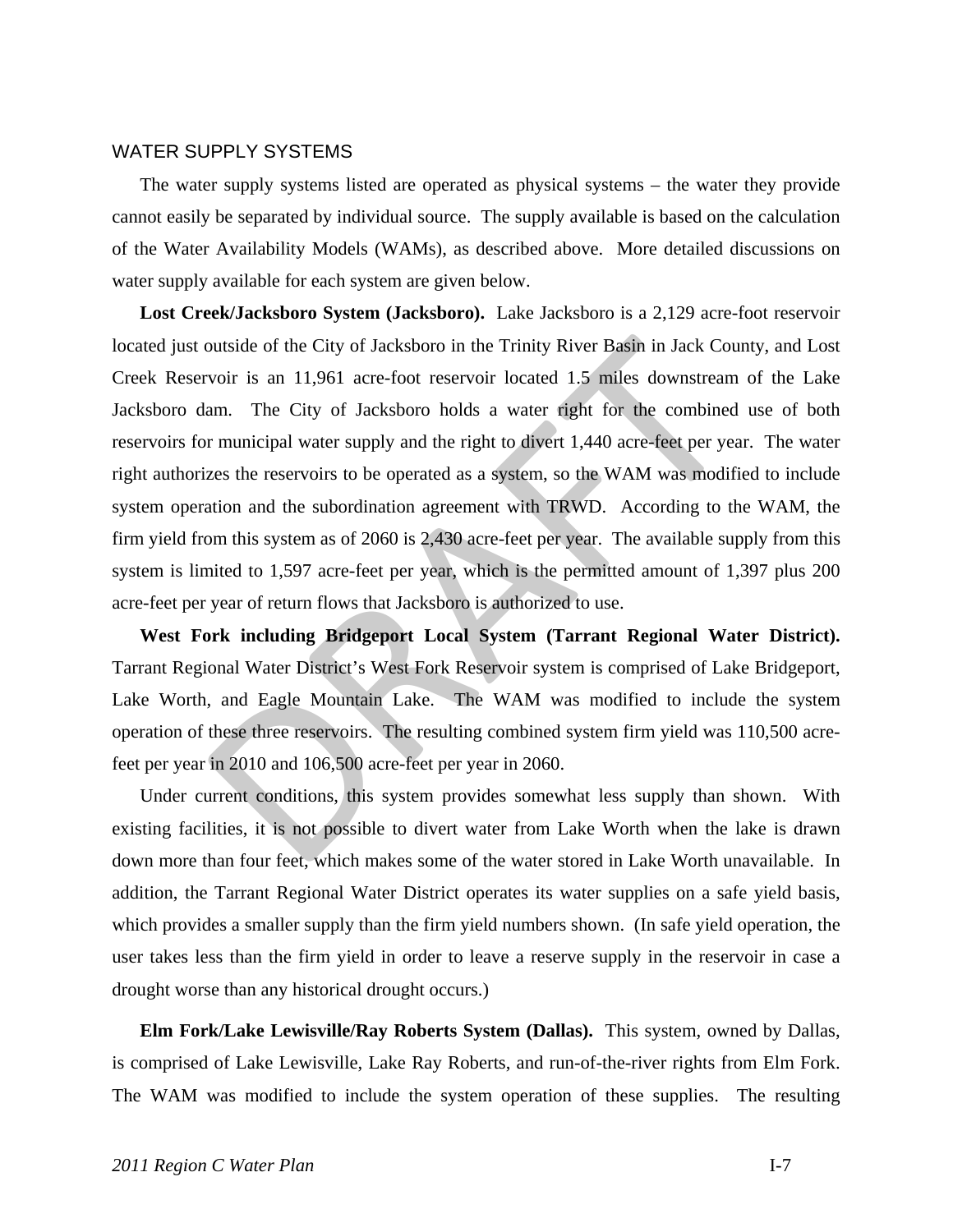combined system yield was 213,129 acre-feet per year in 2010 and 204,549 acre-feet per year in 2060. The firm yield is higher than what was shown in the 2006 *Region C Water Plan*(1) due to changes made in the WAM.

**Lake Grapevine (Dallas).** Dallas includes its portion of supply from Lake Grapevine in its system operation with Elm Fork/Lewisville/Ray Roberts. The WAM was modified to include this system operation. The resulting yield for Dallas' portion of Lake Grapevine was 7,800 acrefeet per year in 2010 and 6,500 acre-feet per year in 2060. The WAM modeling for Lake Grapevine does not include the Lake Grapevine Accounting Plan.

## RESERVOIRS IN REGION C

All major reservoirs in Region C as well as some smaller reservoirs used for municipal supply are listed in Table I-3. The supply available is based on the calculation of the Water Availability Models (WAMs), which limits the supply to the lesser of the firm yield or the permit amount.

**Cedar Creek.** Cedar Creek Reservoir is located on Cedar Creek in the Trinity River Basin in Henderson and Kaufman Counties. The reservoir has a permitted conservation storage of 678,900 acre-feet. Tarrant Regional Water District holds a water right for diversion of 175,000 acre-feet per year. According to the WAM, the firm yield is 211,900 acre-feet per year in 2000, decreasing to 205,200 acre-feet per year by 2060. The available supply from Cedar Creek is limited to the permit amount of 175,000 acre-feet per year. besonder the Lake Grapevine Accounting Plan.<br>
IRS IN REGION C<br>
The street of as well as some smaller reservoirs used that the Table I-3. The supply available is based on the calculation<br>
Models (WAMs), which limits the sup

**Richland-Chambers (and Lake Halbert).** Richland-Chambers Reservoir is located on Richland Creek in the Trinity River Basin in Freestone and Navarro Counties. The reservoir has a permitted conservation storage of 1,135,000 acre-feet. Tarrant Regional Water District and City of Corsicana hold water rights in the reservoir (210,000 acre-feet per year for TRWD and 13,650 acre-feet per year for Corsicana). According to the WAM, the firm yield of the TRWD water right is 228,300 acre-feet per year in 2000, decreasing to 210,800 acre-feet per year by 2060. The available supply to TRWD from Richland-Chambers is limited to the permitted amount of 210,000 acre-feet per year.

Corsicana's water right in Lake Halbert is backed up by the City's water right in Richland-Chambers. The pipeline connection from Richland-Chambers to Lake Halbert was completed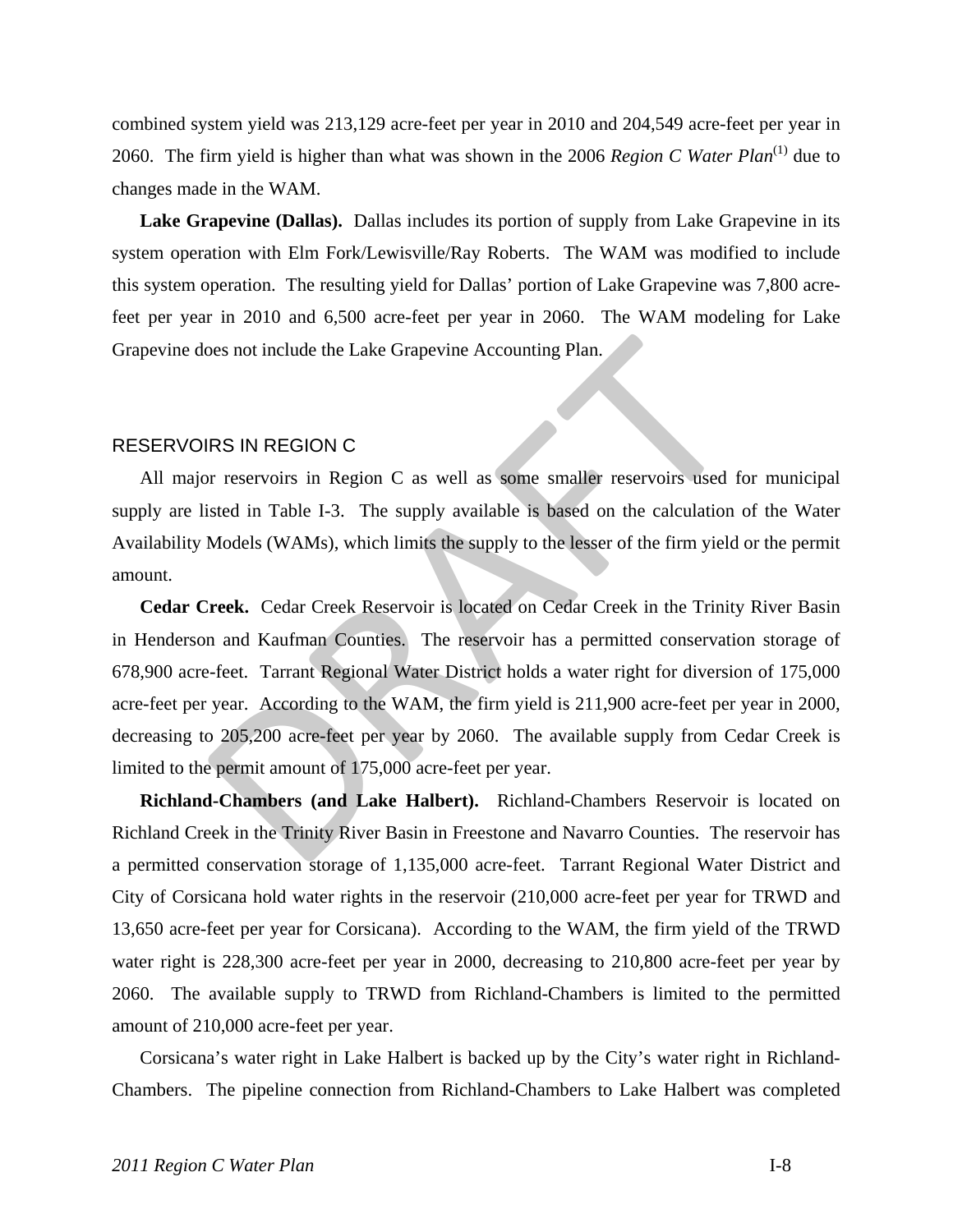since the 2006 Region C Water Plan<sup>(1)</sup>. Lake Halbert is located on Elm Creek in the Trinity River Basin in Navarro County. The reservoir has permitted conservation storage of 7,357 acrefeet. The City of Corsicana holds a water right in Lake Halbert for 4,003 acre-feet per year. According to the WAM, the available supply from Richland Chambers Reservoir and Lake Halbert to Corsicana as of 2060 is 13,830 acre-feet per year.

**Moss.** Moss Lake is located on Fish Creek in the Red River Basin in Cooke County. The reservoir has permitted conservation storage of 23,210 acre-feet. The City of Gainesville holds water rights in the reservoir for 7,740 acre-feet per year. According to the WAM, the available supply from Moss Lake in 2060 is 7,410 acre-feet per year. The available supply from Moss Lake has increased from what was shown in the 2006 *Region C Water Plan*<sup>(1)</sup> because the City of Gainesville increased their water right from 4,500 acre-feet per year to 7,740 acre-feet per year.

**Texoma (Texas' share).** Lake Texoma is located along the Texas and Oklahoma border in the Red River Basin in Grayson and Cooke Counties. The permitted conservation storage for water supply in Texas is 300,000 acre-feet. Red River Authority, Greater Texoma Utility Authority, Denison, North Texas Municipal Water District, and Luminant all hold water rights in the reservoir. Since the 2006 *Region C Water Plan*<sup>(1)</sup>, Luminant increased its Lake Texoma water right by 6,400 acre-feet per year, and North Texas Municipal Water District increased its water right by 113,000 acre-feet per year and increased its permitted storage by 100,000 acrefeet. The total Texoma supply available to Region C as of 2060 is 258,350 acre-feet per year (2,250 acre-feet per year for Red River Authority; 25,000 acre-feet per year for Greater Texoma Utility Authority; 24,400 acre-feet per year for Denison; 190,300 acre-feet per year for NTMWD; and 16,400 acre-feet per year for Luminant). In the case of Texoma, the available supply is limited to the water right amount. The firm yield of Texas' share of Lake Texoma is 643,625 acre-feet per year in 2000, decreasing to 640,575 acre-feet per year by 2060. in the reservoir for 7,740 acre-feet per year. According to the WAM,<br>Moss Lake in 2060 is 7,410 acre-feet per year. The available supp<br>reased from what was shown in the 2006 *Region C Water Plan*<sup>(1)</sup> becau<br>ncreased their

**Randell.** Randell Reservoir is located on an unnamed tributary of Shawnee Creek in the Red River Basin in Grayson County. The reservoir has permitted conservation storage of 5,400 acrefeet. The City of Denison holds a water right in the reservoir for 5,280 acre-feet per year. The supply from Lake Randell is backed up by up to 24,400 acre-feet per year of diversions from Lake Texoma, which are fully reliable. The available supply from Randell Reservoir as of 2060 is 1,400 acre-feet per year without a backup from Lake Texoma. The decrease from the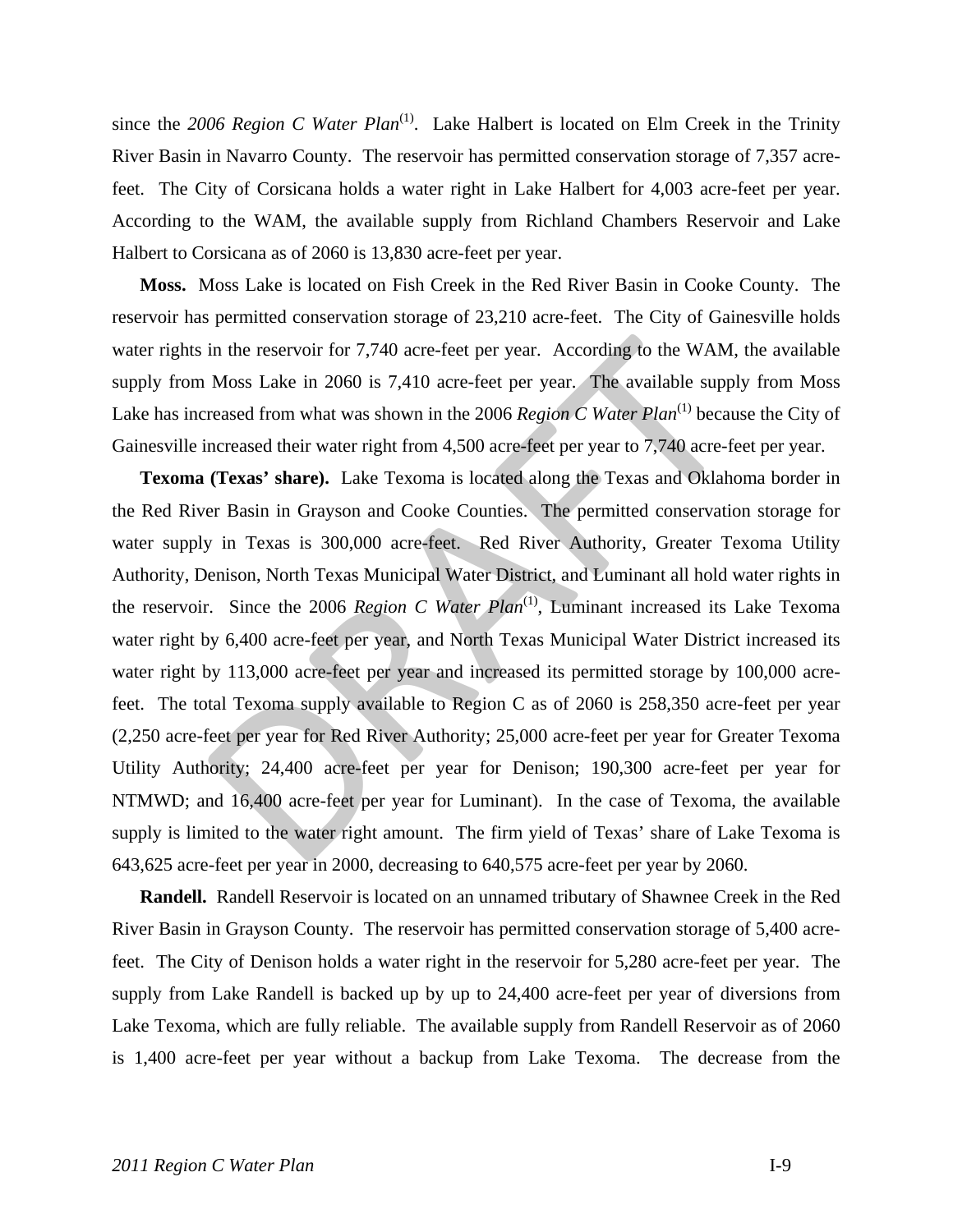available supply shown in the 2006 *Region C Water Plan*<sup>(1)</sup> is due to a change in how the firm yield of Randell Reservoir is reported (without a backup from Lake Texoma).

**Valley.** Valley Lake is located on Sand Creek in the Red River Basin in Fannin and Grayson Counties. The reservoir has a permitted conservation storage of 15,000 acre-feet. This reservoir is operated by Luminant for steam electric power cooling in conjunction with their water right in Lake Texoma. The total amount of water that can be diverted from either Texoma or Valley Lake is 16,400 acre-feet per year. During drought, it is assumed that the full permitted diversion would be taken from Lake Texoma (see Lake Texoma discussion). Therefore the available supply from Valley Lake is 0 acre-feet per year.

**Bonham.** Lake Bonham is located on Timber Creek in the Red River Basin in Fannin County. The reservoir has permitted conservation storage of 13,000 acre-feet. The City of Bonham holds a water right in the reservoir for 5,340 acre-feet per year. The NTMWD has an agreement with the City of Bonham to operate the lake and water treatment plant. According to the WAM, the firm yield of Lake Bonham is 6,500 acre-feet per year in 2000, decreasing to 5,800 acre-feet per year by 2060. The available supply from Lake Bonham is limited to the permitted amount of 5,340 acre-feet per year. The increase from the available supply shown in the 2006 *Region C Water Plan*(1) is due to using a lower sedimentation rate, which was calculated using the 2004 volumetric survey of Lake Bonham. ken from Lake Texoma (see Lake Texoma discussion). Therefore<br>Valley Lake is 0 acre-feet per year.<br>
L. Lake Bonham is located on Timber Creek in the Red River Ba:<br>
te reservoir has permitted conservation storage of 13,000

**Ray Roberts (Denton).** Lake Ray Roberts and Lake Lewisville were modeled to find the firm yields of Denton's water rights. Lake Ray Roberts is located on the Elm Fork of the Trinity River in Denton, Cooke, and Grayson Counties. The reservoir has a permitted conservation storage of 799,600 acre-feet. The City of Dallas and the City of Denton hold combined water rights in the reservoir totaling 799,600 acre-feet per year, which is much greater than the actual yield of the reservoir. Dallas' share of Lake Ray Roberts was discussed above under *Water Supply Systems*. According to the WAM, Denton's available supply from Ray Roberts as of 2060 is 17,680 acre-feet per year.

**Lewisville (Denton).** Lake Lewisville is located on the Elm Fork of the Trinity River in Denton County. The reservoir has a permitted conservation storage of 618,400 acre-feet. The City of Dallas and the City of Denton hold combined water rights in the reservoir totaling 598,900 acre-feet per year, which is much greater than the actual yield of the reservoir. Dallas'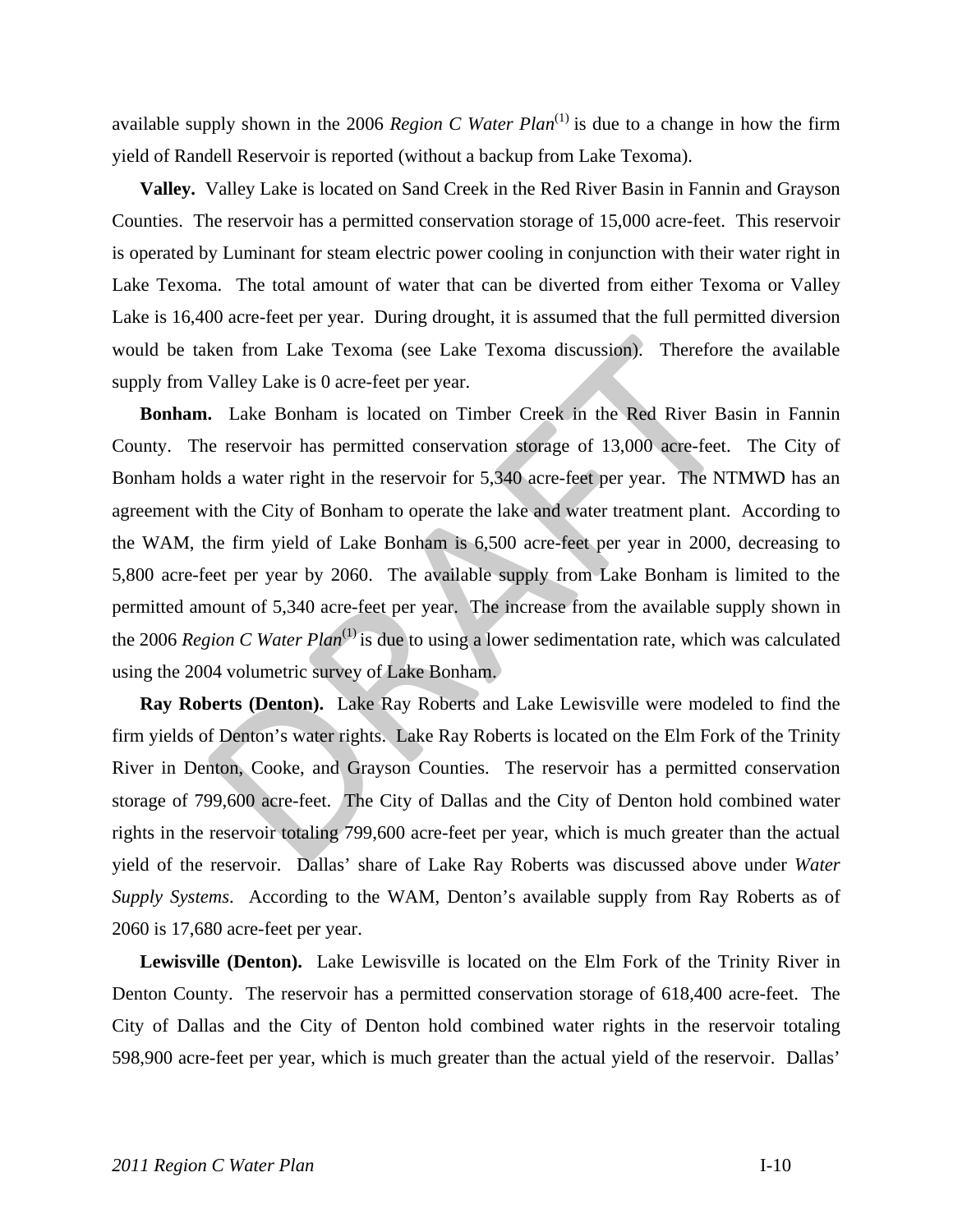share of Lake Lewisville was discussed above under *Water Supply Systems*. According to the WAM, Denton's available supply from Lewisville as of 2060 is 7,410 acre-feet per year.

**Benbrook.** Lake Benbrook is located on the Clear Fork of the Trinity River in Tarrant County. The reservoir has a permitted conservation storage of 72,500 acre-feet. The authorized use from Lake Benbrook is 6,833 acre-feet per year. Tarrant Regional Water District holds the water right, which specifies use amounts for Benbrook Water and Sewer Authority, City of Fort Worth, and City of Weatherford. According to the WAM, the firm yield of Lake Benbrook is 7,280 acre-feet per year in 2000, decreasing to 6,833 acre-feet per year by 2060. The available supply from Lake Benbrook is limited to the permitted amount of 6,833 acre-feet per year. Lake Benbrook is used as terminal storage for water pumped from Cedar Creek and Richland Chambers Reservoirs. The available supply does not include water from these sources.

**Weatherford.** Lake Weatherford is located on the Clear Fork of the Trinity River in Parker County. The reservoir has permitted conservation storage of 19,470 acre-feet. The City of Weatherford holds a water right for consumptive use 5,220 acre-feet per year. (The permit also authorizes 59,400 acre-feet per year of non-consumptive industrial use.) According to the WAM, available supply from Lake Weatherford as of 2060 is 2,750 acre-feet per year.

**Grapevine.** Lake Grapevine is located on Denton Creek in the Trinity River Basin in Tarrant and Denton Counties. The reservoir has a permitted conservation storage of 161,250 acre-feet. City of Dallas, City of Grapevine, and Dallas County Park Cities MUD hold combined water rights in the reservoir totaling 161,250 acre-feet per year, which is much greater than the actual yield of the reservoir. Dallas' share of Lake Grapevine was discussed above under *Water Supply Systems*. According to the WAM, Dallas County PCMUD's available supply from Lake Grapevine as of 2060 is 16,300 acre-feet per year, and the City of Grapevine's available supply from Lake Grapevine as of 2060 is 1,850 acre-feet per year. The increase in available supply from the available supply shown in the 2006 *Region C Water Plan*(1) is due to a change made in the TCEQ Trinity WAM to reallocate reservoir evaporation. eet per year in 2000, decreasing to 6,833 acre-feet per year by 2060.<br>Lake Benbrook is limited to the permitted amount of 6,833 acre-feet p<br>s used as terminal storage for water pumped from Cedar Creek is<br>eservoirs. The ava

**Arlington.** Lake Arlington is located on Village Creek in the Trinity River Basin in Tarrant County. The reservoir has a permitted conservation storage of 45,710 acre-feet. The City of Arlington and Luminant jointly hold a water right for 23,120 acre-feet per year (13,000 acre-feet per year for Arlington and 10,120 acre-feet per year for Luminant). According to the WAM, available supply from Lake Arlington as of 2060 is 9,100 acre-feet per year. Like Lake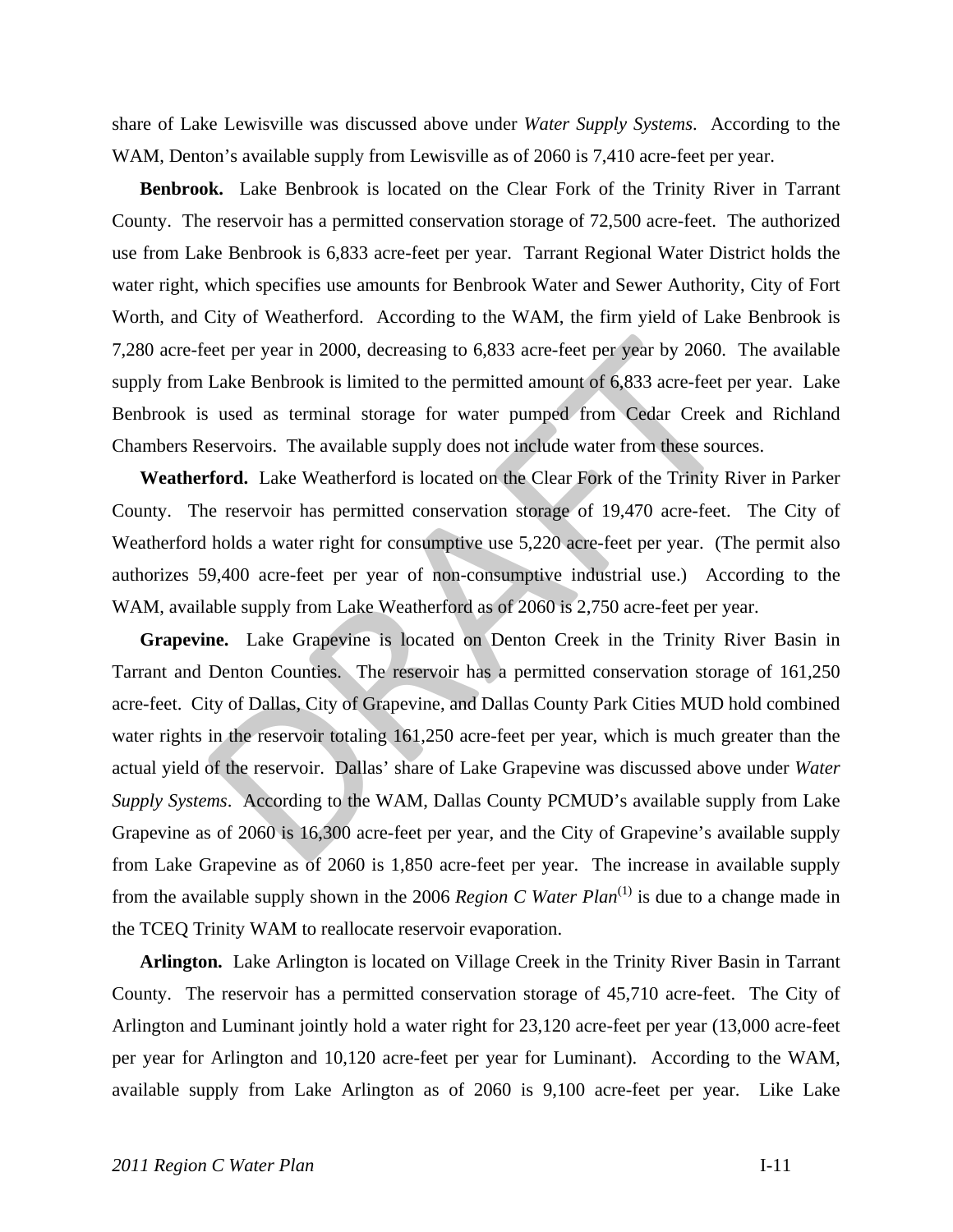Benbrook, Lake Arlington serves as terminal storage for water pumped from Richland-Chambers and Cedar Creek Reservoirs. The available supply from Lake Arlington does not include water from these sources.

**Joe Pool.** Joe Pool Lake is located on Mountain Creek in the Trinity River Basin in Dallas and Tarrant Counties. The reservoir has a permitted conservation storage of 176,900 acre-feet. The Trinity River Authority holds a water right for 17,000 acre-feet per year. According to the WAM, available supply from Joe Pool Lake as of 2060 is 13,650 acre-feet per year. The available supply is higher than what was shown in the 2006 *Region C Water Plan*<sup>(1)</sup> because a lower sedimentation rate was used.

**Mountain Creek.** Mountain Creek Lake is located on Mountain Creek in the Trinity River Basin in Dallas County. The reservoir has a permitted conservation storage of 22,840 acre-feet. Luminant holds a water right for 6,400 acre-feet per year. According to the WAM, the firm yield of Mountain Creek Lake is 13,300 acre-feet per year in 2000, decreasing to 11,700 acre-feet per year by 2060. The available supply from Mountain Creek Lake is limited to the permitted amount of 6,400 acre-feet per year. byly is higher than what was shown in the 2006 *Region C Water Pla*<br>entation rate was used.<br>
in Creek. Mountain Creek Lake is located on Mountain Creek in the<br>
las County. The reservoir has a permitted conservation storage

**North.** North Lake is an off-channel reservoir located on the South Fork of Grapevine Creek in the Trinity River Basin in Dallas County. The reservoir has a permitted conservation storage of 17,100 acre-feet. Luminant holds a water right for 1,000 acre-feet per year. According to the WAM, available supply from North Lake as of 2060 is 0 acre-feet per year without backup from the Elm Fork.

**Ray Hubbard.** Lake Ray Hubbard is located on the Elm Fork of the Trinity River in Dallas, Kaufman, and Rockwall Counties. The reservoir has a permitted conservation storage of 490,000 acre-feet. The City of Dallas holds a water right for 89,700 acre-feet per year. According to the WAM, available supply from Ray Hubbard as of 2000 is 58,740 acre-feet per year in 2000, decreasing to 50,860 acre-feet per year by 2060. The available supply is less than what was shown in the 2006 *Region C Water Plan*<sup>(1)</sup> because a higher sedimentation rate based on the 2005 volumetric survey for Lake Ray Hubbard was used.

**White Rock.** White Rock Lake is located on White Rock Creek in the Trinity River Basin in Dallas County. The reservoir has a permitted conservation storage of 21,345 acre-feet. The City of Dallas holds a water right for 8,703 acre-feet per year. According to the WAM, available supply from White Rock Lake as of 2060 is 2,000 acre-feet per year.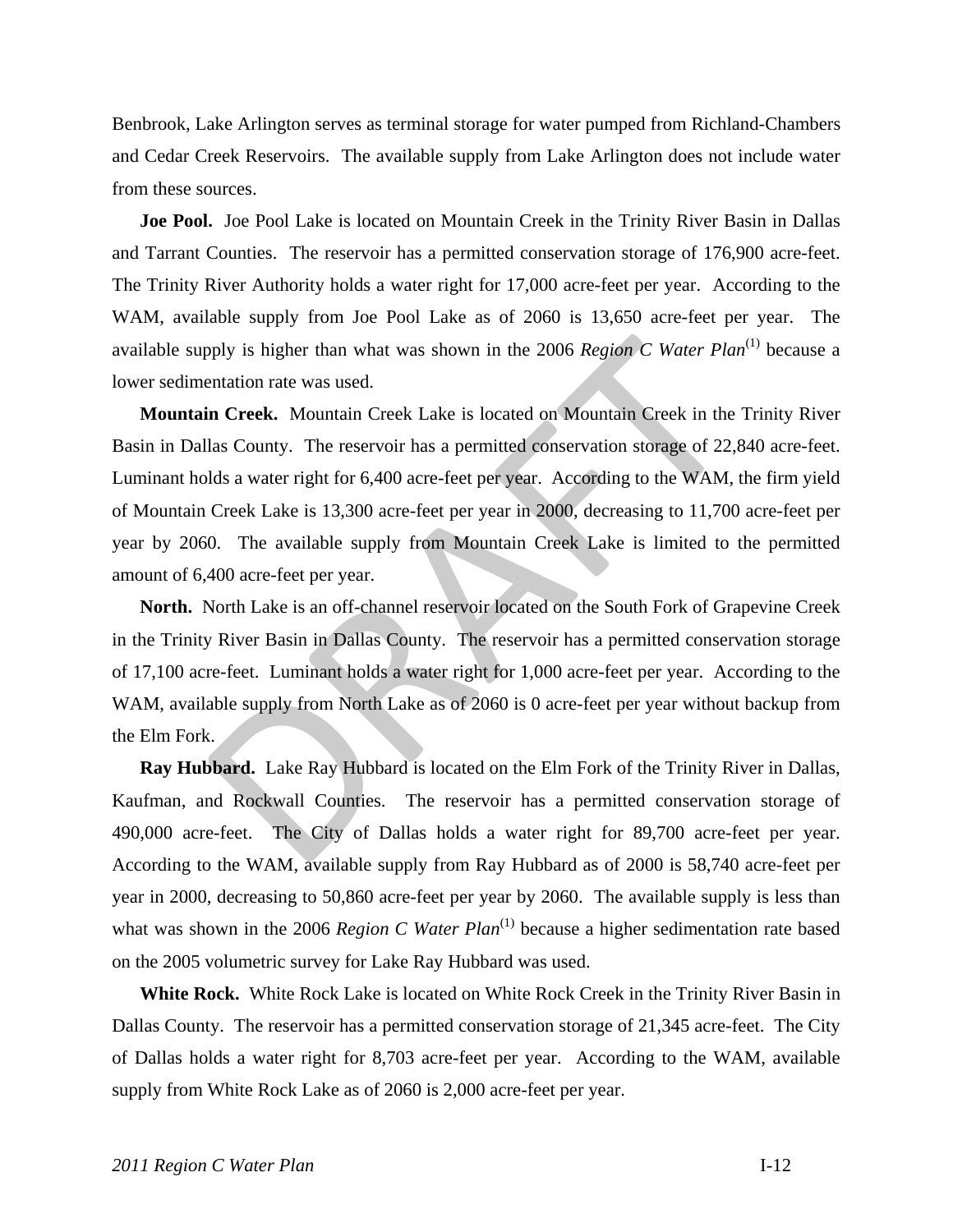**Terrell.** Lake Terrell is located on Muddy Cedar Creek in the Trinity River Basin in Kaufman County. The reservoir has a permitted conservation storage of 8,712 acre-feet. The City of Terrell holds a water right for 6,000 acre-feet per year. According to the WAM, available supply from Terrell as of 2060 is 2,200 acre-feet per year.

**Clark.** Lake Clark is located on Little Mustang Creek in the Trinity River Basin in Ellis County. The reservoir has a permitted conservation storage of 1,549 acre-feet. The City of Ennis holds a water right for 450 acre-feet per year. According to the WAM, available supply from Lake Clark as of 2060 is 210 acre-feet per year. The City of Ennis no longer uses water from Lake Clark.

**Bardwell.** Lake Bardwell is located on Waxahachie Creek in the Trinity River Basin in Ellis County. The reservoir has a permitted conservation storage of 54,900 acre-feet. The Trinity River Authority holds a water right for 14,729 acre-feet per year (which includes reuse of up to 5,129 acre-feet per year of return flows). According to the WAM, the firm yield of Lake Bardwell is 10,590 acre-feet per year in 2000, decreasing to 8,000 acre-feet per year by 2060. The available supply from Lake Bardwell is the smaller of the firm yield or the permitted amount of 9,600 acre-feet per year without return flows. The available supply is higher than what was shown in the 2006 *Region C Water Plan*<sup>(1)</sup> because a lower sedimentation rate based on the 1999 volumetric survey for Lake Bardwell was used. Clark as of 2060 is 210 acre-feet per year. The City of Ennis no long<br>
llark.<br>
II. Lake Bardwell is located on Waxahachie Creek in the Trinity River<br>
e reservoir has a permitted conservation storage of 54,900 acre-feet.<br>

 **Waxahachie.** Lake Waxahachie is located on Waxahachie Creek in the Trinity River Basin in Ellis County. The reservoir has a permitted conservation storage of 13,500 acre-feet. Ellis County Water Control and Improvement District #1 holds a water right for 3,570 acre-feet per year. According to the WAM, available supply from Lake Waxahachie as of 2060 is 2,380 acrefeet per year.

**Forest Grove.** Forest Grove Reservoir is located on Caney Creek in the Trinity River Basin in Henderson County. The reservoir has a permitted conservation storage of 20,038 acre-feet. Luminant holds a water right for 9,500 acre-feet per year (not including non-consumptive use). Presently, the dam for Forest Grove Reservoir is built, but the lake has not begun to store water. According to the WAM, available supply from Forest Grove as of 2060 is 8,400 acre-feet per year.

**Trinidad City Lake.** Trinidad City Lake is located on Cedar Creek in the Trinity River Basin in Henderson County. The reservoir has a permitted conservation storage of 498 acre-feet.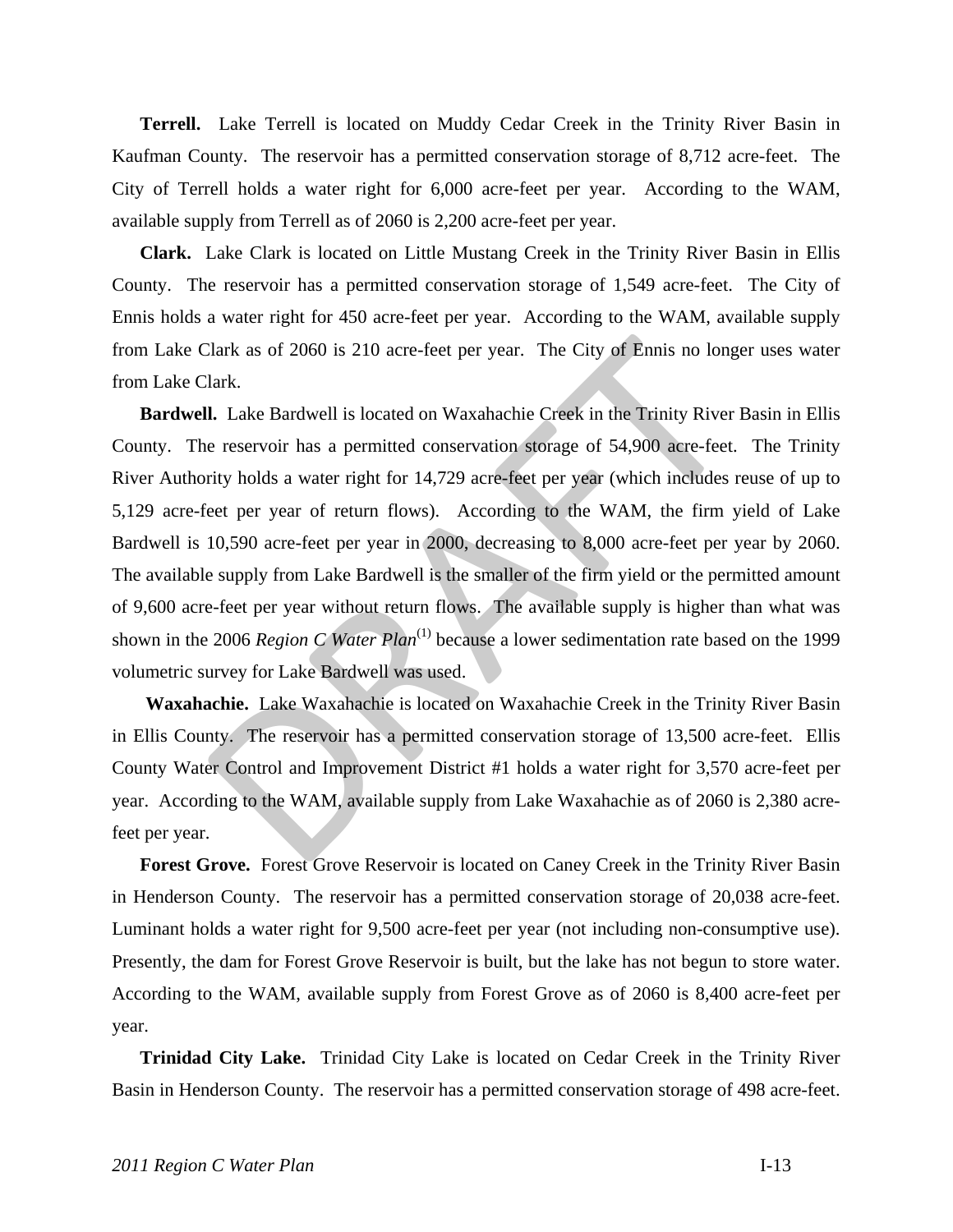The City of Trinidad holds a water right for 1,000 acre-feet per year. According to the WAM, available supply from Trinidad City Lake as of 2060 is 450 acre-feet per year.

**Trinidad.** Lake Trinidad is an off-channel reservoir located just off the Trinity River in Henderson County. The reservoir has a permitted conservation storage of 6,200 acre-feet. Luminant holds a water right for 4,000 acre-feet per year. According to the WAM, available supply from Lake Trinidad as of 2060 is 3,050 acre-feet per year. However, access to return flows in the watershed make the Lake Trinidad permitted supply reliable.

**Navarro Mills.** Lake Navarro Mills is located on Richland Creek in the Trinity River Basin in Navarro County. The reservoir has a permitted conservation storage of 63,300 acre-feet. The Trinity River Authority holds a water right for 19,400 acre-feet per year. According to the WAM, available supply from Navarro Mills as of 2060 is 14,300 acre-feet per year.

**Fairfield.** Lake Fairfield is located on Big Brown Creek in the Trinity River Basin in Freestone County. The reservoir has a permitted conservation storage of 50,600 acre-feet. Luminant holds a water right for 14,150 acre-feet per year. According to the WAM, available supply from Lake Fairfield as of 2060 is 870 acre-feet per year with a minimum operating level of 305.0 feet msl and without backup from the Trinity River. **Mills.** Lake Navarro Mills is located on Richland Creek in the Trinit<br>County. The reservoir has a permitted conservation storage of 63,300 are<br>The Authority holds a water right for 19,400 acre-feet per year. Acc<br>able sup

**Bryson.** Lake Bryson is located on East Rock Creek in the Brazos River Basin in Jack County. The reservoir has a permitted conservation storage of 950 acre-feet. The City of Bryson holds a water right for 90 acre-feet per year. According to the WAM, available supply from Bryson as of 2060 is 0 acre-feet per year.

**Mineral Wells.** Lake Mineral Wells is located on Rock Creek in the Brazos River Basin in Parker County. The reservoir has a permitted conservation storage of 7,065 acre-feet. The City of Mineral Wells holds a water right for 2,520 acre-feet per year. According to the WAM, available supply from Mineral Wells as of 2060 is 2,445 acre-feet per year. The City of Mineral Wells no longer uses water from Lake Mineral Wells.

**Teague City Lake.** Teague City Lake is located on Holman Creek in the Brazos River Basin in Freestone County. The reservoir has permitted conservation storage of 1,160 acre-feet. The City of Teague holds a water right for 605 acre-feet per year. According to the WAM, available supply from Teague City Lake as of 2060 is 189 acre-feet per year. The City of Teague no longer uses Teague City Lake for water supply.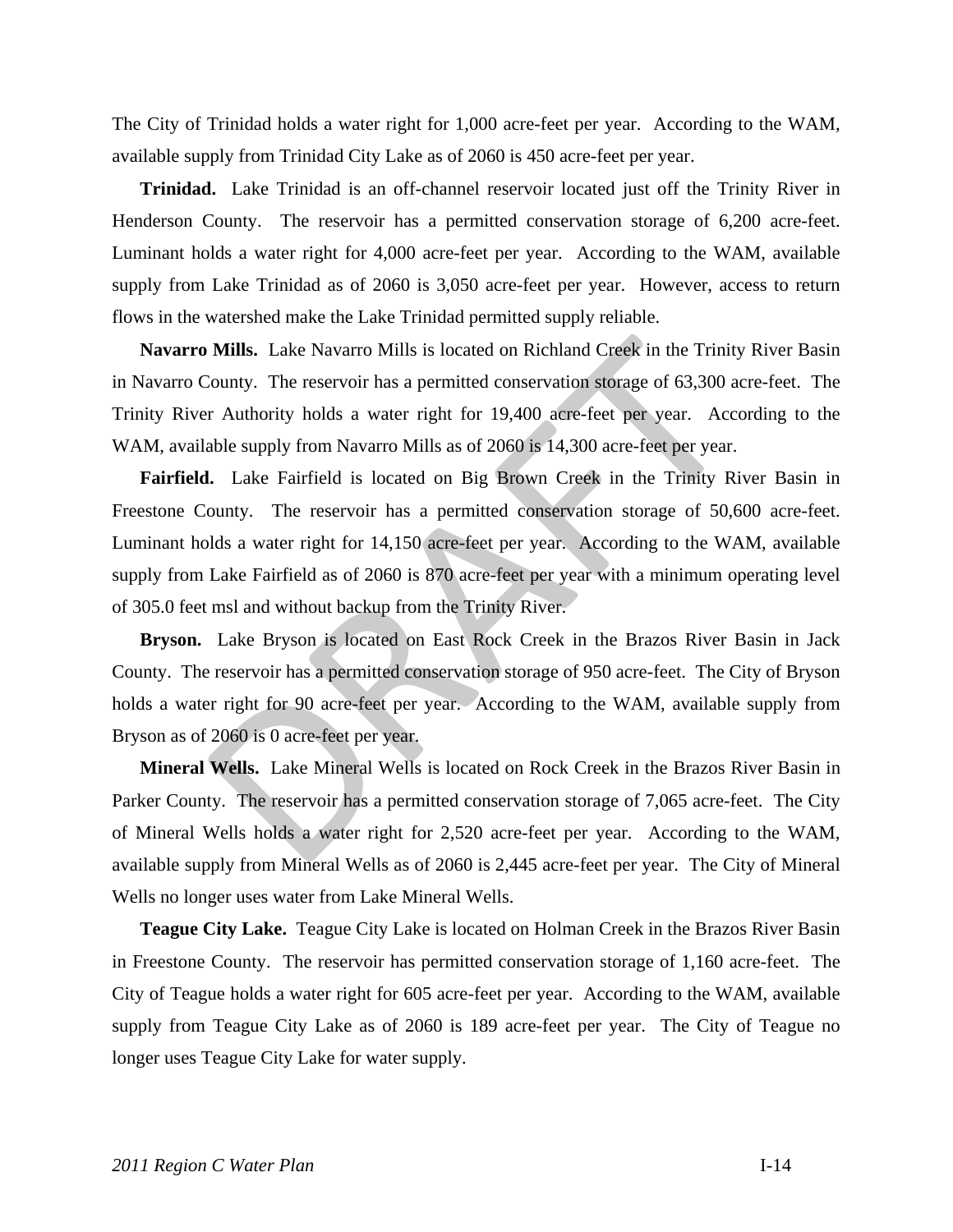**Lavon.** Lake Lavon is located on the East Fork of the Trinity River in Collin County. The reservoir has permitted conservation storage of 443,800 acre-feet. North Texas Municipal Water District holds water rights for 118,670 acre-feet per year. According to the WAM, the available supply from Lake Lavon is 113,300 acre-feet per year in 2000, decreasing to 105,700 acre-feet per year by 2060. This yield does not include return flows or imported water.

## UNPERMITTED YIELDS IN REGION C RESERVOIRS

| According to the WAMs, there are eight reservoirs and one reservoir system in Region C        |              |         |                                                                      |         |                                       |         |         |          |
|-----------------------------------------------------------------------------------------------|--------------|---------|----------------------------------------------------------------------|---------|---------------------------------------|---------|---------|----------|
| with firm yields that exceed the currently permitted diversion amounts. These reservoirs with |              |         |                                                                      |         |                                       |         |         |          |
| their unpermitted yields are listed in Table I-4. Note that the Oklahoma share of Lake Texoma |              |         |                                                                      |         |                                       |         |         |          |
| yield is not included in the table. The unpermitted Oklahoma yield in Lake Texoma would be    |              |         |                                                                      |         |                                       |         |         |          |
| about 635,781 acre-feet per year in 2060.                                                     |              |         |                                                                      |         |                                       |         |         |          |
|                                                                                               |              |         | <b>Table I-4</b><br><b>Unpermitted Yields in Region C Reservoirs</b> |         |                                       |         |         |          |
|                                                                                               |              |         |                                                                      |         | Unpermitted Yield, acre-feet per year |         |         |          |
| <b>Reservoir</b>                                                                              | <b>Basin</b> | 2000    | 2010                                                                 | 2020    | 2030                                  | 2040    | 2050    | 2060     |
| Lost Creek/Jacksboro<br>System                                                                | Trinity      | 913     | 900                                                                  | 886     | 873                                   | 860     | 846     | 833      |
| <b>Cedar Creek</b>                                                                            | Trinity      | 36,900  | 35,783                                                               | 34,667  | 33,550                                | 32,433  | 31,317  | 30,200   |
| <b>Richland Chambers</b>                                                                      | Trinity      | 18,300  | 15,383                                                               | 12,467  | 9,550                                 | 6,633   | 3,717   | 800      |
| Lake Texoma (Texas'<br>Share)                                                                 | Red          | 385,275 | 384,767                                                              | 384,258 | 383,750                               | 383,242 | 382,733 | 382,225  |
| Benbrook                                                                                      | Trinity      | 447     | 373                                                                  | 298     | 224                                   | 149     | 75      | $\Omega$ |
| Bonham                                                                                        | Trinity      | 1,160   | 1,043                                                                | 927     | 810                                   | 693     | 577     | 460      |
| <b>Mountain Creek</b>                                                                         | Trinity      | 6,900   | 6,633                                                                | 6,367   | 6,100                                 | 5,833   | 5,567   | 5,300    |
| Bardwell                                                                                      | Trinity      | 990     | 558                                                                  | 127     | 0                                     | 0       | 0       | 0        |
| <b>Navarro Mills</b>                                                                          | Trinity      | 950     | 0                                                                    | 0       | 0                                     | 0       | 0       | 0        |

**Table I-4 Unpermitted Yields in Region C Reservoirs** 

## *Groundwater*

Groundwater in Region C is obtained from two major aquifers, four minor aquifers and locally undifferentiated formations referred to as "other aquifer". The two major aquifers are the Trinity and Carrizo-Wilcox aquifers. The three minor aquifers are the Woodbine, Queen City, Nacatoch, and Sparta aquifers.

The TWDB created sixteen Groundwater Management Areas in Texas. GMA 8 covers all of Region C except for Jack County, Henderson County, and a small portion of Navarro County.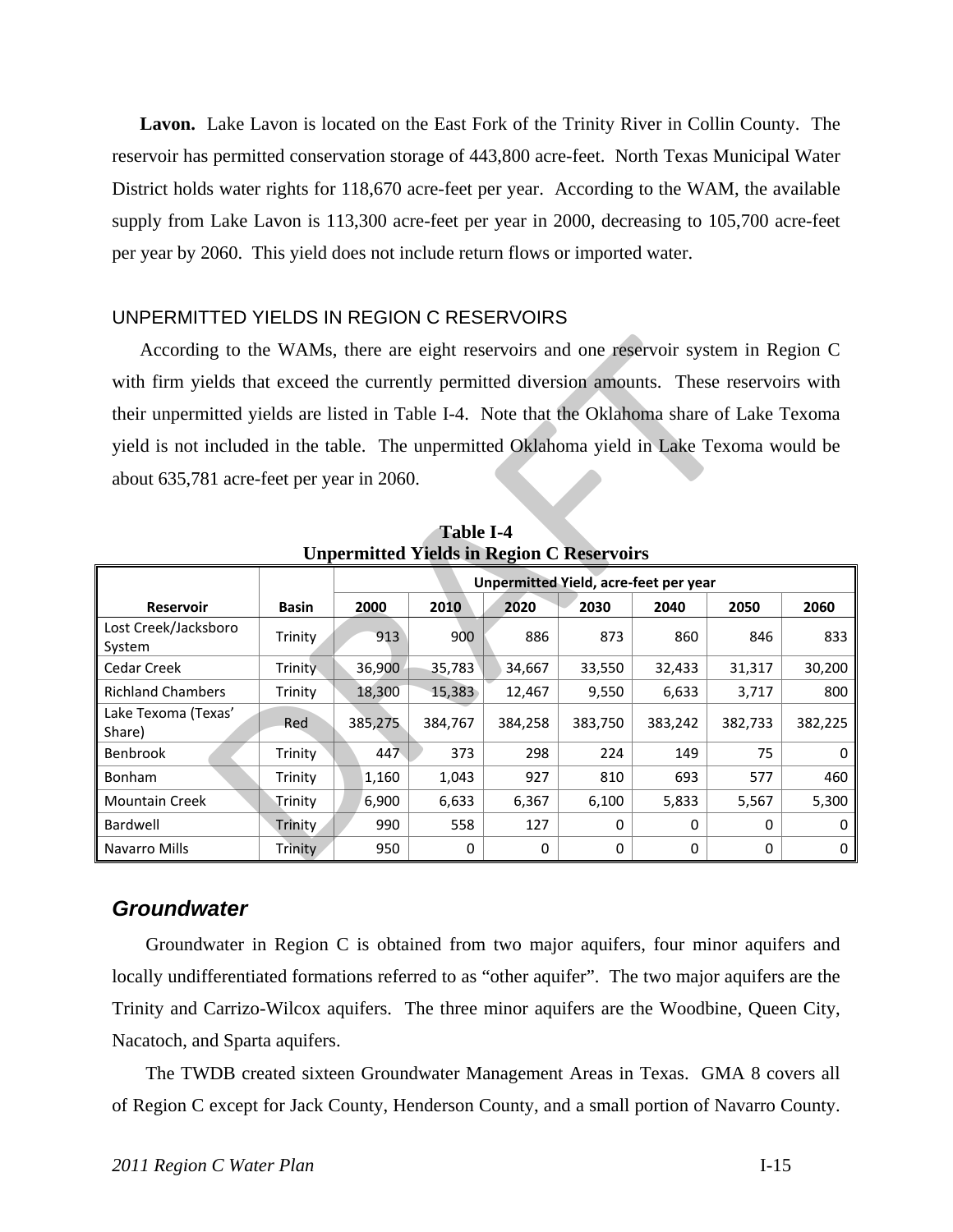The GMAs are responsible for developing Desired Future Conditions (DFCs) for aquifers within their respective areas. The TWDB quantifies Managed Available Groundwater (MAG) based on the DFCs provided by the GMAs. If MAG numbers were available for an aquifer as of January 1, 2009, the regional water planning groups must use these estimates as the basis for existing groundwater supplies<sup>(2)</sup>. MAG estimates were available for the Woodbine aquifer prior to the January  $1<sup>st</sup>$  deadline. MAG estimates were available for the Trinity aquifer in March of 2009. The DFCs for the Nacatoch aquifer have been submitted, but the MAG estimates are not yet available. Neither DFCs nor MAG estimates are available for the Carrizo-Wilcox, Queen City, or Sparta aquifers.

There are currently seven Groundwater Conservation Districts (GCDs) that include one or more counties in Region C:

- Upper Trinity GCD (Wise and Parker Counties)
- Northern Trinity GCD (Tarrant County)
- Neches and Trinity Valleys GCD (Henderson County)
- Mid-East Texas GCD (Freestone County)
- Prairielands GCD (Ellis County)
- North Texas GCD (Collin, Cooke, and Denton Counties)
- Red River GCD (Grayson and Fannin Counties)

The available supply from the Trinity and Woodbine aquifers is based on the MAG estimates provided by the TWDB<sup> $(4,5)$ </sup>. The available supply from the Carrizo-Wilcox aquifer is assumed to be the same as was shown in the 2006 *Region C Water Plan*<sup>(1)</sup> and is based on minimal lowering of the water table from current levels over the planning period. The groundwater availability for the other minor aquifers and "other aquifer" are also assumed to be the same as was shown in the 2006 *Region C Water Plan*<sup>(1)</sup>. Table I-5 details the groundwater availability for Region C. leither DFCs nor MAG estimates are available for the Carrizo-Wilcox<br>uifers.<br>re currently seven Groundwater Conservation Districts (GCDs) that in<br>sin Region C:<br>Trinity GCD (Wise and Parker Counties)<br>nern Trinity GCD (Tarran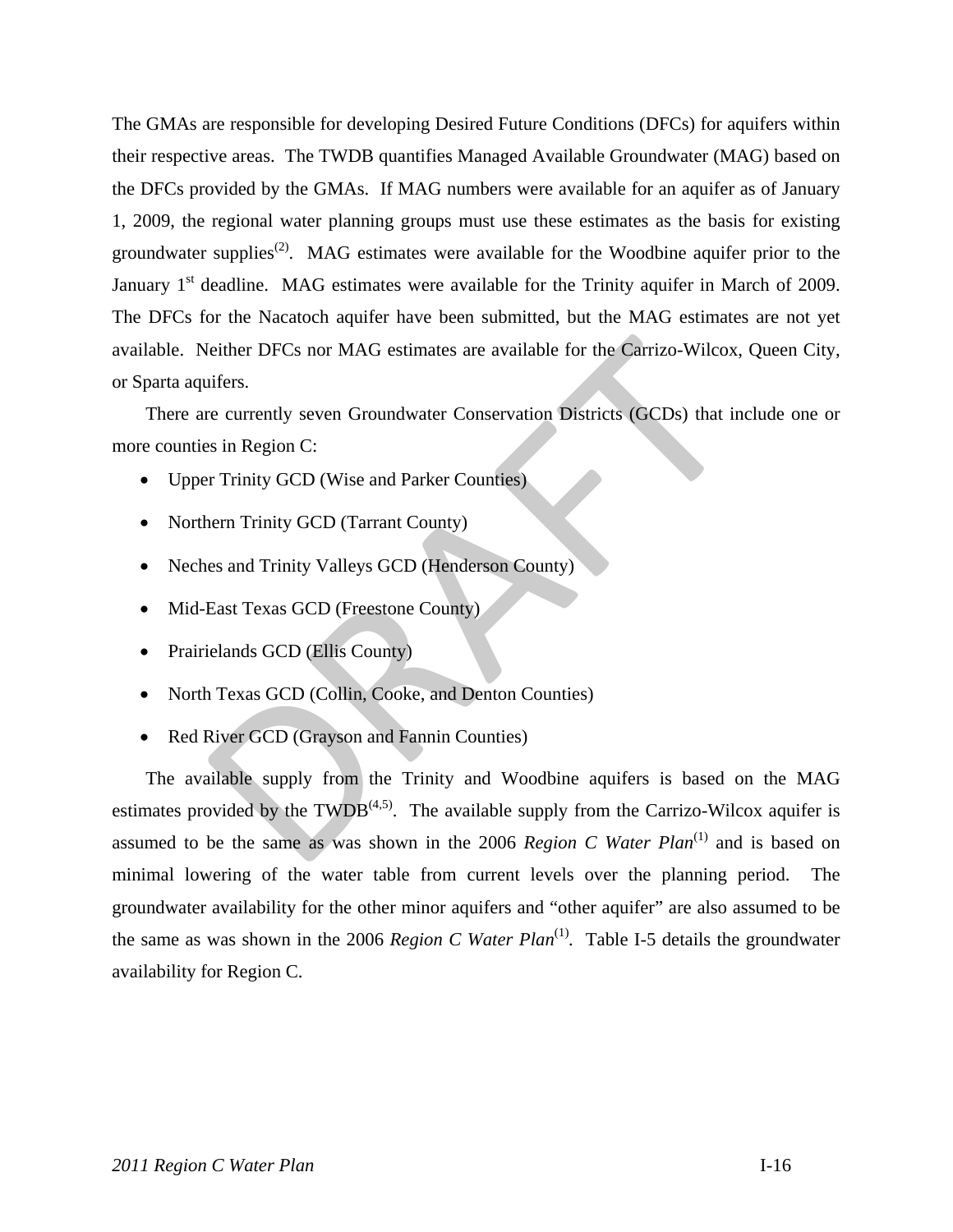# **Table I-5 Groundwater Availability for Region C (Acre-Feet per Year)**

| Aquifer        | County        | <b>Basin</b> |             |                |             | <b>Revised Groundwater Availability</b> |             |                |                |          |              | Groundwater Availability in 2006 Plan |          |             |                 |             |              |             |             |                  | Change in Groundwater Availability since 2006 Plan |          |              |
|----------------|---------------|--------------|-------------|----------------|-------------|-----------------------------------------|-------------|----------------|----------------|----------|--------------|---------------------------------------|----------|-------------|-----------------|-------------|--------------|-------------|-------------|------------------|----------------------------------------------------|----------|--------------|
|                |               |              | 2000        | 2010           | 2020        | 2030                                    | 2040        | 2050           | 2060           | 2000     | 2010         | 2020                                  | 2030     | 2040        | 2050            | 2060        | 2000         | 2010        | 2020        | 2030             | 2040                                               | 2050     | 2060         |
| Other          | Collin        | Sabine       | 5           | 5 <sub>1</sub> | 5           | 5                                       | 5           | -5             | -5             | -5       | 5            | 5                                     | 5        | 5           | $5\overline{)}$ | 5           | $\mathbf{0}$ | 0           | 0           | $\mathbf 0$      | $\mathbf 0$                                        | 0        | $\mathbf{0}$ |
| Other          | Collin        | Trinity      | 134         | 134            | 134         | 134                                     | 134         | 134            | 134            | 134      | 134          | 134                                   | 134      | 134         | 134             | 134         | 0            | $\Omega$    |             |                  | 0                                                  |          | 0            |
| <b>Trinity</b> | Collin        | Sabine       | $\mathbf 0$ | $\mathbf 0$    | $\mathbf 0$ | $\mathbf 0$                             | $\mathbf 0$ | $\Omega$       | $\mathbf 0$    | 0        | $\mathbf{0}$ | $\mathbf 0$                           | $\Omega$ | $\mathbf 0$ | $\mathbf 0$     | 0           | 0            | 0           | $\Omega$    | 0                | 0                                                  |          | 0            |
| Trinity        | Collin        | Trinity      | 2,100       | 2,100          | 2,100       | 2,100                                   | 2,100       | 2,100          | 2,100          | 2,100    | 2,100        | 2,100                                 | 2,100    | 2,100       | 2,100           | 2,100       | 0            | 0           | $\Omega$    | $\mathbf 0$      | $\mathbf 0$                                        | 0        | $\Omega$     |
| Woodbine       | Collin        | Sabine       | 40          | 40             | 40          | 40                                      | 40          | 40             | 40             | 130      | 130          | 130                                   | 130      | 130         | 130             | 130         | (90)         | (90)        | (90)        | (90)             | (90)                                               | (90)     | (90)         |
| Woodbine       | Collin        | Trinity      | 2,469       | 2,469          | 2,469       | 2,469                                   | 2,469       | 2,469          | 2,469          | 2,370    | 2,370        | 2,370                                 | 2,370    | 2,370       | 2,370           | 2,370       | 99           | 99          | 99          | 99               | 99                                                 | 99       | 99           |
|                | Collin        |              | 4,748       | 4,748          | 4,748       | 4,748                                   | 4,748       | 4,748          | 4,748          | 4,739    | 4,739        | 4,739                                 | 4,739    | 4,739       | 4,739           | 4,739       | 9            | 9           | 9           | 9                | 9                                                  | 9        | 9            |
|                |               |              |             |                |             |                                         |             |                |                |          |              |                                       |          |             |                 |             |              |             |             |                  |                                                    |          |              |
| Other          | Cooke         | Red          | 237         | 237            | 237         | 237                                     | 237         | 237            | 237            | 237      | 237          | 237                                   | 237      | 237         | 237             | 237         | $\mathbf 0$  | 0           | $\mathbf 0$ | $\Omega$         | $\mathbf{0}$                                       | 0        | $\mathbf{0}$ |
| Other          | Cooke         | Trinity      | $\mathbf 0$ | 0              | $\mathbf 0$ | $\mathbf 0$                             | 0           | $\overline{0}$ | $\mathbf 0$    | 0        | 0            | $\overline{\mathbf{0}}$               | 0        | $\mathbf 0$ | $\mathbf 0$     | 0           | 0            | $\mathbf 0$ | $\Omega$    | $\Omega$         | $\mathbf 0$                                        | $\Omega$ | 0            |
| Trinity        | Cooke         | Red          | 1,284       | 1,284          | 1,284       | 1,284                                   | 1,284       | 1,284          | 1,284          | 950      | 950          | 950                                   | 950      | 950         | 950             | 950         | 334          | 334         | 334         | 334              | 334                                                | 334      | 334          |
| Trinity        | Cooke         | Trinity      | 5,566       | 5,566          | 5,566       | 5,566                                   | 5,566       | 5,566          | 5,566          | 5,450    | 5,450        | 5,450                                 | 5,450    | 5,450       | 5,450           | 5,450       | 116          | 116         | 116         | 116              | 116                                                | 116      | 116          |
| Woodbine       | Cooke         | Red          | 18          | 18             | 18          | 18                                      | 18          | 18             | 18             | 0        | 0            | 0                                     |          | 0           | 0               | 0           | 18           | 18          | 18          | 18               | 18                                                 | 18       | 18           |
| Woodbine       | Cooke         | Trinity      | 136         | 136            | 136         | 136                                     | 136         | 136            | 136            | 0        | 0            | $\Omega$                              | $\Omega$ | 0           | $\mathbf 0$     | 0           | 136          | 136         | 136         | 136              | 136                                                | 136      | 136          |
|                | Cooke         |              | 7,241       | 7,241          | 7,241       | 7,241                                   | 7,241       | 7,241          | 7,241          | 6,637    | 6,637        | 6,637                                 | 6,637    | 6,637       | 6,637           | 6,637       | 604          | 604         | 604         | 604              | 604                                                | 604      | 604          |
|                |               |              |             |                |             |                                         |             |                |                |          |              |                                       |          |             |                 |             |              |             |             |                  |                                                    |          |              |
| Other          | Dallas        | Trinity      | 593         | 593            | 593         | 593                                     | 593         | 593            | 593            | 593      | 593          | 593                                   | 593      | 593         | 593             | 593         | $\mathbf 0$  | $\mathbf 0$ | $\Omega$    | $\mathbf 0$      | 0                                                  | $\Omega$ | 0            |
| Trinity        | Dallas        | Trinity      | 5,458       | 5,458          | 5,458       | 5,458                                   | 5,458       | 5,458          | 5,458          | 4,400    | 4,400        | 4,400                                 | 4,400    | 4,400       | 4,400           | 4,400       | 1,058        | 1,058       | 1,058       | 1,058            | 1,058                                              | 1,058    | 1,058        |
| Woodbine       | Dallas        | Trinity      | 2,313       | 2,313          | 2,313       | 2,313                                   | 2,313       | 2,313          | 2,313          | 1,100    | 1,100        | 1,100                                 | 1,100    | 1,100       | 1,100           | 1,100       | 1,213        | 1,213       | 1,213       | 1,213            | 1,213                                              | 1,213    | 1,213        |
|                | <b>Dallas</b> |              | 8,364       | 8,364          | 8,364       | 8,364                                   | 8,364       | 8,364          | 8,364          | 6,093    | 6,093        | 6,093                                 | 6,093    | 6,093       | 6,093           | 6,093       | 2,271        | 2,271       | 2,271       | 2,271            | 2,271                                              | 2,271    | 2,271        |
| Other          | Denton        | Trinity      | -5          | 5              | -5          | 5                                       | 5           | -5             | $\overline{5}$ | 5        |              | -5                                    |          | -5          | 5               | 5           | $\mathbf 0$  | 0           | $\Omega$    | $\mathbf 0$      | $\mathbf 0$                                        | 0        | $\Omega$     |
| Trinity        | Denton        | Trinity      | 19,333      | 19,333         | 19,333      | 19,333                                  | 19,333      | 19,333         | 19,333         | 10,400   | 10,400       | 10,400                                | 10,400   | 10,400      | 10,400          | 10,400      | 8,933        | 8,933       | 8,933       | 8,933            | 8,933                                              | 8,933    | 8,933        |
| Woodbine       | Denton        | Trinity      | 4,126       | 4,126          | 4,126       | 4,126                                   | 4,126       | 4,126          | 4,126          | 4,700    | 4,700        | 4,700                                 | 4,700    | 4,700       | 4,700           | 4,700       | (574)        | (574)       | (574)       | (574)            | (574)                                              | (574)    | (574)        |
|                | Denton        |              | 23,464      | 23,464         | 23,464      | 23,464                                  | 23,464      | 23,464         | 23,464         | 15,105   | 15,105       | 15,105                                | 15,105   | 15,105      | 15,105          | 15,105      | 8,359        | 8,359       | 8,359       | 8,359            | 8,359                                              | 8,359    | 8,359        |
|                |               |              |             |                |             |                                         |             |                |                |          |              |                                       |          |             |                 |             |              |             |             |                  |                                                    |          |              |
| Other          | <b>Ellis</b>  | Trinity      | 139         | 139            | 139         | 139                                     | 139         | 139            | 139            | 139      | 139          | 139                                   | 139      | 139         | 139             | 139         | 0            | 0           | $\mathbf 0$ | $\mathbf 0$      | $\mathbf 0$                                        | $\Omega$ | 0            |
| Trinity        | <b>Ellis</b>  | Trinity      | 3,959       | 3,959          | 3,959       | 3,959                                   | 3,959       | 3,959          | 3,959          | 4,000    | 4,000        | 4,000                                 | 4,000    | 4,000       | 4,000           | 4,000       | (41)         | (41)        | (41)        | (41)             | (41)                                               | (41)     | (41)         |
| Woodbine       | <b>Ellis</b>  | Trinity      | 5,441       | 5,441          | 5,441       | 5,441                                   | 5,441       | 5,441          | 5,441          | 4,400    | 4,400        | 4,400                                 | 4,400    | 4,400       | 4,400           | 4,400       | 1,041        | 1,041       | 1,041       | 1,041            | 1,041                                              | 1,041    | 1,041        |
|                | <b>Ellis</b>  |              | 9,539       | 9,539          | 9,539       | 9,539                                   | 9,539       | 9,539          | 9,539          | 8,539    | 8,539        | 8,539                                 | 8,539    | 8,539       | 8,539           | 8,539       | 1,000        | 1,000       | 1,000       | 1,000            | 1,000                                              | 1,000    | 1,000        |
|                |               |              |             |                |             |                                         |             |                |                |          |              |                                       |          |             |                 |             |              |             |             |                  |                                                    |          |              |
| Trinity        | Fannin        | Red          | 617         | 617            | 617         | 617                                     | 617         | 617            | 617            | $\Omega$ | $\Omega$     | $\Omega$                              | $\Omega$ | $\Omega$    | 0               | $\mathbf 0$ | 617          | 617         | 617         | 617              | 617                                                | 617      | 617          |
| Trinity        | Fannin        | Sulphur      | 0           | 0              | 0           | $\boldsymbol{0}$                        | 0           | 0              | 0              | 601      | 601          | 601                                   | 601      | 601         | 601             | 601         | (601)        | (601)       | (601)       | (601)            | (601)                                              | (601)    | (601)        |
| Trinity        | Fannin        | Trinity      | 83          | 83             | 83          | 83                                      | 83          | 83             | 83             | 99       | 99           | 99                                    | 99       | 99          | 99              | 99          | (16)         | (16)        | (16)        | (16)             | (16)                                               | (16)     | (16)         |
| Woodbine       | Fannin        | Red          | 2,676       | 2,676          | 2,676       | 2,676                                   | 2,676       | 2,676          | 2,676          | 2202     | 2202         | 2199                                  | 2199     | 2198        | 2198            | 2197        | 474          | 474         | 477         | 477              | 478                                                | 478      | 479          |
| Woodbine       | Fannin        | Sulphur      | 21          | 21             | 21          | 21                                      | 21          | 21             | 21             | 568      | 568          | 571                                   | 571      | 572         | 572             | 573         | (547)        | (547)       | (550)       | (550)            | (551)                                              | (551)    | (552)        |
| Woodbine       | Fannin        | Trinity      | 600         | 600            | 600         | 600                                     | 600         | 600            | 600            | 530      | 530          | 530                                   | 530      | 530         | 530             | 530         | 70           | 70          | 70          | 70               | 70                                                 | 70       | 70           |
| Other          | Fannin        | Red          | 2,919       | 2,919          | 2,919       | 2,919                                   | 2,919       | 2,919          | 2,919          | 2,919    | 2,919        | 2,919                                 | 2,919    | 2,919       | 2,919           | 2,919       | 0            | 0           | 0           | $\boldsymbol{0}$ | $\mathbf{0}$                                       | 0        | 0            |
|                | Fannin        |              | 6,916       | 6,916          | 6,916       | 6,916                                   | 6,916       | 6,916          | 6,916          | 6,919    | 6,919        | 6,919                                 | 6,919    | 6,919       | 6,919           | 6,919       | (3)          | (3)         | (3)         | (3)              | (3)                                                | (3)      | (3)          |
|                |               |              |             |                |             |                                         |             |                |                |          |              |                                       |          |             |                 |             |              |             |             |                  |                                                    |          |              |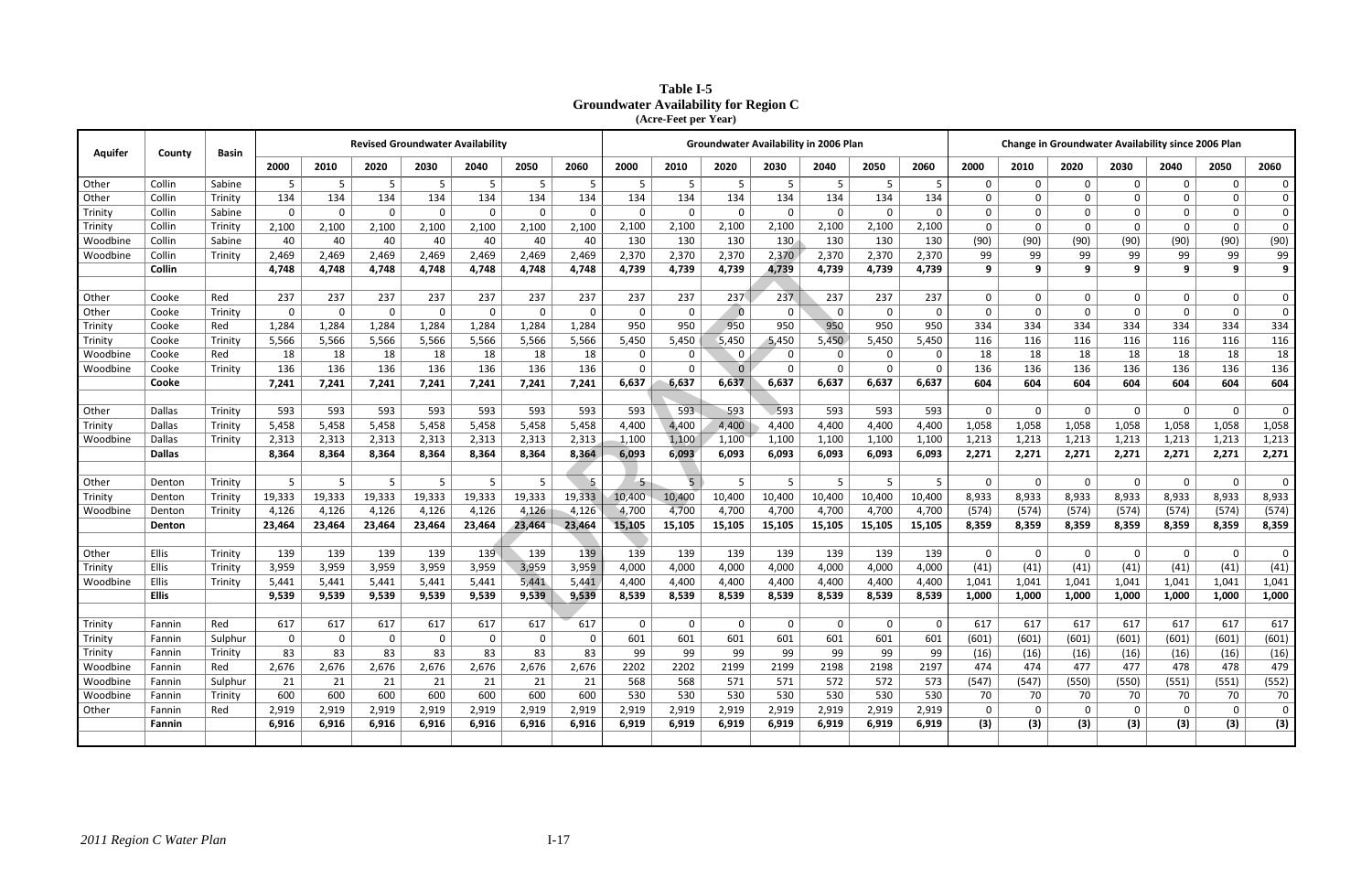# **Table I-5, Continued**

| Aquifer    | County    | <b>Basin</b>  |                 |             |             | <b>Revised Groundwater Availability</b> |          |             |                |              |             |              | <b>Groundwater Availability in 2006 Plan</b> |                |          |              |              |              |                      | Change in Groundwater Availability since 2006 Plan |              |              |              |
|------------|-----------|---------------|-----------------|-------------|-------------|-----------------------------------------|----------|-------------|----------------|--------------|-------------|--------------|----------------------------------------------|----------------|----------|--------------|--------------|--------------|----------------------|----------------------------------------------------|--------------|--------------|--------------|
|            |           |               | 2000            | 2010        | 2020        | 2030                                    | 2040     | 2050        | 2060           | 2000         | 2010        | 2020         | 2030                                         | 2040           | 2050     | 2060         | 2000         | 2010         | 2020                 | 2030                                               | 2040         | 2050         | 2060         |
| Carrizo-   |           |               |                 |             |             |                                         |          |             |                |              |             |              |                                              |                |          |              |              |              |                      |                                                    |              |              |              |
| Wilcox     | Freestone | Trinity       | 5,578           | 5,578       | 5,578       | 5,578                                   | 5,578    | 5,578       | 5,578          | 5,578        | 5,578       | 5,578        | 5,578                                        | 5,578          | 5,578    | 5,578        | $\mathbf 0$  | $\Omega$     | $\Omega$             | $\Omega$                                           | $\Omega$     |              | $\mathbf 0$  |
| Carrizo-   |           |               |                 |             |             |                                         |          |             |                |              |             |              |                                              |                |          |              |              |              |                      |                                                    |              |              |              |
| Wilcox     | Freestone | <b>Brazos</b> | 1,075           | 1,075       | 1,075       | 1,075                                   | 1,075    | 1,075       | 1,075          | 1,075        | 1,075       | 1,075        | 1,075                                        | 1,075          | 1,075    | 1,075        | $\Omega$     | $\Omega$     | $\Omega$             | $\Omega$                                           | $\Omega$     |              | 0            |
| Other      | Freestone | Trinity       | 51              | 51          | 51          | 51                                      | 51       | 51          | 51             | 51           | 51          | 51           | 51                                           | 51             | 51       | 51           | $\mathbf 0$  | $\Omega$     | $\Omega$             | $\Omega$                                           | $\Omega$     | $\Omega$     | 0            |
| Other      | Freestone | <b>Brazos</b> | 21              | 21          | 21          | 21                                      | 21       | 21          | 21             | 21           | 21          | 21           | 21                                           | 21             | 21       | 21           | $\Omega$     | $\Omega$     | $\Omega$             | $\Omega$                                           | $\Omega$     | $\Omega$     | $\mathbf{0}$ |
| Queen City | Freestone | Trinity       | 345             | 345         | 345         | 345                                     | 345      | 345         | 345            | 345          | 345         | 345          | 345                                          | 345            | 345      | 345          | $\Omega$     | $\Omega$     | $\Omega$<br>$\Omega$ | $\Omega$                                           | $\Omega$     | $\Omega$     | $\mathbf 0$  |
| Queen City | Freestone | <b>Brazos</b> | 48              | 48          | 48          | 48                                      | 48       | 48          | 48             | 48           | 48          | 48           | 48                                           | 48             | 48       | 48           | $\Omega$     | $\Omega$     | $\mathbf 0$          | $\Omega$<br>$\mathbf{0}$                           | $\Omega$     | $\Omega$     | $\mathbf 0$  |
|            | Freestone |               | 7,118           | 7,118       | 7,118       | 7,118                                   | 7,118    | 7,118       | 7,118          | 7,118        | 7,118       | 7,118        | 7,118                                        | 7,118          | 7,118    | 7,118        | $\mathbf{0}$ | $\mathbf{0}$ |                      |                                                    | $\mathbf 0$  | $\mathbf{0}$ | $\mathbf 0$  |
| Other      | Grayson   | Red           | 35              | 35          | 35          | 35                                      | 35       | 35          | 35             | 35           | 35          | 35           | 35                                           | 35             | 35       | 35           | $\mathbf 0$  | $\mathbf 0$  | $\Omega$             | $\Omega$                                           | $\mathbf{0}$ | $\Omega$     | $\mathbf{0}$ |
| Other      | Grayson   | Trinity       | $\mathbf{0}$    | $\mathbf 0$ | $\mathbf 0$ | $\mathbf 0$                             | $\Omega$ | $\mathbf 0$ | $\overline{0}$ | $\mathbf 0$  | $\mathbf 0$ | $\Omega$     | $\mathbf 0$                                  | $\overline{0}$ | $\Omega$ | $\mathbf 0$  | $\mathbf 0$  | $\mathbf 0$  | $\Omega$             | $\Omega$                                           | $\Omega$     | $\Omega$     | 0            |
| Trinity    | Grayson   | Red           | 7,722           | 7,722       | 7,722       | 7,722                                   | 7,722    | 7,722       | 7,722          | 6,700        | 6,797       | 6,849        | 6,875                                        | 6,890          | 6,900    | 6,901        | 1,022        | 925          | 873                  | 847                                                | 832          | 822          | 821          |
| Trinity    | Grayson   | Trinity       | 1,678           | 1,678       | 1,678       | 1,678                                   | 1,678    | 1,678       | 1,678          | 2,700        | 2,603       | 2,552        | 2,525                                        | 2,510          | 2,500    | 2,499        | (1,022)      | (925)        | (874)                | (847)                                              | (832)        | (822)        | (821)        |
| Woodbine   | Grayson   | Red           | 6,590           | 6,590       | 6,590       | 6,590                                   | 6,590    | 6,590       | 6,590          | 6,380        | 6,310       | 6,288        | 6,277                                        | 6,272          | 6,267    | 6,265        | 210          | 280          | 302                  | 313                                                | 318          | 323          | 325          |
| Woodbine   | Grayson   | Trinity       | 5,497           | 5,497       | 5,497       | 5,497                                   | 5,497    | 5,497       | 5,497          | 5,720        | 5,790       | 5,812        | 5,823                                        | 5,828          | 5,833    | 5,835        | (223)        | (293)        | (315)                | (326)                                              | (331)        | (336)        | (338)        |
|            | Grayson   |               | 21,522          | 21,522      | 21,522      | 21,522                                  | 21,522   | 21,522      | 21,522         | 21,535       | 21,535      | 21,536       | 21,535                                       | 21,535         | 21,535   | 21,535       | (13)         | (13)         | (14)                 | (13)                                               | (13)         | (13)         | (13)         |
|            |           |               |                 |             |             |                                         |          |             |                |              |             |              |                                              |                |          |              |              |              |                      |                                                    |              |              |              |
| Carrizo-   |           |               |                 |             |             |                                         |          |             |                |              |             |              |                                              |                |          |              |              |              |                      |                                                    |              |              |              |
| Wilcox     | Henderson | Trinity       | 5,370           | 5,370       | 5,370       | 5,370                                   | 5,370    | 5,370       | 5,370          | 5,370        | 5,370       | 5,370        | 5,370                                        | 5,370          | 5,370    | 5,370        | $\mathbf 0$  | 0            | $\mathbf 0$          | $\mathbf 0$                                        | 0            |              | 0            |
| Nacatoch   | Henderson | Trinity       | 10              | 10          | 10          | 10                                      | 10       | 10          | 10             | 10           | 10          | 10           | 10                                           | 10             | 10       | 10           | $\Omega$     | $\Omega$     | $\Omega$             | $\Omega$                                           | $\mathbf 0$  | $\Omega$     | $\mathbf{0}$ |
| Other      | Henderson | Trinity       | 167             | 167         | 167         | 167                                     | 167      | 167         | 167            | 167          | 167         | 167          | 167                                          | 167            | 167      | 167          | $\mathbf 0$  | $\Omega$     | $\Omega$             | $\Omega$                                           | $\Omega$     | $\Omega$     | $\mathbf{0}$ |
| Queen City | Henderson | Trinity       | 480             | 480         | 480         | 480                                     | 480      | 480         | 480            | 480          | 480         | 480          | 480                                          | 480            | 480      | 480          | $\Omega$     | $\Omega$     | $\Omega$             | $\Omega$                                           | $\Omega$     |              | 0            |
|            | Henderson |               | 6,027           | 6,027       | 6,027       | 6,027                                   | 6,027    | 6,027       | 6,027          | 6,027        | 6,027       | 6,027        | 6,027                                        | 6,027          | 6,027    | 6,027        | $\mathbf{0}$ | $\mathbf{0}$ | $\mathbf{0}$         | $\mathbf{0}$                                       | $\mathbf 0$  | $\mathbf{0}$ | $\mathbf 0$  |
|            |           |               |                 |             |             |                                         |          |             |                |              |             |              |                                              |                |          |              |              |              |                      |                                                    |              |              |              |
| Other      | Jack      | <b>Brazos</b> | 284             | 284         | 284         | 284                                     | 284      | 284         | 284            | 284          | 284         | 284          | 284                                          | 284            | 284      | 284          | $\mathbf 0$  | $\mathbf 0$  | $\Omega$             | $\Omega$                                           | 0            | $\mathbf{0}$ | 0            |
| Other      | Jack      | Trinity       | 650             | 650         | 650         | 650                                     | 650      | 650         | 650            | 650          | 650         | 650          | 650                                          | 650            | 650      | 650          | $\Omega$     | $\Omega$     | $\Omega$             | $\Omega$                                           | $\mathbf 0$  | $\Omega$     | $\mathbf 0$  |
| Trinity    | Jack      | Trinity       | 50              | 50          | 50          | 50                                      | 50       | 50          | 50             | 50           | 50          | 50           | 50                                           | 50             | 50       | 50           | $\mathbf 0$  | $\mathbf 0$  | $\mathbf{0}$         | $\mathbf{0}$                                       | $\mathbf 0$  | $\Omega$     | $\mathbf 0$  |
| Trinity    | Jack      | <b>Brazos</b> | 50              | 50          | 50          | 50                                      | 50       | 50          | 50             | 50           | 50          | 50           | 50                                           | 50             | 50       | 50           | $\mathbf{0}$ | $\Omega$     | $\Omega$             | $\Omega$                                           | $\mathbf 0$  | $\Omega$     | $\mathbf{0}$ |
|            | Jack      |               | 1,034           | 1,034       | 1,034       | 1,034                                   | 1,034    | 1,034       | 1,034          | 1,034        | 1,034       | 1,034        | 1,034                                        | 1,034          | 1,034    | 1,034        | $\mathbf{0}$ | $\mathbf{0}$ | $\mathbf{0}$         | $\mathbf{0}$                                       | $\mathbf{0}$ | 0            | $\mathbf 0$  |
|            |           |               |                 |             |             |                                         |          |             |                |              |             |              |                                              |                |          |              |              |              |                      |                                                    |              |              |              |
| Nacatoch   | Kaufman   | Sabine        | 10 <sup>°</sup> | 10          | 10          | 10                                      | 10       | 10          | 10             | 10           | 10          | 10           | 10                                           | 10             | 10       | 10           | 0            | $\mathbf 0$  | $\mathbf 0$          | $\mathbf 0$                                        | 0            | 0            | 0            |
| Nacatoch   | Kaufman   | Trinity       | 308             | 308         | 308         | 308                                     | 308      | 308         | 308            | 308          | 308         | 308          | 308                                          | 308            | 308      | 308          | $\mathbf 0$  | $\mathbf 0$  | 0                    | $\boldsymbol{0}$                                   | $\bf{0}$     | $\mathbf 0$  | $\mathbf 0$  |
| Other      | Kaufman   | Sabine        | 124             | 124         | 124         | 124                                     | 124      | 124         | 124            | 124          | 124         | 124          | 124                                          | 124            | 124      | 124          | $\mathbf{0}$ | 0            | 0                    | 0                                                  | 0            | $\mathbf{0}$ | $\mathbf 0$  |
| Other      | Kaufman   | Trinity       | 87              | 87          | 87          | 87                                      | 87       | 87          | 87             | 87           | 87          | 87           | 87                                           | 87             | 87       | 87           | $\mathbf{0}$ | $\mathbf{0}$ |                      | 0                                                  | 0            | 0            | $\mathbf{0}$ |
| Trinity    | Kaufman   | Sabine        | 45              | 45          | 45          | 45                                      | 45       | 45          | 45             | $\mathbf{0}$ | $\mathbf 0$ | $\mathbf 0$  | $\mathbf 0$                                  | $\mathbf{0}$   | 0        | $\mathbf{0}$ | 45           | 45           | 45                   | 45                                                 | 45           | 45           | 45           |
| Trinity    | Kaufman   | Trinity       | 1,136           | 1,136       | 1,136       | 1,136                                   | 1,136    | 1,136       | 1,136          | $\mathbf{0}$ | 0           | $\mathbf{0}$ | $\mathbf{0}$                                 | $\mathbf{0}$   | 0        | $\mathbf 0$  | 1,136        | 1,136        | 1,136                | 1,136                                              | 1,136        | 1,136        | 1,136        |
| Woodbine   | Kaufman   | Trinity       | 200             | 200         | 200         | 200                                     | 200      | 200         | 200            | 200          | 200         | 200          | 200                                          | 200            | 200      | 200          | $\mathbf{0}$ | $\mathbf 0$  | $\mathbf 0$          | $\mathbf 0$                                        | $\mathbf 0$  | $\mathbf{0}$ | $\mathbf{0}$ |
|            | Kaufman   |               | 1,910           | 1,910       | 1,910       | 1,910                                   | 1,910    | 1,910       | 1,910          | 729          | 729         | 729          | 729                                          | 729            | 729      | 729          | 1,181        | 1,181        | 1,181                | 1,181                                              | 1,181        | 1,181        | 1,181        |
|            |           |               |                 |             |             |                                         |          |             |                |              |             |              |                                              |                |          |              |              |              |                      |                                                    |              |              |              |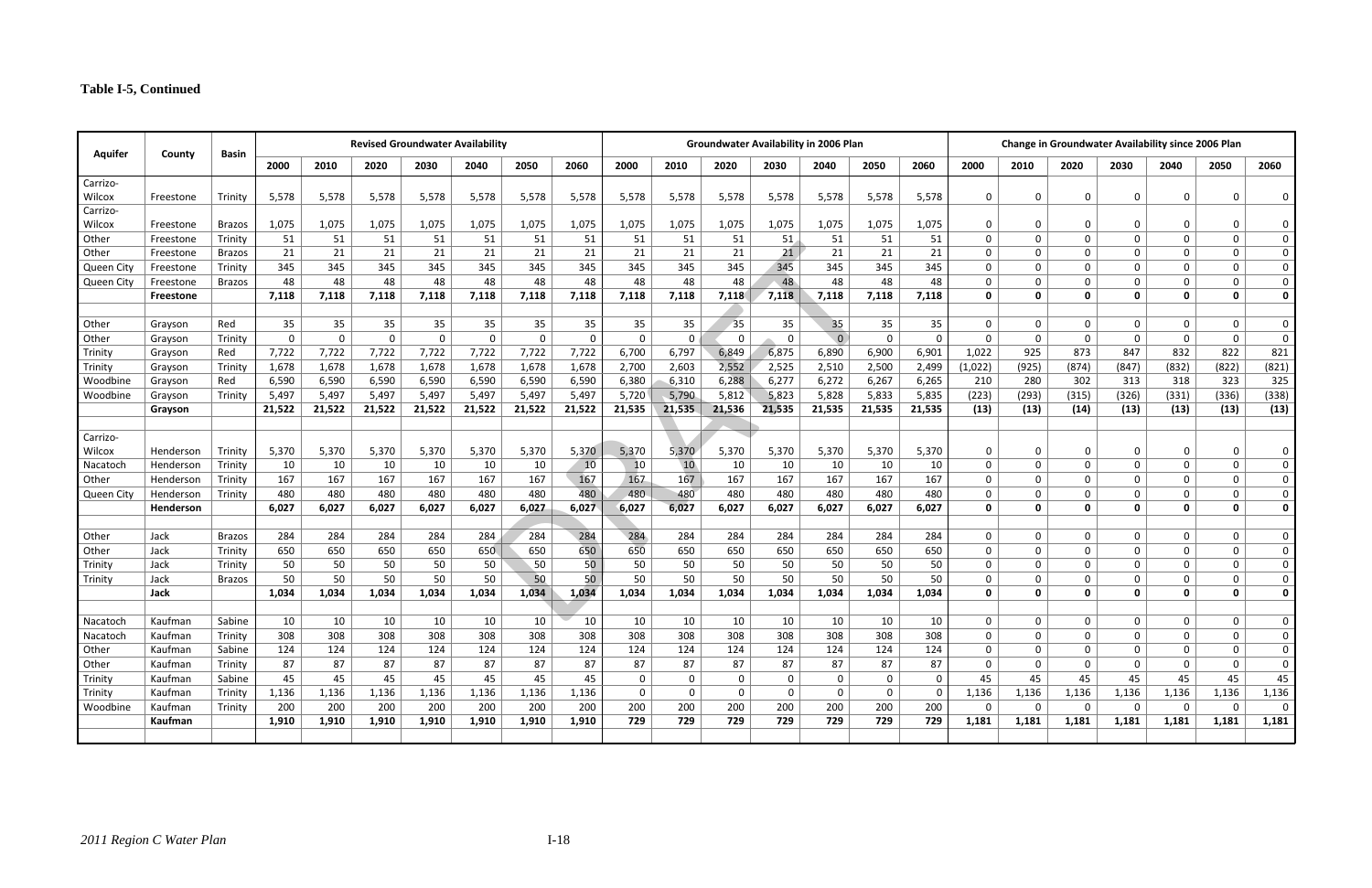# **Table I-5, Continued**

| <b>Aquifer</b>        | County         | <b>Basin</b>  |             |             |             | <b>Revised Groundwater Availability</b> |             |              |             |              |                |              | Groundwater Availability in 2006 Plan |              |              |              |              |              |              |                | Change in Groundwater Availability since 2006 Plan |          |             |
|-----------------------|----------------|---------------|-------------|-------------|-------------|-----------------------------------------|-------------|--------------|-------------|--------------|----------------|--------------|---------------------------------------|--------------|--------------|--------------|--------------|--------------|--------------|----------------|----------------------------------------------------|----------|-------------|
|                       |                |               | 2000        | 2010        | 2020        | 2030                                    | 2040        | 2050         | 2060        | 2000         | 2010           | 2020         | 2030                                  | 2040         | 2050         | 2060         | 2000         | 2010         | 2020         | 2030           | 2040                                               | 2050     | 2060        |
| Carrizo-              |                |               |             |             |             |                                         |             |              |             |              |                |              |                                       |              |              |              |              |              |              |                |                                                    |          |             |
| Wilcox                | Navarro        | Trinity       | 180         | 180         | 180         | 180                                     | 180         | 180          | 180         | 180          | 180            | 180          | 180                                   | 180          | 180          | 180          | $\Omega$     | $\Omega$     | $\Omega$     | $\Omega$       | $\Omega$                                           | $\Omega$ | $\Omega$    |
| Nacatoch              | Navarro        | Trinity       | 229         | 229         | 229         | 229                                     | 229         | 229          | 229         | 229          | 229            | 229          | 229                                   | 229          | 229          | 229          | $\Omega$     | $\Omega$     | $\Omega$     | $\Omega$       | $\mathbf 0$                                        | O        | $\Omega$    |
| Other                 | Navarro        | Trinity       | 104         | 104         | 104         | 104                                     | 104         | 104          | 104         | 104          | 104            | 104          | 104                                   | 104          | 104          | 104          | $\Omega$     | $\Omega$     | $\Omega$     | $\Omega$       | $\Omega$                                           | $\Omega$ | $\Omega$    |
| Trinity               | Navarro        | Trinity       | 1,873       | 1,873       | 1,873       | 1,873                                   | 1,873       | 1,873        | 1,873       | 0            | $\mathbf 0$    | $\mathbf 0$  | $\Omega$                              | $\mathbf 0$  | $\mathbf 0$  | $\Omega$     | 1,873        | 1,873        | 1,873        | 1,873          | 1,873                                              | 1,873    | 1,873       |
| Woodbine              | Navarro        | Trinity       | 300         | 300         | 300         | 300                                     | 300         | 300          | 300         | 300          | 300            | 300          | 300                                   | 300          | 300          | 300          | $\mathbf 0$  | $\mathbf 0$  | $\Omega$     | $\Omega$       | $\Omega$                                           | $\Omega$ | $\Omega$    |
|                       | <b>Navarro</b> |               | 2,686       | 2,686       | 2,686       | 2,686                                   | 2,686       | 2,686        | 2,686       | 813          | 813            | 813          | 813                                   | 813          | 813          | 813          | 1,873        | 1,873        | 1,873        | 1,873          | 1,873                                              | 1,873    | 1,873       |
|                       |                |               |             |             |             |                                         |             |              |             |              |                |              |                                       |              |              |              |              |              |              |                |                                                    |          |             |
| Other                 | Parker         | Trinity       | $\mathbf 0$ | $\mathbf 0$ | $\mathbf 0$ | $\mathbf 0$                             | $\mathbf 0$ | $\mathbf 0$  | $\mathbf 0$ | $\mathbf 0$  | $\mathbf 0$    | $\Omega$     | $\overline{0}$                        | $\mathbf 0$  | $\mathbf 0$  | $\mathbf 0$  | $\mathbf 0$  | $\mathbf 0$  | $\mathbf 0$  | $\Omega$       | $\mathbf 0$                                        | $\Omega$ | $\mathbf 0$ |
| Other                 | Parker         | <b>Brazos</b> | 50          | 50          | 50          | 50                                      | 50          | 50           | 50          | 50           | 50             | 50           | 50                                    | 50           | 50           | 50           | $\Omega$     | $\Omega$     | $\Omega$     | $\Omega$       | $\Omega$                                           | $\Omega$ | $\Omega$    |
| Trinitv               | Parker         | Trinity       | 12,449      | 12,449      | 12,449      | 12,449                                  | 12,449      | 12,449       | 12,449      | 2,100        | 2,100          | 2,255        | 2,300                                 | 2,300        | 2,300        | 2,300        | 10,349       | 10,349       | 10,194       | 10,149         | 10,149                                             | 10,149   | 10,149      |
| Trinity               | Parker         | <b>Brazos</b> | 2,799       | 2,799       | 2,799       | 2,799                                   | 2,799       | 2,799        | 2,799       | 4,900        | 4,900          | 4,745        | 4,700                                 | 4,700        | 4,700        | 4,700        | (2, 101)     | (2, 101)     | (1,946)      | (1,901)        | (1, 901)                                           | (1,901)  | (1,901)     |
|                       | Parker         |               | 15,298      | 15,298      | 15,298      | 15,298                                  | 15,298      | 15,298       | 15,298      | 7,050        | 7,050          | 7,050        | 7,050                                 | 7,050        | 7,050        | 7,050        | 8,248        | 8,248        | 8,248        | 8,248          | 8,248                                              | 8,248    | 8,248       |
|                       |                |               |             |             |             |                                         |             |              |             |              |                |              |                                       |              |              |              |              |              |              |                |                                                    |          |             |
| Nacatoch              | Rockwal        | Trinity       | 1           | 1           | 1           | 1                                       | 1           | $\mathbf{1}$ | 1           | $\mathbf{1}$ | $\mathbf{1}$   | $\mathbf{1}$ | $\mathbf{1}$                          | $\mathbf{1}$ | $\mathbf{1}$ | $\mathbf{1}$ | $\Omega$     | $\mathbf{0}$ | $\Omega$     | $\Omega$       | $\Omega$                                           | $\Omega$ | $\Omega$    |
| Trinity               | Rockwal        | Trinity       | 958         | 958         | 958         | 958                                     | 958         | 958          | 958         | $0^{\circ}$  | $\overline{0}$ | $\Omega$     | $\Omega$                              | $\mathbf 0$  | $\Omega$     | $\mathbf 0$  | 958          | 958          | 958          | 958            | 958                                                | 958      | 958         |
| Woodbine              | Rockwal        | Trinity       | 144         | 144         | 144         | 144                                     | 144         | 144          | 144         | $\Omega$     | $\Omega$       | $\Omega$     | $\Omega$                              | $\Omega$     | $\Omega$     | $\mathbf{0}$ | 144          | 144          | 144          | 144            | 144                                                | 144      | 144         |
| Other                 | Rockwal        | Sabine        | 187         | 187         | 187         | 187                                     | 187         | 187          | 187         | 187          | 187            | 187          | 187                                   | 187          | 187          | 187          | $\Omega$     | $\Omega$     | $\Omega$     | $\Omega$       | $\mathbf 0$                                        | $\Omega$ | $\mathbf 0$ |
| Other                 | Rockwall       | Trinity       | 21          | 21          | 21          | 21                                      | 21          | 21           | 21          | 21           | 21             | 21           | 21                                    | 21           | 21           | 21           | $\Omega$     | $\Omega$     | $\Omega$     | $\Omega$       | $\Omega$                                           | $\Omega$ | $\mathbf 0$ |
|                       | Rockwall       |               | 1,311       | 1,311       | 1,311       | 1,311                                   | 1,311       | 1,311        | 1,311       | 209          | 209            | 209          | 209                                   | 209          | 209          | 209          | 1,102        | 1,102        | 1,102        | 1,102          | 1,102                                              | 1,102    | 1,102       |
|                       |                |               |             |             |             |                                         |             |              |             |              |                |              |                                       |              |              |              |              |              |              |                |                                                    |          |             |
| Other                 | Tarrant        | Trinity       | 207         | 207         | 207         | 207                                     | 207         | 207          | 207         | 207          | 207            | 207          | 207                                   | 207          | 207          | 207          | $\mathbf 0$  | $\Omega$     | $\Omega$     | $\overline{0}$ | $\mathbf 0$                                        | $\Omega$ | $\mathbf 0$ |
| Trinity               | Tarrant        | Trinity       | 18,747      | 18,747      | 18,747      | 18,747                                  | 18,747      | 18,747       | 18,747      | 9,200        | 9,200          | 9,200        | 9,200                                 | 9,200        | 9,200        | 9,200        | 9,547        | 9,547        | 9,547        | 9,547          | 9,547                                              | 9,547    | 9,547       |
| Woodbine              | Tarrant        | Trinity       | 632         | 632         | 632         | 632                                     | 632         | 632          | 632         | $\Omega$     | $\Omega$       | $\Omega$     | $\Omega$                              | $\mathbf{0}$ | $\Omega$     | $\Omega$     | 632          | 632          | 632          | 632            | 632                                                | 632      | 632         |
|                       | <b>Tarrant</b> |               | 19,586      | 19,586      | 19,586      | 19,586                                  | 19,586      | 19,586       | 19,586      | 9,407        | 9,407          | 9,407        | 9,407                                 | 9,407        | 9,407        | 9,407        | 10,179       | 10,179       | 10,179       | 10,179         | 10,179                                             | 10,179   | 10,179      |
|                       |                |               |             |             |             |                                         |             |              |             |              |                |              |                                       |              |              |              |              |              |              |                |                                                    |          |             |
| Other                 | Wise           | Trinity       | 106         | 106         | 106         | 106                                     | 106         | 106          | 106         | 106          | 106            | 106          | 106                                   | 106          | 106          | 106          | $\mathbf{0}$ | $\Omega$     | $\mathbf{0}$ | $\Omega$       | $\mathbf 0$                                        | $\Omega$ | $\Omega$    |
| Trinity               | Wise           | Trinity       | 9,282       | 9,282       | 9,282       | 9,282                                   | 9,282       | 9,282        | 9,282       | 4.400        | 4,400          | 4,400        | 4.400                                 | 4,400        | 4,400        | 4,400        | 4,882        | 4,882        | 4,882        | 4,882          | 4,882                                              | 4,882    | 4,882       |
|                       | <b>Wise</b>    |               | 9,388       | 9,388       | 9,388       | 9,388                                   | 9,388       | 9,388        | 9,388       | 4,506        | 4,506          | 4,506        | 4,506                                 | 4,506        | 4,506        | 4,506        | 4,882        | 4,882        | 4,882        | 4,882          | 4,882                                              | 4,882    | 4,882       |
|                       |                |               |             |             |             |                                         |             |              |             |              |                |              |                                       |              |              |              |              |              |              |                |                                                    |          |             |
| <b>Region C Total</b> |                |               | 146.152     | 146.152     | 146.152     | 146,152                                 | 146,152     | 146,152      | 146,152     | 106,460      | 106,460        | 106,460      | 106.460                               | 106,460      | 106.460      | 106,460      | 39,692       | 39,692       | 39,692       | 39,692         | 39,692                                             | 39,692   | 39,692      |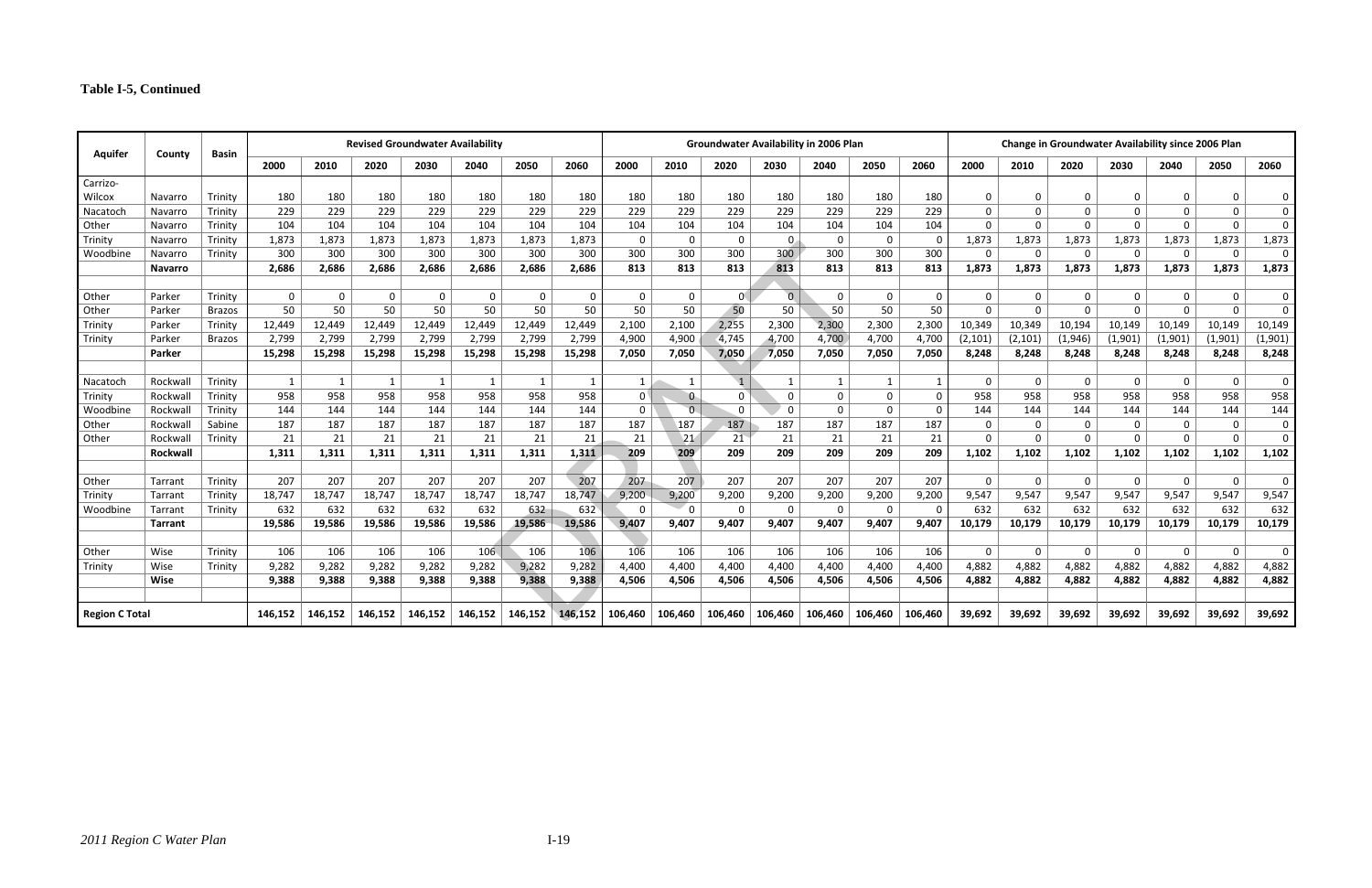The overall groundwater availability in Region C is 39,692 acre-feet per year greater than the availability shown in the 2006 *Region C Water Plan*(1). This increase is due to the increased availability in the Trinity and Woodbine aquifers based on MAG estimates provided by the TWDB $<sup>(4,5)</sup>$ . The most significant increases to groundwater availability are in the western-most</sup> counties of Region C. Figure I-1 compares the Region C Trinity and Woodbine groundwater availability from the TWDB 2009 MAG estimates to the availability reported in the 2006 *Region C* Water Plan<sup>(1)</sup>. Figure I-2 compares the total groundwater availability in the Trinity and Woodbine aquifers for various counties in Region C. Figure I-2 also includes an estimate of total groundwater use in 2004 for each county.



**Figure I-1 Region C Groundwater Availability in the Trinity and Woodbine Aquifers**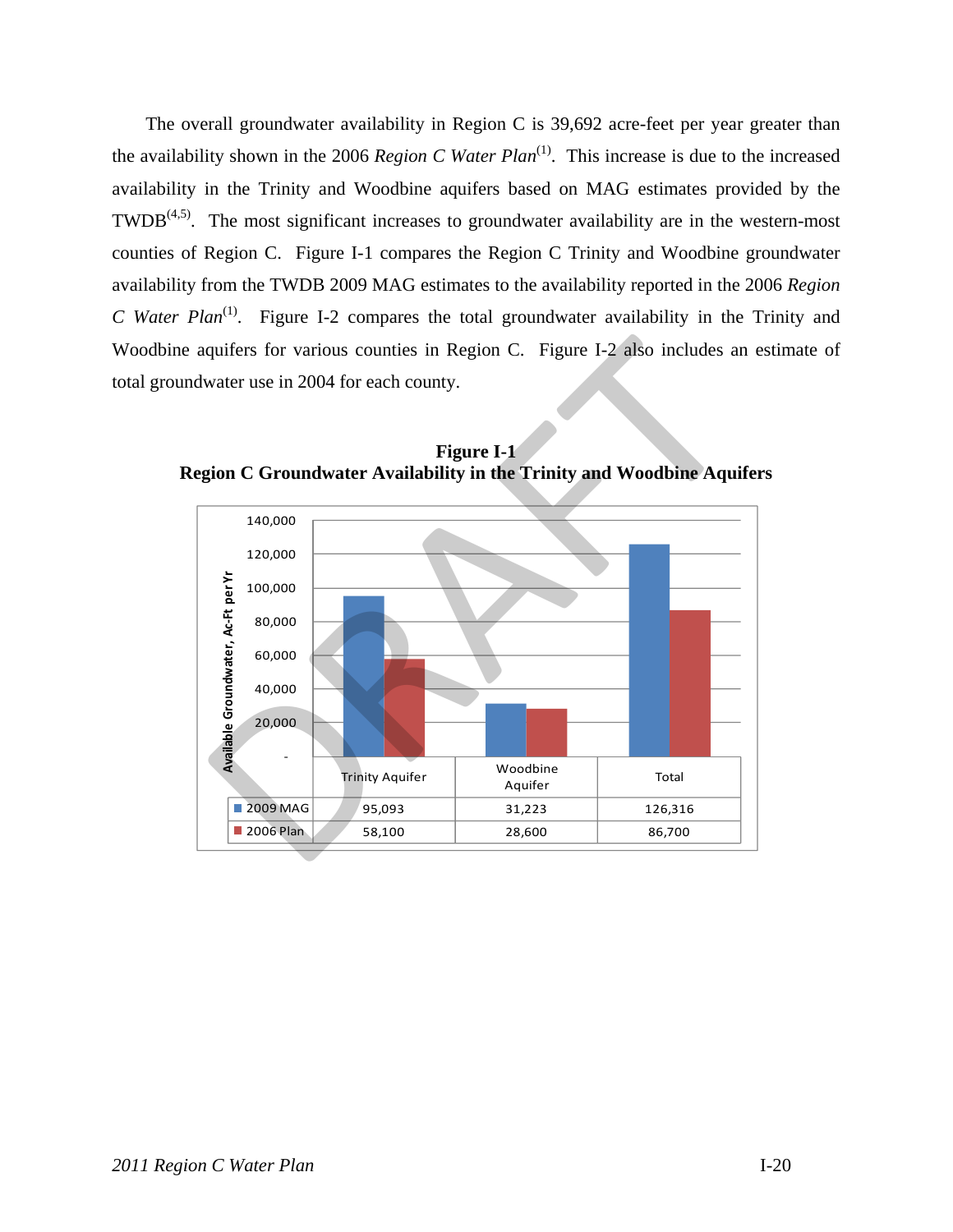**Figure I-2 Region C Groundwater Availability by County in the Trinity and Woodbine Aquifers** 



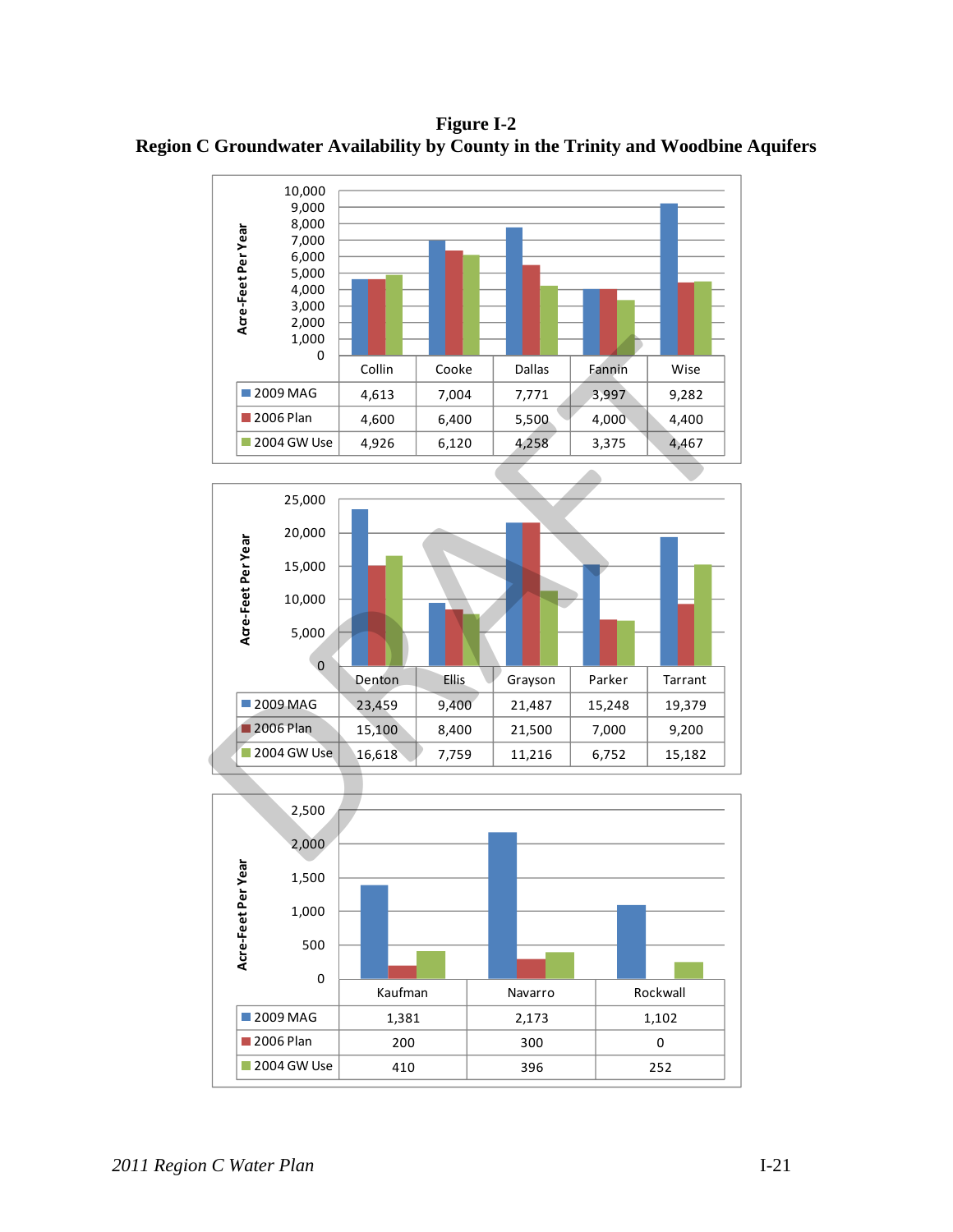# *Irrigation Local Supply and Other Local Supply*

The local irrigation availability is based on existing run-of-the-river surface water rights for irrigation not associated with major reservoirs. The reliable supply from run-of-the-river diversions was assumed equal to the permitted diversion for water rights located on the main stem of the river and 75 percent of the permitted diversion for water rights located on tributaries.

Other local supply includes non-irrigation run-of-the-river supplies and mining and livestock local supplies that do not have a water right. Most surface water used for livestock is taken from unpermitted stock ponds or directly from streams. For livestock and mining local supply, the available supplies were assumed to be the same as shown in the 2006 *Region C Water Plan*<sup>(1)</sup>. Table I-6 shows the available supply for irrigation and other local supply. s that do not have a water right. Most surface water used for livestock<br>stock ponds or directly from streams. For livestock and mining local<br>oplies were assumed to be the same as shown in the 2006 *Region C* l<br>ows the avai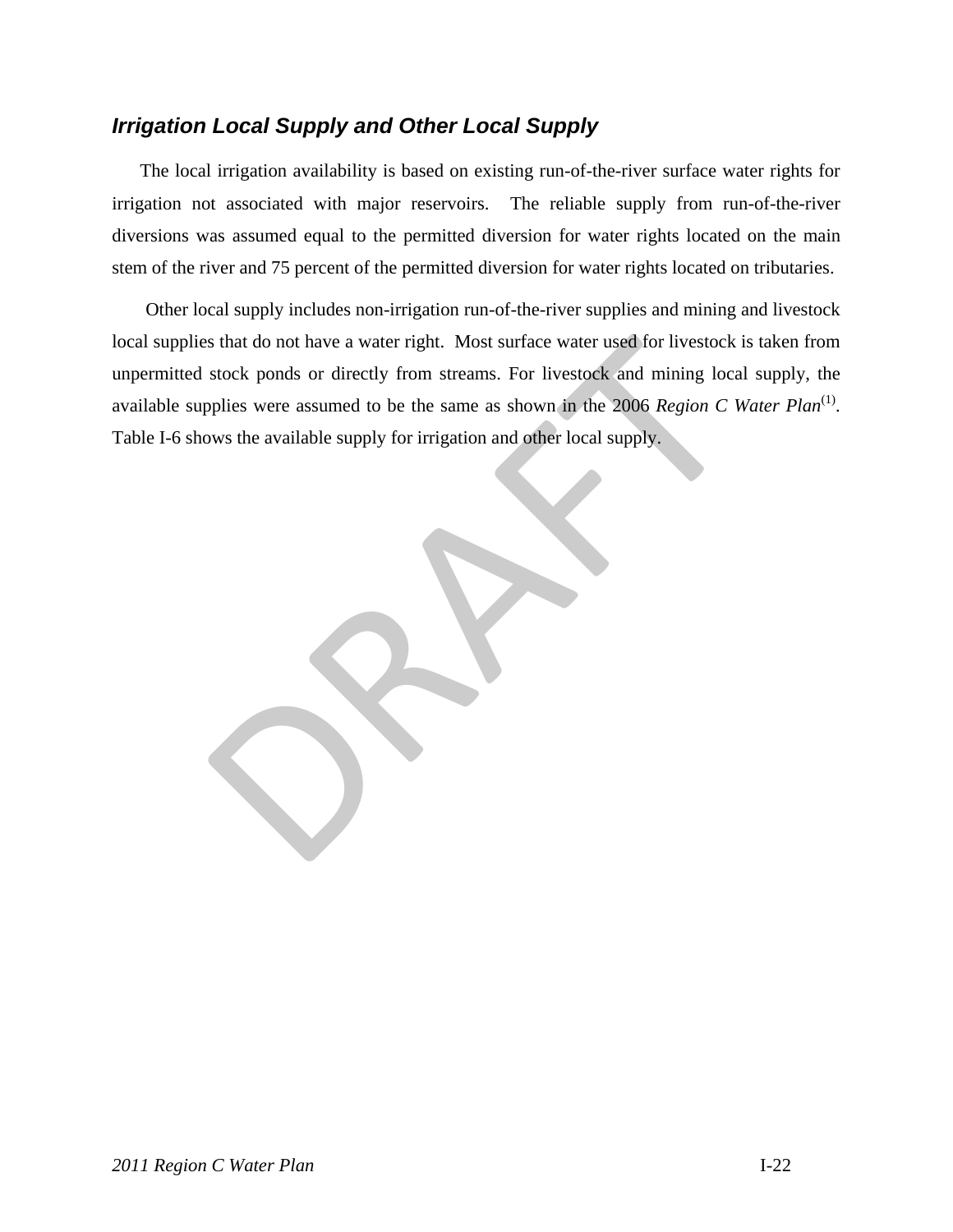| <b>Use</b>      | County                                      | <b>Basin</b>  | 2000        | 2010           | 2020           | 2030           | 2040        | 2050             | 2060        |
|-----------------|---------------------------------------------|---------------|-------------|----------------|----------------|----------------|-------------|------------------|-------------|
|                 | <b>IRRIGATION RUN-OF-THE-RIVER SUPPLIES</b> |               |             |                |                |                |             |                  |             |
| Irrigation      | Cooke                                       | Red           | 23          | 23             | 23             | 23             | 23          | 23               | 23          |
| Irrigation      | Fannin                                      | Red           | 14,758      | 14,758         | 14,758         | 14,758         | 14,758      | 14,758           | 14,758      |
| Irrigation      | Grayson                                     | Red           | 2,394       | 2,394          | 2,394          | 2,394          | 2,394       | 2,394            | 2,394       |
| Irrigation      | Fannin                                      | Sulphur       | 0           | 0              | 0              | $\overline{0}$ | $\mathbf 0$ | $\boldsymbol{0}$ | $\mathbf 0$ |
| Irrigation      | Collin                                      | Trinity       | 408         | 408            | 408            | 408            | 408         | 408              | 408         |
| Irrigation      | Cooke                                       | Trinity       | $\mathbf 0$ | $\mathbf 0$    | $\mathbf{0}$   | $\mathbf 0$    | 0           | $\mathbf 0$      | 0           |
| Irrigation      | Dallas                                      | Trinity       | 791         | 791            | 791            | 791            | 791         | 791              | 791         |
| Irrigation      | Denton                                      | Trinity       | 0           | $\bf{0}$       | $\mathbf 0$    | 0              | 0           | 0                | 0           |
| Irrigation      | <b>Ellis</b>                                | Trinity       | 3           | $\overline{3}$ | 3              | 3              | 3           | 3                | 3           |
| Irrigation      | Fannin                                      | Trinity       | 0           | $\bf{0}$       | $\mathbf{0}$   | 0              | $\mathbf 0$ | $\pmb{0}$        | $\pmb{0}$   |
| Irrigation      | Grayson                                     | Trinity       | 0           | $\mathbf{0}$   | $\overline{0}$ | 0              | 0           | 0                | $\mathbf 0$ |
| Irrigation      | Henderson                                   | Trinity       | 415         | 415            | 415            | 415            | 415         | 415              | 415         |
| Irrigation      | Jack                                        | Trinity       | 110         | 110            | 110            | 110            | 110         | 110              | 110         |
| Irrigation      | Kaufman                                     | Trinity       | 64          | 64             | 64             | 64             | 64          | 64               | 64          |
| Irrigation      | Navarro                                     | Trinity       | 226         | 226            | 226            | 226            | 226         | 226              | 226         |
| Irrigation      | Parker                                      | Trinity       | 122         | 122            | 122            | 122            | 122         | 122              | 122         |
| Irrigation      | Rockwall                                    | Trinity       | $\mathbf 0$ | $\mathbf 0$    | $\Omega$       | $\Omega$       | $\Omega$    | $\mathbf 0$      | $\mathbf 0$ |
| Irrigation      | Tarrant                                     | Trinity       | 549         | 549            | 549            | 549            | 549         | 549              | 549         |
| Irrigation      | Wise                                        | Trinity       | 139         | 139            | 139            | 139            | 139         | 139              | 139         |
| Irrigation      | Freestone                                   | Trinity       | 87          | 87             | 87             | 87             | 87          | 87               | 87          |
| Irrigation      | Jack                                        | <b>Brazos</b> | 0           | $\mathbf 0$    | $\Omega$       | 0              | $\Omega$    | $\boldsymbol{0}$ | $\Omega$    |
| Irrigation      | Parker                                      | <b>Brazos</b> | 117         | 117            | 117            | 117            | 117         | 117              | 117         |
| Irrigation      | Freestone                                   | Brazos        | $\mathbf 0$ | 0              | $\Omega$       | 0              | $\mathbf 0$ | $\mathbf 0$      | $\Omega$    |
| <b>SUBTOTAL</b> |                                             |               | 20,205      | 20,205         | 20,205         | 20,205         | 20,205      | 20,205           | 20,205      |

**Table I-6 Summary of Local Surface Water Supplies for Region C (Acre-Feet per Year)**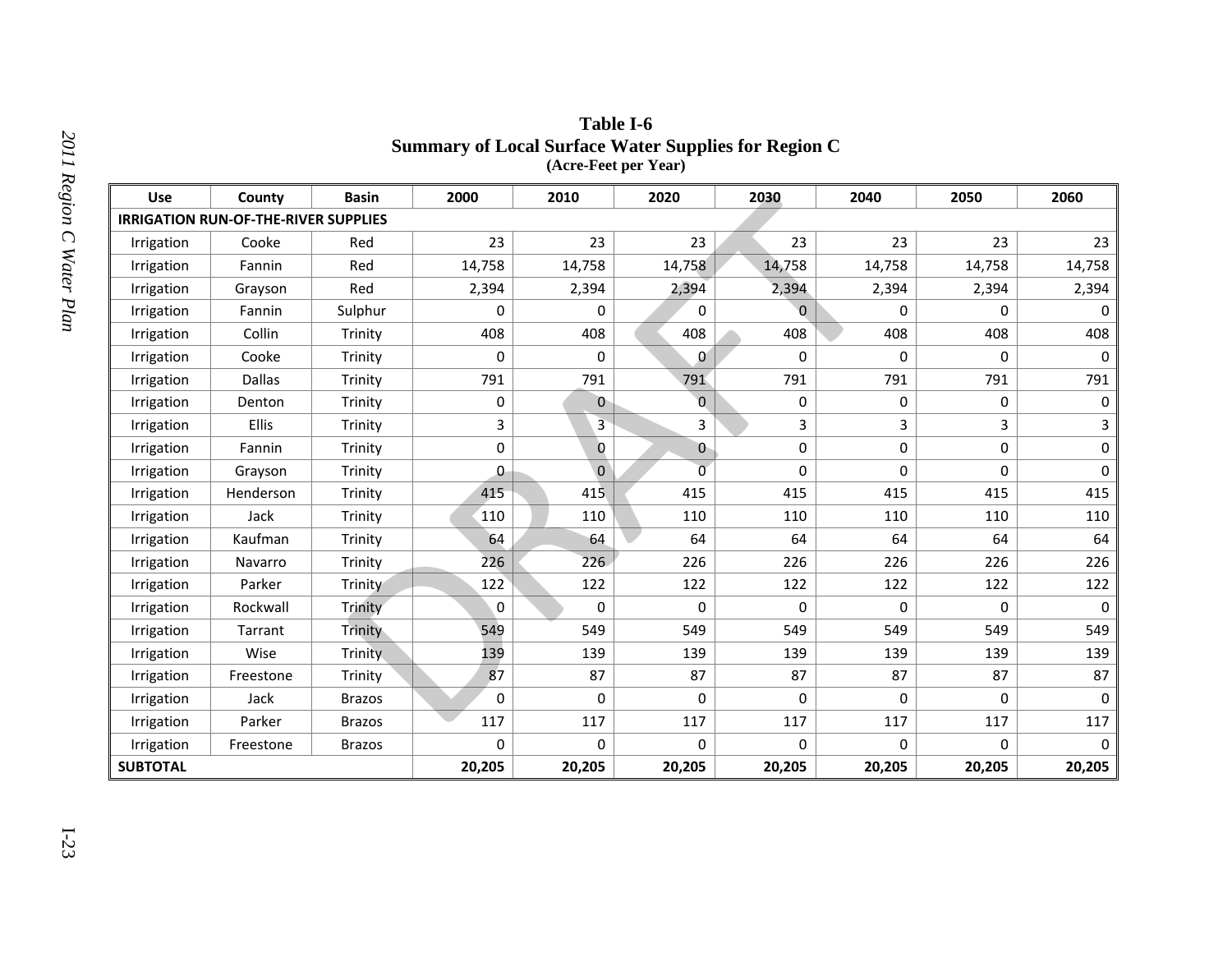| <b>Use</b> | County                                   | <b>Basin</b>  | 2000  | 2010  | 2020  | 2030  | 2040  | 2050  | 2060  |
|------------|------------------------------------------|---------------|-------|-------|-------|-------|-------|-------|-------|
|            | NON-IRRIGATION RUN-OF-THE-RIVER SUPPLIES |               |       |       |       |       |       |       |       |
| Mining     | Fannin                                   | Red           | 72    | 72    | 72    | 72    | 72    | 72    | 72    |
| Mining     | Wise                                     | Trinity       | 133   | 133   | 133   | 133   | 133   | 133   | 133   |
| Municipal  | Fannin                                   | Red           | 20    | 20    | 20    | 20    | 20    | 20    | 20    |
| Municipal  | Fannin                                   | Sulphur       | 49    | 49    | 49    | 49    | 49    | 49    | 49    |
| Municipal  | Freestone                                | Trinity       | 41    | 41    | 41    | 41    | 41    | 41    | 41    |
| Municipal  | Navarro                                  | Trinity       | 252   | 252   | 252   | 252   | 252   | 252   | 252   |
| Municipal  | Parker                                   | Trinity       | 33    | 33    | 33    | 33    | 33    | 33    | 33    |
| Industrial | Dallas                                   | Trinity       | 368   | 368   | 368   | 368   | 368   | 368   | 368   |
| Industrial | Grayson                                  | Red           | 30    | 30    | 30    | 30    | 30    | 30    | 30    |
| Industrial | Tarrant                                  | Trinity       | 959   | 959   | 959   | 959   | 959   | 959   | 959   |
|            | LIVESTOCK AND MINING LOCAL SUPPLIES      |               |       |       |       |       |       |       |       |
| Livestock  | Collin                                   | Sabine        | 31    | 31    | 31    | 31    | 31    | 31    | 31    |
| Livestock  | Collin                                   | Trinity       | 971   | 971   | 971   | 971   | 971   | 971   | 971   |
| Livestock  | Cooke                                    | Red           | 380   | 380   | 380   | 380   | 380   | 380   | 380   |
| Livestock  | Cooke                                    | Trinity       | 807   | 807   | 807   | 807   | 807   | 807   | 807   |
| Livestock  | <b>Dallas</b>                            | Trinity       | 712   | 712   | 712   | 712   | 712   | 712   | 712   |
| Livestock  | Denton                                   | Trinity       | 935   | 935   | 935   | 935   | 935   | 935   | 935   |
| Livestock  | Ellis                                    | Trinity       | 1,688 | 1,688 | 1,688 | 1,688 | 1,688 | 1,688 | 1,688 |
| Livestock  | Fannin                                   | Red           | 1,139 | 1,139 | 1,139 | 1,139 | 1,139 | 1,139 | 1,139 |
| Livestock  | Fannin                                   | Sulphur       | 364   | 364   | 364   | 364   | 364   | 364   | 364   |
| Livestock  | Fannin                                   | Trinity       | 80    | 80    | 80    | 80    | 80    | 80    | 80    |
| Livestock  | Freestone                                | <b>Brazos</b> | 83    | 83    | 83    | 83    | 83    | 83    | 83    |
| Livestock  | Freestone                                | Trinity       | 960   | 960   | 960   | 960   | 960   | 960   | 960   |
| Livestock  | Grayson                                  | Red           | 1,077 | 1,077 | 1,077 | 1,077 | 1,077 | 1,077 | 1,077 |
| Livestock  | Grayson                                  | Trinity       | 606   | 606   | 606   | 606   | 606   | 606   | 606   |
| Livestock  | Henderson                                | Trinity       | 341   | 341   | 341   | 341   | 341   | 341   | 341   |
| Livestock  | Jack                                     | <b>Brazos</b> | 450   | 450   | 450   | 450   | 450   | 450   | 450   |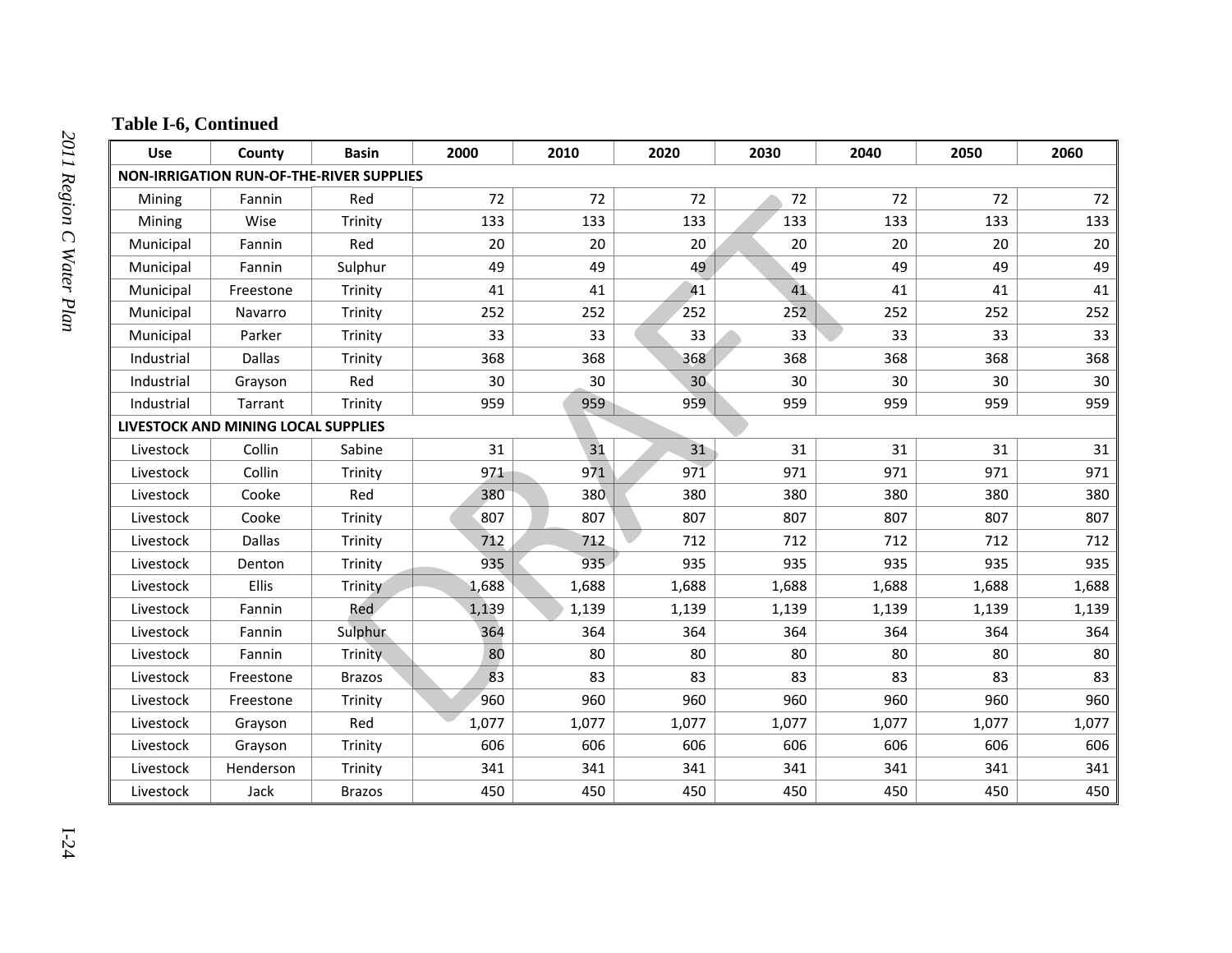| Use             | County                                  | <b>Basin</b>                                    | 2000   | 2010   | 2020   | 2030   | 2040   | 2050   | 2060   |
|-----------------|-----------------------------------------|-------------------------------------------------|--------|--------|--------|--------|--------|--------|--------|
|                 |                                         | LIVESTOCK AND MINING LOCAL SUPPLIES (Continued) |        |        |        |        |        |        |        |
| Livestock       | Jack                                    | Trinity                                         | 1,215  | 1,215  | 1,215  | 1,215  | 1,215  | 1,215  | 1,215  |
| Livestock       | Kaufman                                 | Sabine                                          | 98     | 98     | 98     | 98     | 98     | 98     | 98     |
| Livestock       | Kaufman                                 | Trinity                                         | 1,524  | 1,524  | 1,524  | 1,524  | 1,524  | 1,524  | 1,524  |
| Livestock       | Navarro                                 | Trinity                                         | 1,603  | 1,603  | 1,603  | 1,603  | 1,603  | 1,603  | 1,603  |
| Livestock       | Parker                                  | <b>Brazos</b>                                   | 903    | 903    | 903    | 903    | 903    | 903    | 903    |
| Livestock       | Parker                                  | Trinity                                         | 1,019  | 1,019  | 1,019  | 1,019  | 1,019  | 1,019  | 1,019  |
| Livestock       | Rockwall                                | Sabine                                          | 32     | 32     | 32     | 32     | 32     | 32     | 32     |
| Livestock       | Rockwall                                | Trinity                                         | 136    | 136    | 136    | 136    | 136    | 136    | 136    |
| Livestock       | Tarrant                                 | Trinity                                         | 442    | 442    | 442    | 442    | 442    | 442    | 442    |
| Livestock       | Wise                                    | Trinity                                         | 1,117  | 1,117  | 1,117  | 1,117  | 1,117  | 1,117  | 1,117  |
| Mining          | Collin                                  | Trinity                                         | 195    | 195    | 195    | 195    | 195    | 195    | 195    |
| Mining          | Cooke                                   | Red                                             | 77     | 77     | 77     | 77     | 77     | 77     | 77     |
| Mining          | Cooke                                   | Trinity                                         | 160    | 160    | 160    | 160    | 160    | 160    | 160    |
| Mining          | Dallas                                  | Trinity                                         | 1,525  | 1,525  | 1,525  | 1,525  | 1,525  | 1,525  | 1,525  |
| Mining          | Denton                                  | Trinity                                         | 103    | 103    | 103    | 103    | 103    | 103    | 103    |
| Mining          | Freestone                               | Trinity                                         | 66     | 66     | 66     | 66     | 66     | 66     | 66     |
| Mining          | Jack                                    | Trinity                                         | 370    | 370    | 370    | 370    | 370    | 370    | 370    |
| Mining          | Kaufman                                 | Trinity                                         | 75     | 75     | 75     | 75     | 75     | 75     | 75     |
| Mining          | Parker                                  | <b>Brazos</b>                                   | 17     | 17     | 17     | 17     | 17     | 17     | 17     |
| Mining          | Parker                                  | Trinity                                         | 3      | 3      | 3      | 3      | 3      | 3      | 3      |
| Mining          | Rockwall                                | <b>Sabine</b>                                   | 33     | 33     | 33     | 33     | 33     | 33     | 33     |
| Mining          | Tarrant                                 | Trinity                                         | 342    | 342    | 342    | 342    | 342    | 342    | 342    |
|                 | <b>SUBTOTAL NON-IRRIGATION SUPPLIES</b> |                                                 | 23,701 | 23,701 | 23,701 | 23,701 | 23,701 | 23,701 | 23,701 |
| <b>SUPPLIES</b> | TOTAL RUN-OF-THE-RIVER AND LOCAL        |                                                 | 43,906 | 43,906 | 43,906 | 43,906 | 43,906 | 43,906 | 43,906 |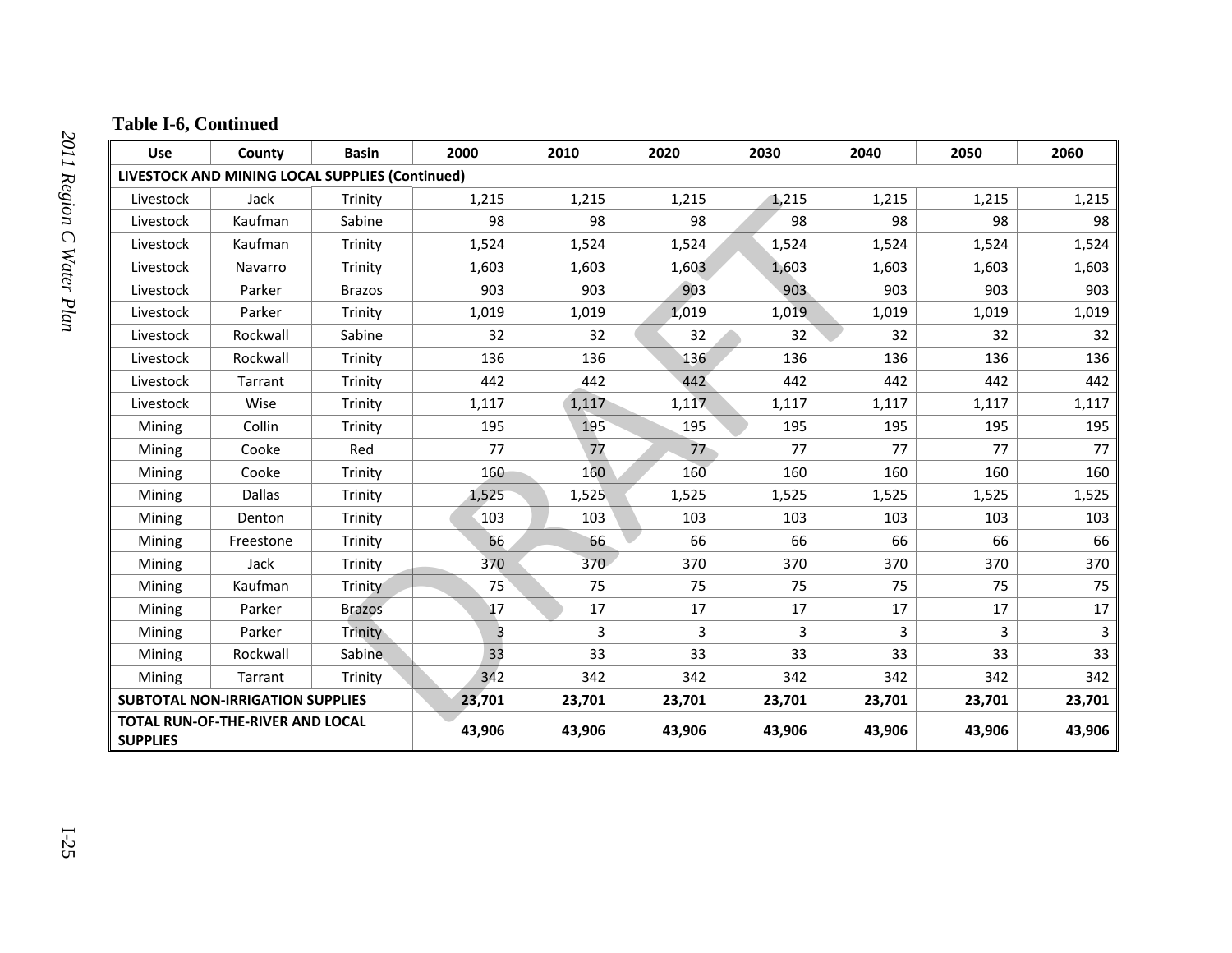## *Reuse*

The reuse quantities listed in Table I-1 are limited to currently permitted and operating indirect reuse projects and existing direct reuse for irrigation or industrial purposes. Table I-7 shows the individual reuse projects that make up the total reuse amount in Table I-1. These amounts reflect the results of a detailed study of existing and potential reuse projects in Region C. The topics addressed in the study included:

- Water reuse projects being performed under a Chapter 210 notification,
- Water reuse plans for large dischargers,
- Consolidation of water reuse plans into a regional plan
- Recent water right amendments involving reuse, and
- Existing reuse quantities

The findings of this study are presented below.

## Water Reuse Projects Being Performed Under a Chapter 210 Reuse Authorization

Title 30, Chapter 210 of the Texas Administrative Code establishes general requirements, quality criteria, design, and operational requirements for direct reuse of reclaimed water. Before implementing a direct reuse project, the reclaimed water provider must notify the Executive Director of the Texas Commission on Environmental Quality (TCEQ) and obtain written approval to provide the reclaimed water. Table I-8 shows Region C entities that have notified the TCEQ of their intent to provide reclaimed water (as of July 2009) and have received a reuse authorization. Authorization does not necessarily mean that an entity has followed through and developed a reuse project. Detailed descriptions of projects operating under a Chapter 210 Authorization are provided below. Freuse plans for large dischargers,<br>
colidation of water reuse plans into a regional plan<br>
Int water right amendments involving reuse, and<br>
ing reuse quantities<br>
of this study are presented below.<br>
See Projects Being Perfo

**Azle.** The City of Azle provides reclaimed water from its wastewater treatment plant for irrigation at the Cross Timbers Golf Course in Azle.

**Crandall.** The City of Crandall provides reclaimed water from the Crandall Wastewater Treatment Plant (WWTP) for irrigation at the Creekview Golf Club in Crandall.

**Dallas.** The City of Dallas provides reclaimed water from the Central WWTP for irrigation at Cedar Crest Golf Course in Dallas. The authorization also allows the use of reclaimed water for turf and landscape irrigation, maintenance of impoundments, soil compaction, and cooling tower makeup water.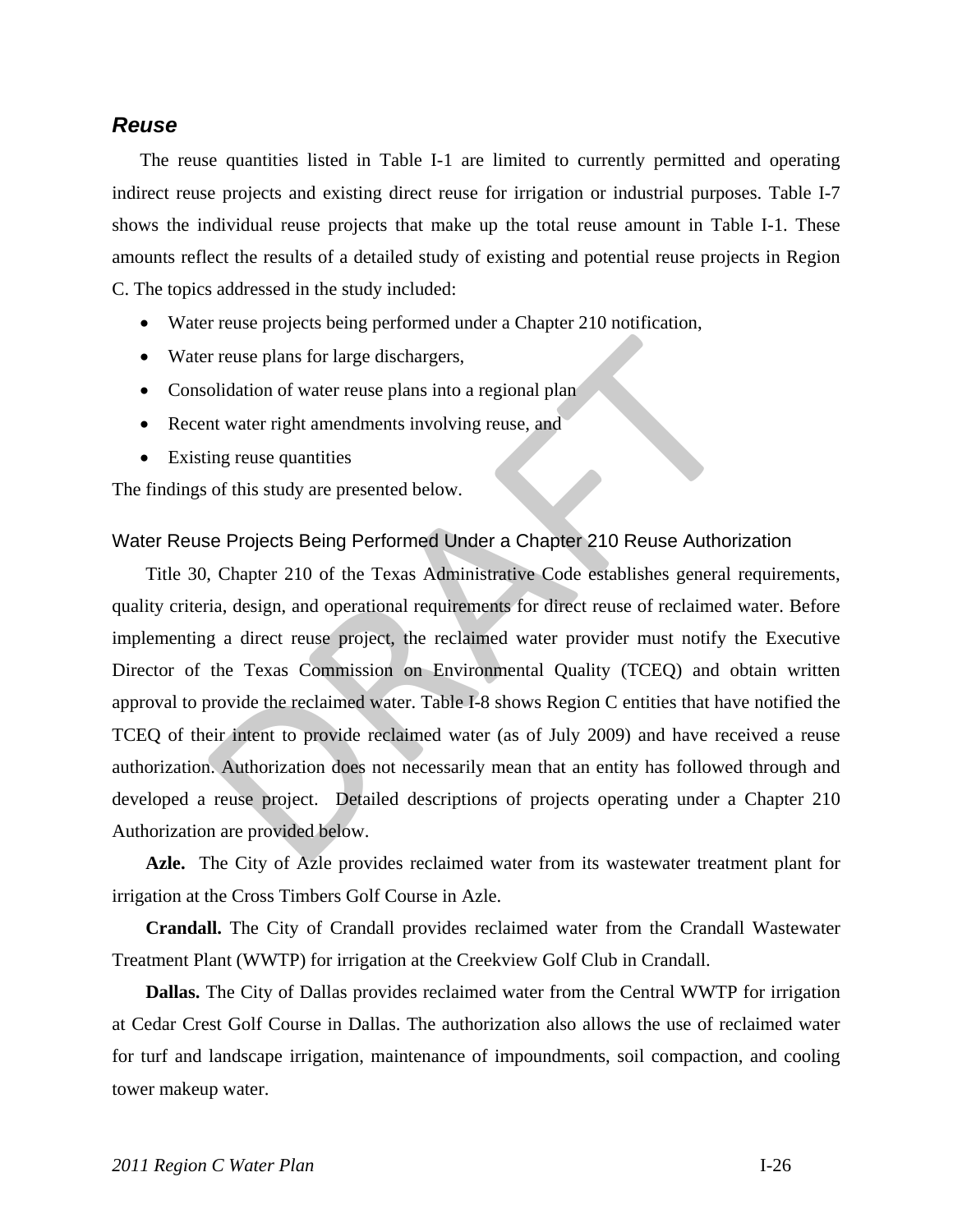|                                                     |                               |                                                                                                                                                                                                                                        | (Acre-Feet per Year) |             |       |        |        |        |        |  |
|-----------------------------------------------------|-------------------------------|----------------------------------------------------------------------------------------------------------------------------------------------------------------------------------------------------------------------------------------|----------------------|-------------|-------|--------|--------|--------|--------|--|
| Provider                                            | <b>Project Name</b>           | <b>User/Receiving Water</b>                                                                                                                                                                                                            | <b>Type</b>          | County      | 2010  | 2020   | 2030   | 2040   | 2050   |  |
| Azle                                                | Azle Reuse                    | <b>Cross Timbers Golf Course</b>                                                                                                                                                                                                       | Direct               | Tarrant     | 300   | 300    | 300    | 300    | 300    |  |
| Bryson                                              | Jack County Reuse             | Clayton Ranch Irrigation                                                                                                                                                                                                               | Direct               | <b>Jack</b> | 27    | 27     | 26     | 26     | 25     |  |
| Country Club WSC                                    | Country Club WSC Reuse        | Cedar Creek Country Club                                                                                                                                                                                                               | Direct               | Kaufman     | 92    | 92     | 92     | 92     | 92     |  |
| Crandall                                            | <b>Crandall Reuse</b>         | Creekview Golf Club                                                                                                                                                                                                                    | Direct               | Kaufman     | 484   | 666    | 666    | 666    | 666    |  |
| Deer Creek<br>Waterworks/<br><b>Willow Park</b>     | <b>Willow Park Reuse</b>      | Split Rails Links and Golf Club                                                                                                                                                                                                        | Direct               | Parker      | 11    | 11     | 11     | 11     | 11     |  |
| Denton                                              | Denton Power Plant Reuse      | City of Garland Steam Electric<br>Power Plant, Denton Regional<br>Medical Office Building,<br>Caruthers Oil Co. Inc., Robert<br>Donnelly, Day Surgery Center<br>DRMC, Denton Landfill,<br>Denton State School, Oakmont<br>Country Club | Direct               | Denton      | 1,233 | 2,242  | 2,690  | 3,251  | 3,924  |  |
| Denton                                              | Denton Indirect Reuse         | indirect reuse                                                                                                                                                                                                                         | Indirect             | Denton      | 1,682 | 2,130  | 2,915  | 3,475  | 4,372  |  |
| <b>Denton County</b><br>FWSD#1/<br>UTRWD/Lewisville | <b>UTRWD Reuse</b>            | Castle Hills Golf Course                                                                                                                                                                                                               | Direct               | Denton      | 897   | 897    | 897    | 897    | 897    |  |
| <b>DWU</b>                                          | Cedar Crest Golf Course Reuse | <b>Cedar Crest Golf Course</b>                                                                                                                                                                                                         | Direct               | Dallas      | 561   | 561    | 561    | 561    | 561    |  |
| Ennis                                               | <b>Ennis Reuse</b>            | <b>Tractabel Steam Electric Power</b><br>Plant                                                                                                                                                                                         | Direct               | Ellis       | 2,098 | 2,615  | 3,302  | 3,363  | 3,363  |  |
| Fort Worth                                          | Village Creek Reuse           | Waterchase Golf Course, DFW<br>Airport,<br>Euless, and Arlington for<br>general irrigation, golf course<br>irrigation, cooling water, park<br>irrigation, and natural gas<br>industry use.                                             | Direct               | Tarrant     | 897   | 897    | 897    | 897    | 897    |  |
| Gainesville                                         | Kenetso Park Reuse            | City of Gainesville - Keneteso<br>Park                                                                                                                                                                                                 | Direct               | Cooke       | 9     | 9      | 9      | 9      | 9      |  |
| Garland/Forney                                      | Garland/Forney Reuse          | FPLE Steam Electric Power<br>Plant                                                                                                                                                                                                     | Direct               | Kaufman     | 8,979 | 15,600 | 15,600 | 15,600 | 15,600 |  |
| Grapevine                                           | <b>Grapevine Reuse</b>        | Lake Grapevine                                                                                                                                                                                                                         | Indirect             | Tarrant     | 3,317 | 3,696  | 3,964  | 4,142  | 4,276  |  |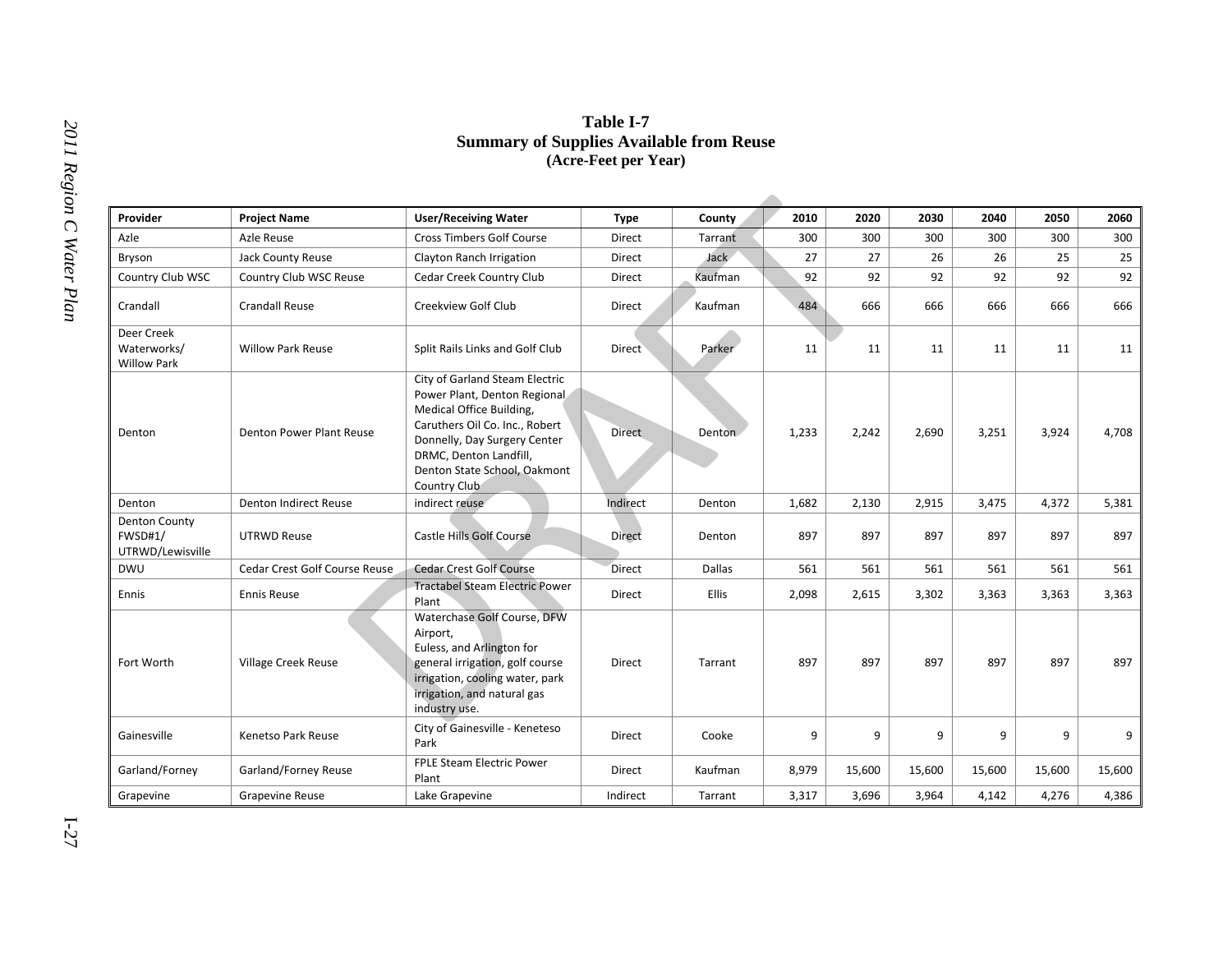| Provider                          | <b>Project Name</b>                                        | <b>User/Receiving Water</b>                                                                     | <b>Type</b>         | County        | 2010           | 2020           | 2030           | 2040           | 2050           | 2060    |
|-----------------------------------|------------------------------------------------------------|-------------------------------------------------------------------------------------------------|---------------------|---------------|----------------|----------------|----------------|----------------|----------------|---------|
| <b>Alcatel Network</b><br>Systems | <b>Alcatel Network Systems</b><br>Reuse                    | internal reuse                                                                                  | Direct              | Dallas        | 20             | 20             | 20             | 20             | 20             |         |
| Jacksboro                         | Jacksboro Reuse                                            | City of Jacksboro Golf Course                                                                   | Indirect            | Jack          | 385            | 385            | 385            | 385            | 385            |         |
| Millsap WWTP                      | Millsap ISD Reuse                                          | Millsap High School Athletic<br>Fields                                                          | Direct              | Parker        | $\overline{2}$ | $\overline{2}$ | $\overline{2}$ | $\overline{2}$ | $\overline{2}$ |         |
| <b>NTMWD</b>                      | <b>Rowlett Creek Reuse</b>                                 | Los Rios Country Club, Golf<br>Center of<br>Plano, Pecan Hollow Municipal<br><b>Golf Course</b> | direct              | Collin        | 1,540          | 1,540          | 1,540          | 1,540          | 1,540          | 1,540   |
| <b>NTMWD</b>                      | <b>Buffalo Creek Reuse</b>                                 | <b>Buffalo Creek Golf Course</b>                                                                | direct              | Rockwall      | 672            | 672            | 672            | 672            | 672            |         |
| NTMWD/Royse City                  | Royse City Reuse                                           | Aaki Golf                                                                                       | direct              | Rockwall      | 112            | 112            | 112            | 112            | 112            |         |
| <b>NTMWD</b>                      | <b>Wilson Creek Reuse</b>                                  | Lake Lavon                                                                                      | indirect            | N/A           | 50,000         | 60,941         | 71,882         | 71,882         | 71,882         | 71,882  |
| <b>NTMWD</b>                      | East Fork Reuse                                            | <b>Trinity River</b>                                                                            | indirect            | N/A           | 51,790         | 67,148         | 87,102         | 102,000        | 102,000        | 102,000 |
| NTMWD/Frisco                      | <b>Stewart Creek West Reuse</b>                            | Trails of Frisco Golf Course                                                                    | direct              | <b>Collin</b> | 307            | 307            | 307            | 307            | 307            |         |
| Pinnacle Club                     | Pinnacle Club Reuse                                        | Pinnacle Club Golf Course                                                                       | direct              | Henderson     | 32             | 32             | 32             | 32             | 32             |         |
| TRWD                              | <b>Richland Chambers Reservoir</b><br><b>Reuse Project</b> | <b>Richland Chambers</b>                                                                        | indirect.           | Navarro       | 16,800         | 16,800         | 16,800         | 16,800         | 16,800         | 16,800  |
| The Colony                        | <b>Collin County Reuse</b>                                 | Stonebriar Country Club                                                                         | direct              | Collin        | 380            | 380            | 380            | 380            | 380            |         |
| <b>TRA</b>                        | Ten Mile Creek WWTP Reuse                                  | Pecan Orchard                                                                                   | direct              | Dallas/Ellis  | 250            | 250            | 250            | 250            | 250            |         |
| <b>TRA</b>                        | TRA/Waxahachie Reuse                                       |                                                                                                 | indirect            | <b>Ellis</b>  | 4,998          | 5,129          | 5,129          | 5,129          | 5,129          |         |
| TRA/DCURD                         | Las Colinas Reuse                                          | Las Colinas - golf course<br>irrigation,<br>landscape irrigation, and lake<br>level maintenance | direct/<br>indirect | Dallas        | 8,000          | 8,000          | 8,000          | 8,000          | 8,000          |         |
| <b>Trophy Club</b>                | Denton County Golf Reuse                                   | <b>Trophy Club Country Club</b>                                                                 | direct              | Denton        | 800            | 800            | 800            | 800            | 800            |         |
| Weatherford                       | Weatherford Direct Reuse                                   | Crown Valley Country Club                                                                       | direct              | Parker        | 8,441          | 8,301          | 8,161          | 8,021          | 7,882          |         |
| <b>Wise County</b>                | Wise County Mining Reuse                                   | Mining                                                                                          | direct              | Wise          | 15,930         | 14,074         | 12,152         | 10,643         | 9,236          |         |
| Total                             |                                                            |                                                                                                 |                     |               | 181,046        | 214,636        | 245,656        | 260,265        | 260,422        | 261,011 |
|                                   |                                                            |                                                                                                 |                     |               |                |                |                |                |                |         |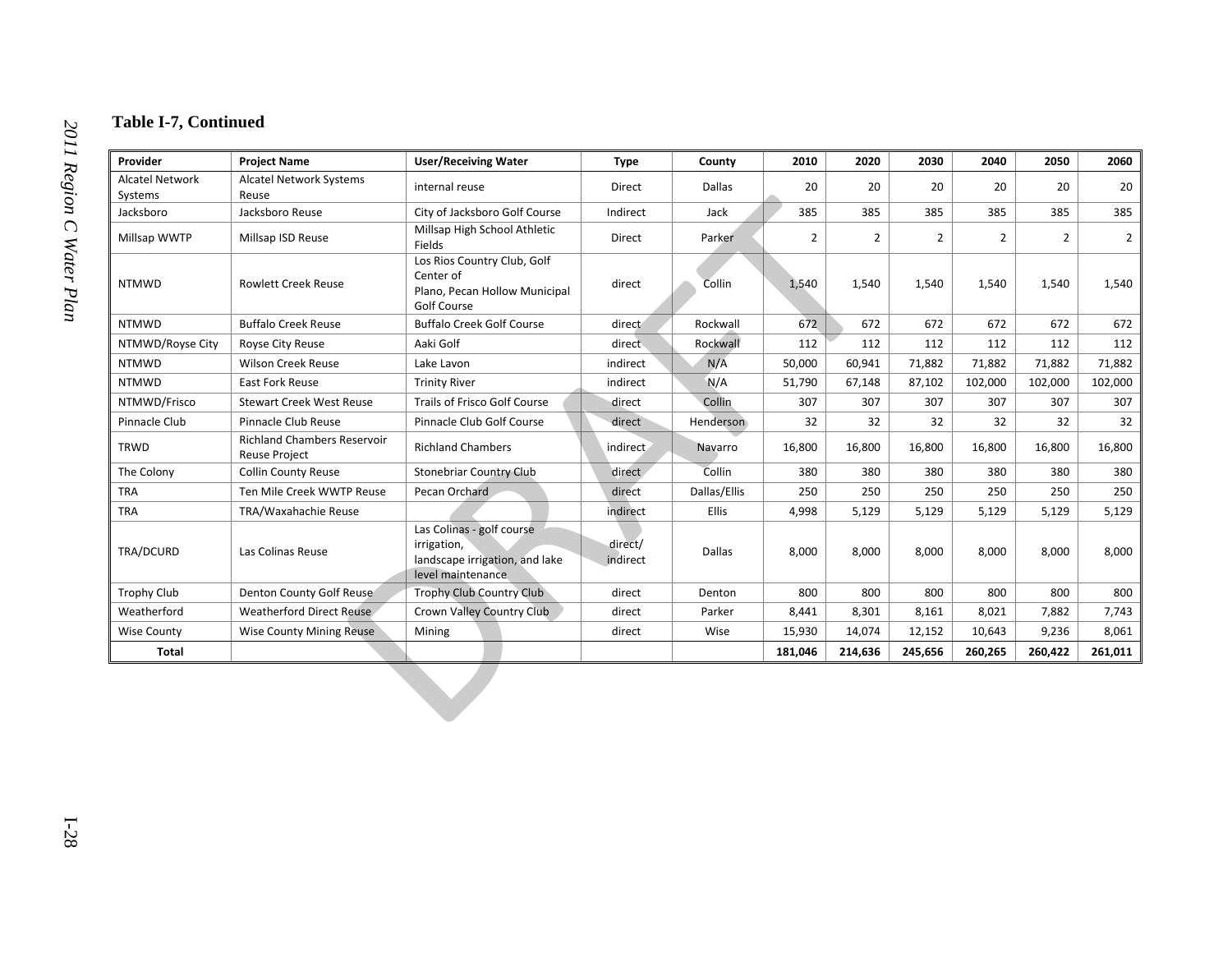| <b>Permittee</b>                     | County         | <b>Permit Number</b> |
|--------------------------------------|----------------|----------------------|
| City of Azle                         | Tarrant/Parker | Pending              |
| City of Crandall                     | Kaufman        | R10834-001           |
| City of Dallas                       | Dallas         | R10060-001           |
| City of Dallas                       | <b>Dallas</b>  | R10060-006           |
| City of Denison                      | Grayson        | R10079-005           |
| City of Denton                       | Denton         | R10027-003           |
| City of Denton                       | Denton         | R10027-004           |
| City of Ennis                        | <b>Ellis</b>   | R10443-002           |
| City of Fort Worth                   | Tarrant        | R10494-013           |
| City of Frisco                       | Collin         | R10172-003           |
| City of Gainesville                  | Cooke          | R10726-001           |
| City of Garland                      | Kaufman        | R10090-001           |
| City of Grapevine                    | <b>Tarrant</b> | R10486-002           |
| City of Lewisville                   | <b>Denton</b>  | R10662-001           |
| City of Royse City                   | Rockwall       | R10366-001           |
| City of Runaway Bay                  | Wise           | R10862-001           |
| City of Sanger                       | Denton         | R10271-001           |
| City of the Colony                   | Denton         | R11570-001           |
| City of Weatherford                  | Parker         | R10380-002           |
| City of Weatherford                  | Parker         | R14198-001           |
| Deer Creek Waterworks/               | Parker         | R13759-001/          |
| City of Willow Park                  |                | R13834-001           |
| Millsap ISD                          | Parker         | R13357-001           |
| Munson Point LTD                     | Grayson        | R14487-001           |
| North Texas Municipal Water District | Collin         | R10363-001           |
| North Texas Municipal Water District | Rockwall       | R11894-001           |
| North Texas Municipal Water District | Rockwall       | R12047-001           |
| North Texas Municipal Water District | Denton         | R14008-001           |
| North Texas Municipal Water District | Collin         | R14245-001           |
| North Texas Municipal Water District | Rockwall       | R14469-001           |
| Town of Flower Mound                 | Denton         | R11321-001           |
| <b>Trinity River Authority</b>       | Dallas         | R10303-001           |
| <b>Trinity River Authority</b>       | Dallas         | R10984-001           |

**Table I-8 Region C Entities That Have Received a Chapter 210 Reuse Authorization<sup>(6)</sup>**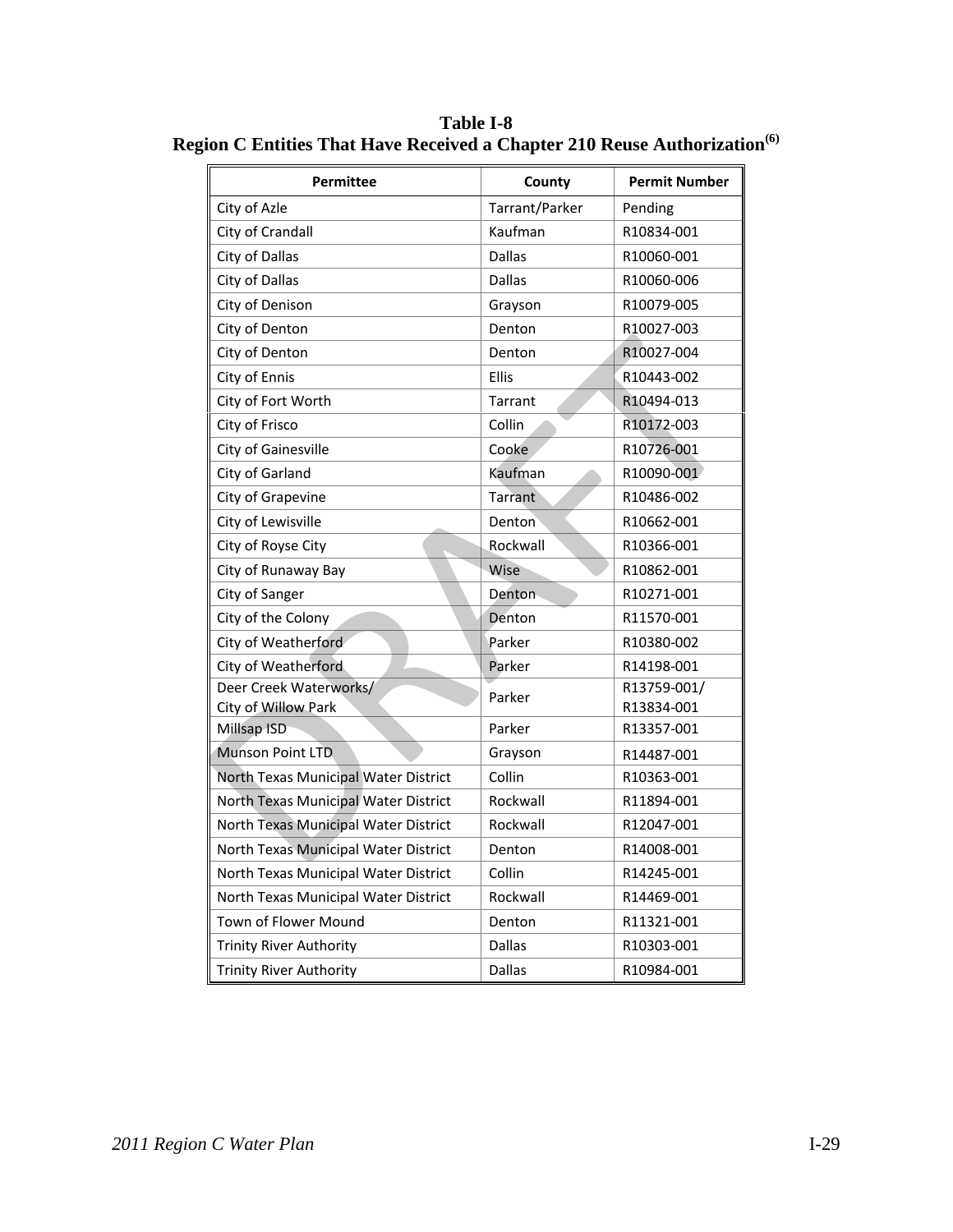**Denison.** The City of Denison previously provided reclaimed water from its Grayson County Airport WWTP for irrigation at the Grayson County College Golf Course; however, this project has been discontinued.

**Denton.** The City of Denton operates a non-potable reclaimed water system that supplies reclaimed water directly from its Pecan Creek Water Reclamation Plant (WRP) to several customers, including the City landfill, the Denton Regional Medical Center, Oakmont Country Club, the Denton State School, and the City of Garland's Spencer Generating Station. Primary uses include irrigation, dust control, and cooling water for steam electric power generation. Denton plans to expand its existing direct reuse program.

**Ennis.** The City of Ennis provides reclaimed water from its Oak Grove WWTP for cooling water for steam electric power generation at the Suez-Tractebel power plant in Ennis.

**Fort Worth.** The City of Fort Worth provides reclaimed water from its Village Creek WWTP for irrigation at the Links at Waterchase Golf Course in Fort Worth. By the end of 2010 it is anticipated that the Village Creek WWTP will also provide reclaimed water to the Cities of Arlington and Euless, Dallas-Fort Worth International Airport, and additional retail customers within the Fort Worth city limits. i irrigation, dust control, and cooling water for steam electric powers to expand its existing direct reuse program.<br>The City of Ennis provides reclaimed water from its Oak Grove WWT am electric power generation at the Sue

**Frisco.** Reclaimed water is provided for irrigation purposes from the Stewart Creek West WWTP in Frisco to the Trails of Frisco Golf Club. NTMWD operates the Stewart Creek West WWTP.

**Gainesville.** The City of Gainesville irrigates athletic fields at Keneteso Park, a municipal park, with reclaimed water from its WWTP.

**Garland.** The City of Garland produces reclaimed water at its Duck Creek WWTP. The City sells reclaimed water to the City of Forney, which in turn provides the reclaimed water to the FPL Energy power plant near Forney. The authorization also allows the use of reclaimed water for irrigation of golf courses, sod farms, silviculture, and food crops.

**Grapevine.** Although the City of Grapevine does use reclaimed water, it does so indirectly by discharging reclaimed water from its Peach Street WWTP to Lake Grapevine and using raw water from Lake Grapevine for municipal and irrigation purposes. This reuse project is permitted under a water right and is not operated under the authority of the Chapter 210 reuse authorization.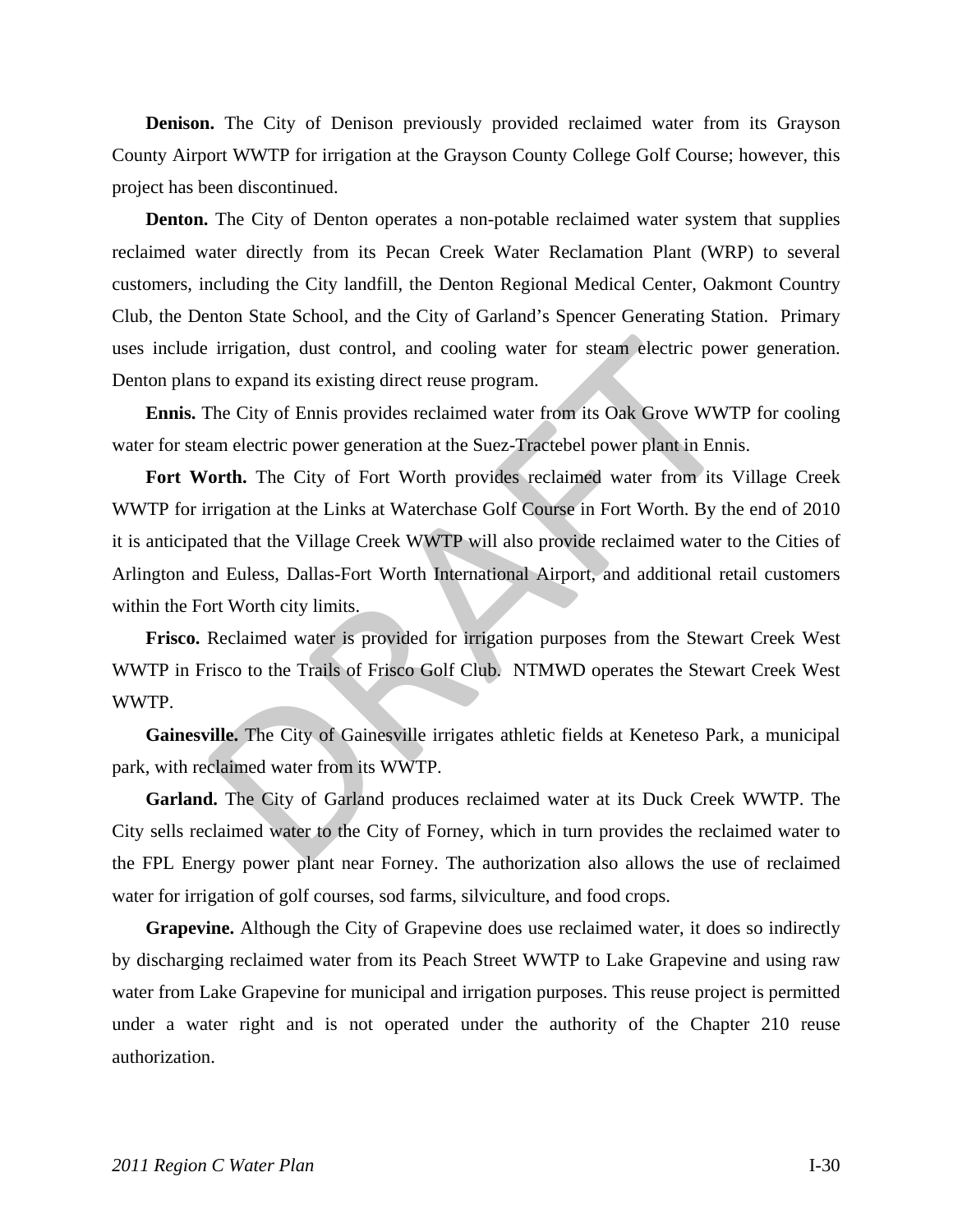**Lewisville.** The City of Lewisville produces reclaimed water at its WWTP. The City sells reclaimed water to the Upper Trinity Regional Water District, which in turn provides the reclaimed water to the Denton County Fresh Water Supply District No. 1 for irrigation at the Castle Hills Golf Club. The City is permitted to provide reclaimed water for maintenance of wetlands at the Lewisville Lake Environmental Learning Area. The authorization would also allow the use of reclaimed water for irrigation of a tree nursery and of landscaped areas within the city.

**Royse City.** Reclaimed water is provided for irrigation purposes from the Sabine Creek West WWTP in Royse City to Aaki Golf. NTMWD operates the Sabine Creek West WWTP.

**Runaway Bay.** The City of Runaway Bay reuse authorization would allow the use of reclaimed water for golf course irrigation. However, the golf course currently uses raw water for irrigation and has not implemented the reuse project.

**Sanger.** The City of Sanger reuse authorization would allow the use of reclaimed water for agricultural and golf course irrigation. The City intends to provide reclaimed water for irrigation at a golf course that has not yet been designed or constructed.

**The Colony.** The City of The Colony provides reclaimed water from its Stewart Creek WWTP for irrigation at Stonebriar Country Club in Frisco.

**Weatherford.** The City of Weatherford's authorization would allow the use of reclaimed water for cooling tower makeup water, gas industry use, soil compaction and dust control in construction areas, irrigation of animal feed crops (other than pastures for milking animals), fire protection, golf course irrigation, and maintenance of water features. The City previously provided reclaimed water for irrigation to the Crown Valley Country Club, but this project has been discontinued. The City may expand its system in the future to serve the natural gas industry. City. Reclaimed water is provided for irrigation purposes from the<br>
P in Royse City to Aaki Golf. NTMWD operates the Sabine Creek Westley Bay. The City of Runaway Bay reuse authorization would allo<br>
dater for golf course i

**Deer Creek Waterworks.** The City of Willow Park owns Deer Creek Water Works which has a single water reuse customer. The Deer Creek Waterworks provides reclaimed water from its WWTP for irrigation at the Split Rail Golf Links in Aledo. The authorization also allows the use of reclaimed water for athletic field irrigation and horticultural use.

**Millsap ISD.** The Millsap Independent School District uses reclaimed water from its WWTP to irrigate its football field and land around the athletic fields. The District irrigates the football field with reclaimed water during the off-season when the field is not in use.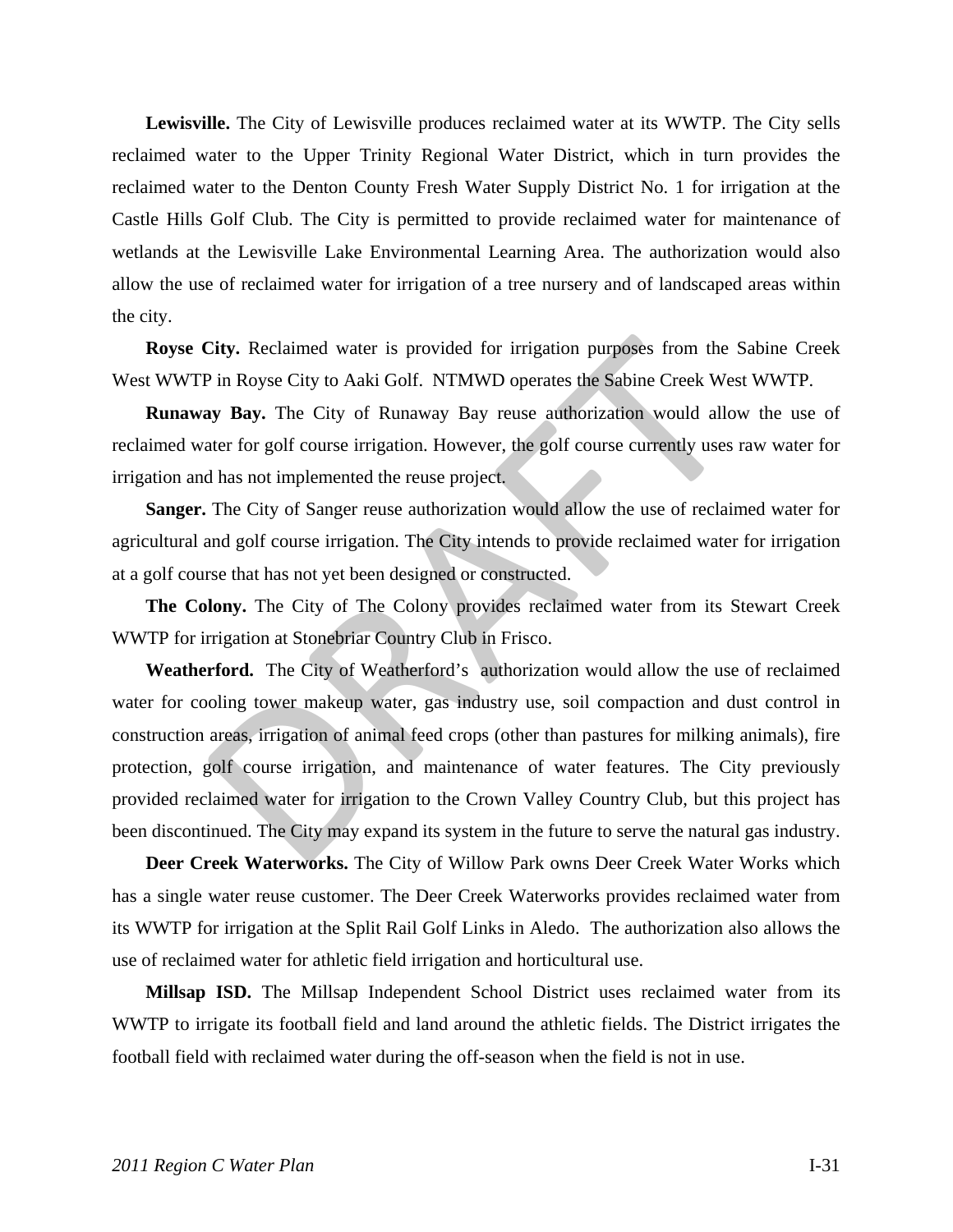**Munson Point LTD.** Munson Point LTD has obtained a 210 authorization for a planned residential development near Lake Texoma.

**North Texas Municipal Water District.** The North Texas Municipal Water District has Chapter 210 authorizations for reclaimed water from the Buffalo Creek WWTP, Rowlett Creek WWTP, Sabine WWTP, Frisco Cottonwood Branch WWTP, the Shepards Glen WWTP, and the Stewart Creek West WWTP. The District does not operate reuse projects from the Frisco Cottonwood Branch or Shepards Glen WWTPs at this time. Reclaimed water is provided for irrigation purposes to the following users: Buffalo Creek Golf Course (from Buffalo Creek WWTP), Los Rios Country Club (from Rowlett Creek WWTP), Pecan Hollow Municipal Golf Course (from Rowlett Creek WWTP), Soccer Complex (from Rowlett Creek WWTP), Aaki Golf (from Sabine Creek West WWTP via Royse City), and the Trails of Frisco Golf Club (from Stewart Creek West WWTP via the City of Frisco).

**Flower Mound.** The Town of Flower Mound's reuse authorization would allow the use of reclaimed water for maintenance of impoundments or natural water bodies, toilet or urinal flush water, silviculture, soil compaction or dust control in construction areas, cooling tower makeup water, and irrigation. This project has not been implemented.

**Trinity River Authority.** The Trinity River Authority provides reclaimed water from its Central Regional Wastewater System plant to the Dallas County Utility and Reclamation District for golf course irrigation, landscape irrigation, and lake level maintenance in Las Colinas. The Authority has also received an authorization that would allow it to supply reclaimed water from the Ten Mile Creek Regional Wastewater System plant for steam-electric power generation process water, irrigation of a pecan grove, and maintenance of impoundments. Under this authorization, the Authority currently provides reclaimed water to South Creek Ranch for irrigation and maintenance of impoundments. urposes to the following users: Buffalo Creek Golf Course (from E<br>s Rios Country Club (from Rowlett Creek WWTP), Pecan Hollow M<br>n Rowlett Creek WWTP), Soccer Complex (from Rowlett Creek WWT<br>Creek West WWTP via Royse City),

## Water Reuse Plans for Large Dischargers

Table I-9 lists wastewater treatment plants that currently have an annual average flowrate of two million gallons per day (mgd) or more. In addition to the dischargers listed in Table I-9, several other dischargers are permitted to discharge more than 2 mgd but currently have annual average discharges of less than 2 mgd. Of the dischargers in Table I-9, the following have provided written reuse plans (some in draft form): Dallas, Flower Mound, Fort Worth,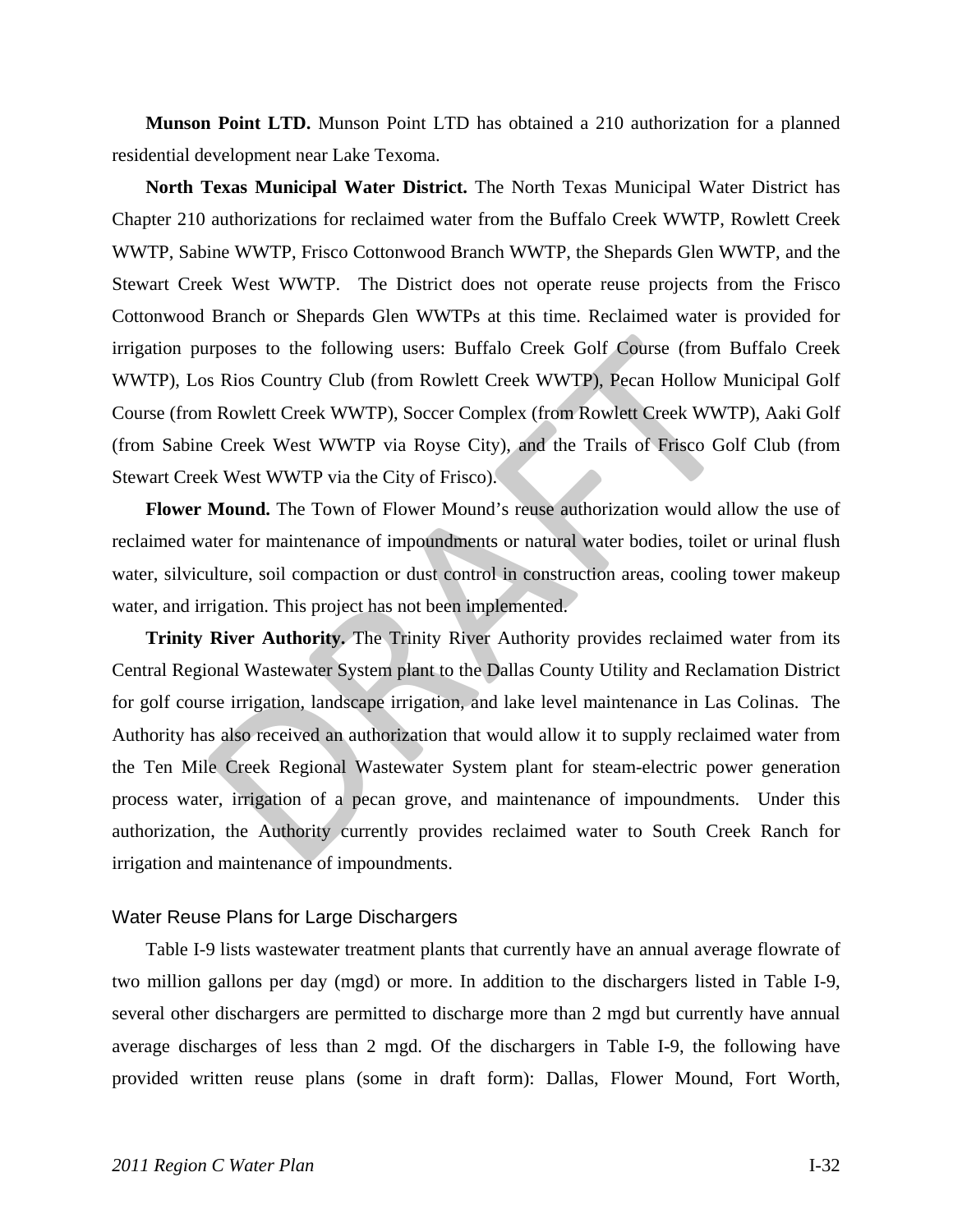Lewisville, North Texas Municipal Water District, and Weatherford. These reuse plans are summarized below. In addition to these dischargers, the Cities of Irving, Frisco and Arlington have developed reuse plans.

|                   |                           |                     |               | 2008 Annual           |
|-------------------|---------------------------|---------------------|---------------|-----------------------|
| <b>Discharger</b> | Plant                     | <b>NPDES Number</b> | <b>County</b> | Average<br>Flow (MGD) |
| The Colony        | <b>Stewart Creek</b>      | TX0053112           | Denton        | 2.40                  |
| Corsicana         | STP No. 2                 | TX0056731           | Navarro       | 2.71                  |
| <b>Dallas</b>     | Dallas Southside          | TX0047848           | <b>Dallas</b> | 60.84                 |
| Dallas            | <b>Dallas Central</b>     | TX0047830           | Dallas        | 93.93                 |
| Denison           | Paw Paw                   | TX0047228           | Grayson       | 2.02                  |
| Denton            | Pecan Creek               | TX0047180           | Denton        | 13.18                 |
| Flower Mound      | Flower Mound              | TX0020711           | Denton        | 4.33                  |
| Fort Worth        | <b>Village Creek</b>      | TX0047295           | Tarrant       | 106.35                |
| Garland           | <b>Rowlett Creek</b>      | TX0024686           | <b>Dallas</b> | 17.23                 |
| Garland           | <b>Duck Creek</b>         | TX0024678           | <b>Dallas</b> | 10.17                 |
| Grapevine         | Peach Street              | TX0032018           | Tarrant       | 3.42                  |
| Lewisville        | Prairie Creek             | TX0052892           | Denton        | 7.65                  |
| <b>NTMWD</b>      | <b>Muddy Creek</b>        | TX0123561           | Collin        | 5.26                  |
| <b>NTMWD</b>      | Rowlett Creek             | TX0047911           | Collin        | 15.33                 |
| <b>NTMWD</b>      | <b>Wilson Creek</b>       | TX0088633           | Collin        | 36.55                 |
| <b>NTMWD</b>      | Mesquite                  | TX047431            | <b>Dallas</b> | 16.14                 |
| <b>NTMWD</b>      | <b>Stewart Creek West</b> | TX0103501           | Denton        | 5.46                  |
| Sherman           | Post Oak                  | TX0024325           | Grayson       | 7.45                  |
| <b>TRA</b>        | <b>Denton Creek</b>       | TX0104957           | Denton        | 4.67                  |
| <b>TRA</b>        | <b>Red Oak</b>            | TX0104345           | Ellis         | 2.20                  |
| <b>TRA</b>        | Ten Mile Creek            | TX0022811           | Ellis         | 14.50                 |
| <b>TRA</b>        | <b>TRA Central</b>        | TX0022802           | <b>Dallas</b> | 131.95                |
| <b>UTRWD</b>      | Lakeview                  | TX0020354           | Denton        | 3.62                  |
| Waxahachie        | Waxahachie                | TX0027537           | Ellis         | 3.75                  |
| Weatherford       | Weatherford               | TX0047724           | Parker        | 2.03                  |

**Table I-9 Region C Wastewater Dischargers That Currently Discharge 2 MGD or More(11)**

**Dallas.** The City has developed a *Recycled Water Implementation Plan*<sup>(7,8)</sup>. The plan recommends two direct reuse projects and two water supply augmentation projects (indirect reuse) for near-term implementation. Currently, the City irrigates Cedar Crest Golf Course with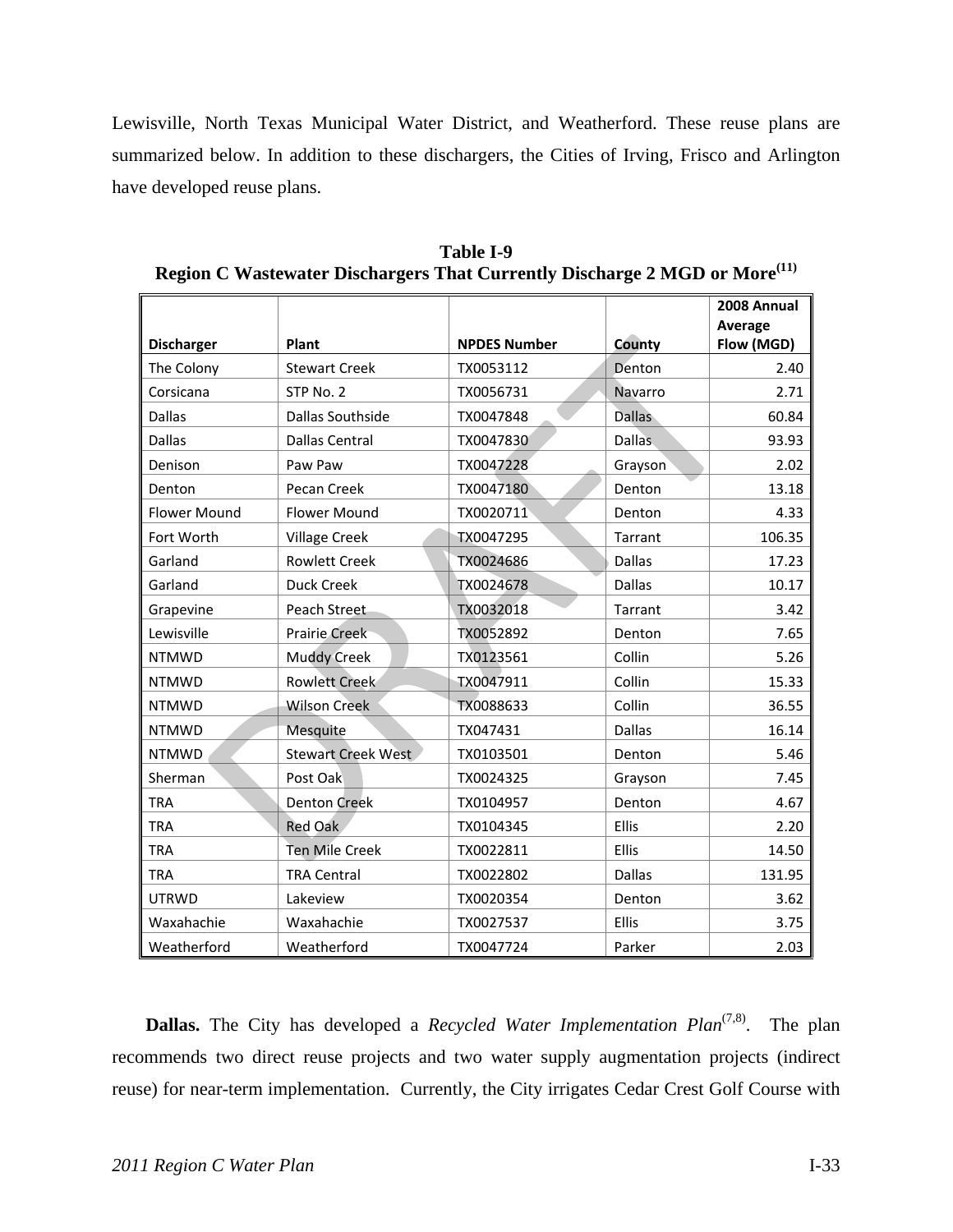reclaimed water from the Central Wastewater Treatment Plant. One direct reuse project involves extending the pipeline from Cedar Crest Golf Course to the Dallas Zoo, an industrial customer, and Stevens Golf Course. The projected average supply from this project would be 2.5 mgd. As of July 2009, the projected capital cost is \$15 million, operation and maintenance costs are estimated to be \$230,000 per year, and energy costs are expected to be \$85,000 per year. The Cedar Crest Pipeline Extension Project is currently being designed. Construction is anticipated to begin in 2011.

The second direct reuse project, the White Rock Pipeline, would involve a pipeline from the Central Wastewater Treatment Plant northward to serve customers in the White Rock Creek Basin. The projected average supply from this project would be 16.5 mgd. The projected capital cost is \$55.2 million, operation and maintenance costs are estimated to be \$1,380,000 per year, and energy costs are expected to be \$825,200 per year. DWU is planning to move forward with development of customer agreements and preliminary engineering on this project in 2013.

Water supply augmentation projects are recommended for Lake Lewisville and Lake Ray Hubbard. The Lake Lewisville augmentation project would involve pumping an annual average of 60 mgd of reclaimed water from the Central Wastewater Treatment Plant to Lake Lewisville for storage, blending, and future use. The projected capital cost for the Lake Lewisville project is \$185.7 million, and operation and maintenance costs are estimated to be \$45 million per year. The Lake Ray Hubbard augmentation project would involve pumping an annual average of 60 mgd of reclaimed water from the Southside Wastewater Treatment Plant to Lake Ray Hubbard for storage, blending, and future use. The projected capital cost for the Lake Ray Hubbard project is \$201.3 million, and operation and maintenance costs are estimated to be \$5.0 million per year. ond direct reuse project, the White Rock Pipeline, would involve a piptewater Treatment Plant northward to serve customers in the White projected average supply from this project would be 16.5 mgd. The prosimilarion, opera

**Flower Mound.** The Town of Flower Mound has identified a potential service area that includes the corporate Town limits and the Grapevine Municipal Golf Course complex adjacent to the Town's southern limits<sup>(9)</sup>. Potential reclaimed water uses include maintenance of impoundments or natural water bodies, toilet or urinal flush water, silviculture, soil compaction or dust control in construction areas, cooling tower makeup water, and irrigation. Initially, it is anticipated that reclaimed water would be delivered to users in Lakeside Business District, for irrigation of vegetated medians along FM 2499, and for irrigation of Gerault Park.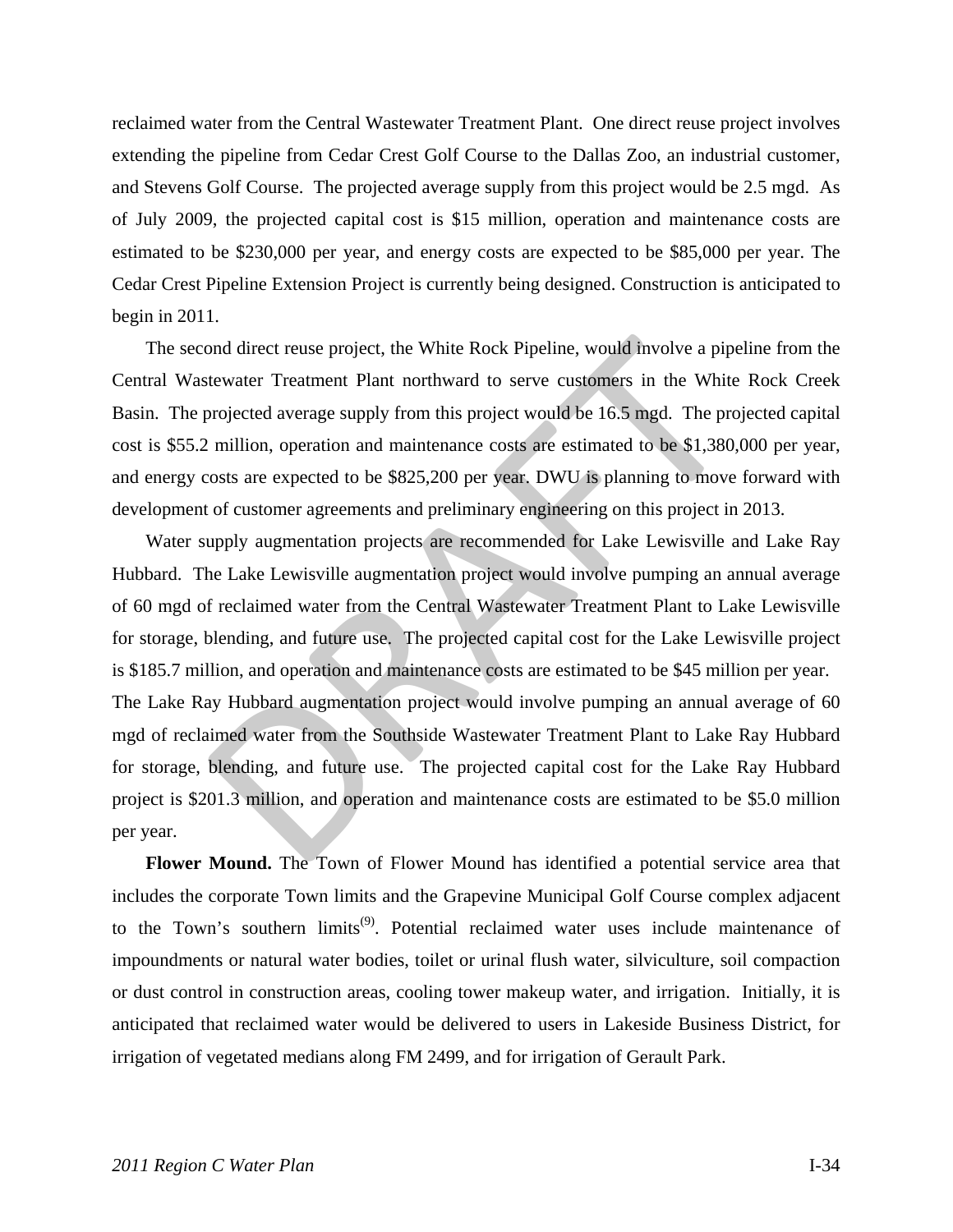**Fort Worth.** The City of Fort Worth has provided reclaimed water from its Village Creek WWTP for irrigation at the Links at Waterchase Golf Course in Fort Worth since 1999. In 2007, the City developed a *Reclaimed Water Priority and Implementation Plan*<sup>(10)</sup> to evaluate an additional five direct reuse projects, which would be used for local irrigation, natural gas exploration, cooling water makeup and electric power generation. The first of these projects, the Village Creek Reclaimed Water Delivery System, is anticipated to be online by the end of 2010. The Village Creek Reclaimed Water Delivery System will serve the Cities of Arlington and Euless, Dallas-Fort Worth International Airport, and other potential retail customers within the City of Fort Worth with up to 4,423 acre-feet per year of reclaimed water from the Village Creek WWTP. The remaining direct reuse projects are still in the planning phase and are described below: as-Fort Worth International Airport, and other potential retail customers Worth with up to 4,423 acre-feet per year of reclaimed water from the remaining direct reuse projects are still in the planning phase and stern dire

The western direct reuse project involves the construction of a satellite wastewater treatment plant and conveyance facilities to provide reclaimed water to the Mary's Creek drainage basin in western Fort Worth. The Mary's Creek Direct Reuse Project would be constructed to provide a supply for non-potable water needs for the Walsh Ranch development and other nearby areas.

The central direct reuse project involves the construction of conveyance facilities to provide reclaimed water from the Village Creek WWTP to the Central Business District, including the planned Trinity River Vision Central City Project.

The northern direct reuse project involves the construction of conveyance facilities to provide reclaimed water from the Trinity River Authority's Denton Creek Regional Wastewater System to serve developments in the Alliance Airport area.

The southern direct reuse project involves the construction of a satellite WWTP and conveyance facilities to provide reclaimed water in the southern portion of the City for irrigation, cooling water, and other non-potable uses near the intersection of I-20 and I-35W.

**Lewisville.** The City of Lewisville has identified a potential service area that includes the City and its Extraterritorial Jurisdiction (ETJ) and selected locations outside the  $ETJ<sup>(12)</sup>$ . The City plans to continue to produce reclaimed water for existing users (Denton County Fresh Water Supply District No. 1 and the City) and may provide reclaimed water to other users including but not limited to: the Lake Park Golf Complex, the Lake Park athletic fields, a tree farm near Jones Street and Kealy Avenue, the City's Fire Training Center, a Heavy Industry Zone roughly bounded by State Highway 121 to the south, the Elm Fork Trinity River to the east, Prairie Creek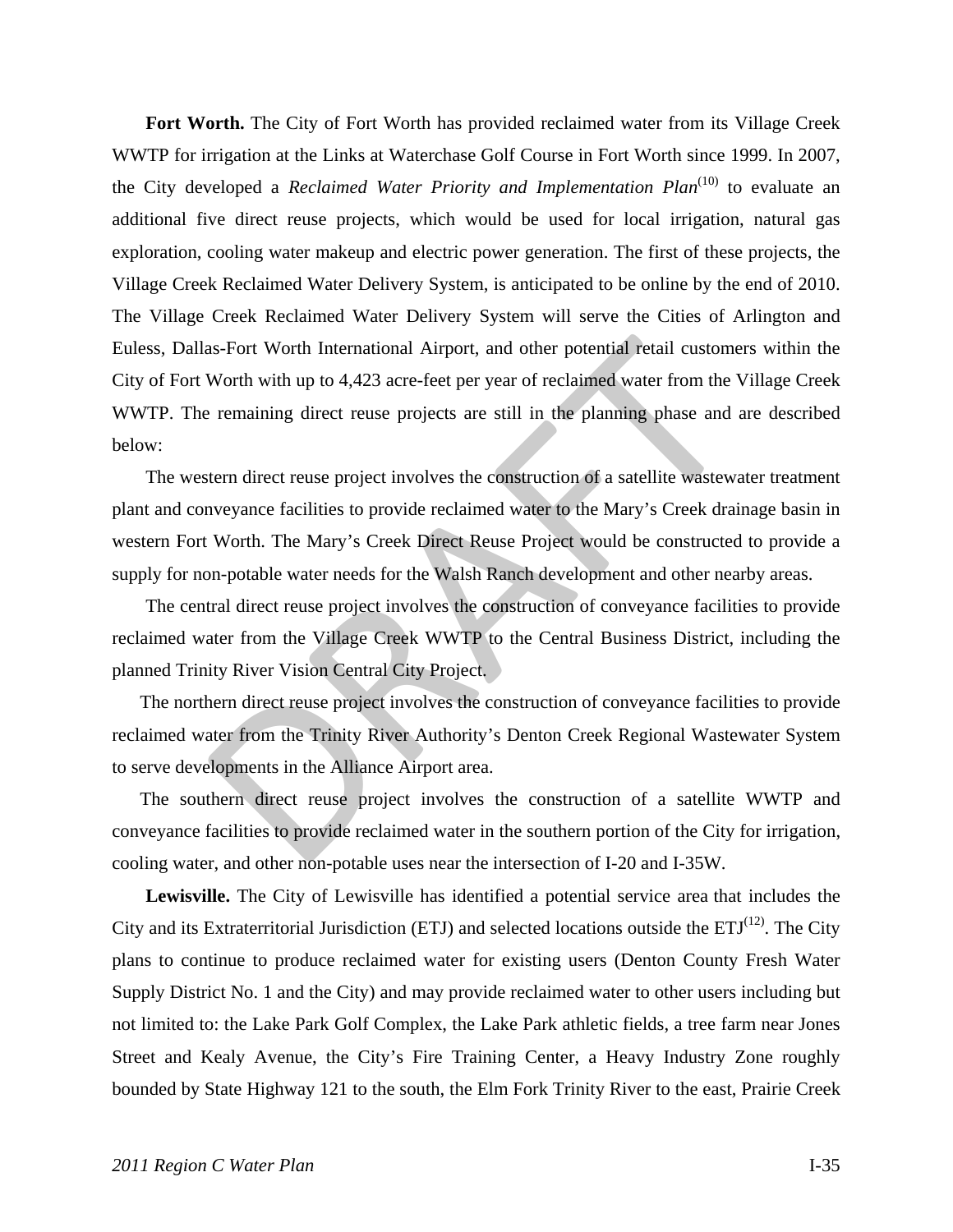and Sewage Treatment Plant Road to the north, and the Atchison, Topeka & Santa Fe Railroad to the west, Coyote Ridge Golf Club, Indian Creek Golf Course, and Riverchase Golf Club.

**North Texas Municipal Water District.** NTMWD utilizes return flows diverted from the East Fork of the Trinity River (East Fork) to augment existing supplies at Lake Lavon. The East Fork Raw Water Supply Project includes a 43 mile pipeline to transport treated water from a 1,840 acre constructed wetland near Seagoville to Lake Lavon. In 2007, NTMWD was granted a water rights permit authorizing the diversion and use of up to 157,393 acre-feet per year for the project. The project is currently planned to provide approximately 102,000 acre-feet per year of additional supply to Lake Lavon.

The NTMWD is now permitted to divert from Lake Lavon up to 71,882 acre-feet per year of return flows from the Wilson Creek WWTP. This plant currently provides nearly 48,000 acrefeet per year of supply for indirect reuse in Lake Lavon. In addition to these indirect reuse projects, the District plans to expand its direct reuse program.

**Weatherford.** The City of Weatherford has defined its potential service area as the City and its ETJ. Potential uses include cooling tower makeup water, gas industry use, soil compaction and dust control in construction areas, irrigation of animal feed crops (other than pastures for milking animals), fire protection, golf course irrigation, and maintenance of water features, and other acceptable uses where human contact with reclaimed water is unlikely to occur<sup>(13)</sup>.

**Dallas/North Texas Municipal Water District Collaboration.** Dallas Water Utilities and NTMWD have entered into an agreement which would allow NTMWD to exchange up to 157,393 acre-feet per year of return flows from District water supplies into Lake Ray Hubbard for Dallas return flows into the mainstem Trinity River. Under this agreement, Dallas will have the right to divert the NTMWD return flows from Lake Ray Hubbard and will pump an equal amount of flow from the mainstem Trinity River to the NTMWD East Fork Water Supply Project wetland for use by NTMWD. In addition, once water rights for Elm Fork return flows (from NTMWD return flows to the Lake Lewisville watershed) have been secured by NTMWD, NTMWD will support Dallas efforts to secure bed and banks transport, storage and diversion rights for the Elm Fork return flows. In exchange, Dallas will pump a quantity equal to NTMWD's future Elm Fork return flows to the East Fork Water Supply Project wetland for use by NTMWD. project is currently planned to provide approximately 102,000 acre-fee<br>pply to Lake Lavon.<br>MWD is now permitted to divert from Lake Lavon up to 71,882 acre-fe<br>from the Wilson Creek WWTP. This plant currently provides nearl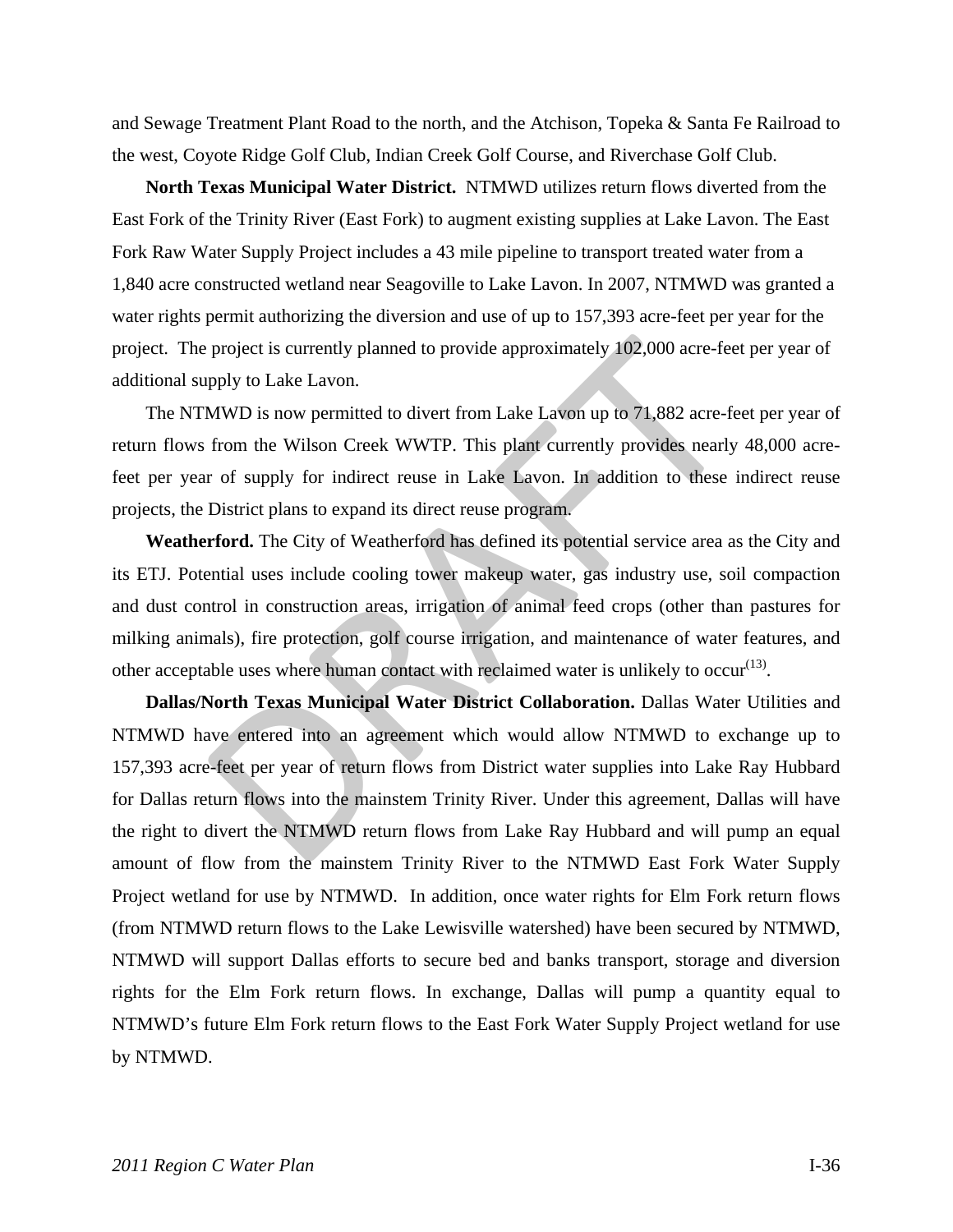## Consolidation of Reuse Plans into a Regional Reuse Plan

All of the projects discussed in the 210 authorizations and the reuse plans are included in the current *Region C Water Plan*. Additional reuse projects were identified where possible to meet water needs. The recommended regional reuse plan is outlined in Table 4B.6 in Section 4B of the Region C plan.

## Recent Water Right Amendments Involving Reuse

| The Texas Commission on Environmental Quality (TCEQ) has granted reuse-based                      |                                                                       |                      |               |                                 |                                     |  |  |  |  |  |  |
|---------------------------------------------------------------------------------------------------|-----------------------------------------------------------------------|----------------------|---------------|---------------------------------|-------------------------------------|--|--|--|--|--|--|
| amendments to water right certificates of adjudication held by the Tarrant Regional Water         |                                                                       |                      |               |                                 |                                     |  |  |  |  |  |  |
| District, Trinity River Authority, City of Dallas, Upper Trinity Regional Water District, City of |                                                                       |                      |               |                                 |                                     |  |  |  |  |  |  |
| Irving, and the North Texas Municipal Water District. These recent amendments are discussed       |                                                                       |                      |               |                                 |                                     |  |  |  |  |  |  |
| below and summarized in Table I-10.                                                               |                                                                       |                      |               |                                 |                                     |  |  |  |  |  |  |
|                                                                                                   |                                                                       |                      |               |                                 |                                     |  |  |  |  |  |  |
|                                                                                                   |                                                                       | Table I-10           |               |                                 |                                     |  |  |  |  |  |  |
|                                                                                                   | <b>Water Right Amendments and Permit Applications Involving Reuse</b> |                      |               |                                 |                                     |  |  |  |  |  |  |
|                                                                                                   |                                                                       | <b>Certification</b> |               |                                 | <b>Additional</b>                   |  |  |  |  |  |  |
| <b>Entity</b>                                                                                     | <b>Flow Description</b>                                               | οf<br>Adjudication/  | <b>Status</b> | <b>Amendment</b><br><b>Date</b> | Annual<br><b>Diversion for</b>      |  |  |  |  |  |  |
|                                                                                                   |                                                                       | <b>Permit Number</b> |               |                                 | <b>Water Supply</b><br>(ac-ft/year) |  |  |  |  |  |  |
|                                                                                                   | Multiple WWTPs to                                                     |                      |               |                                 |                                     |  |  |  |  |  |  |
| <b>Tarrant Regional</b>                                                                           | <b>Wetland/Cedar Creek</b>                                            | 08-4976C             | Amended       | 02/08/05                        | 52,500                              |  |  |  |  |  |  |
| <b>Water District</b>                                                                             | Reservoir                                                             |                      |               |                                 |                                     |  |  |  |  |  |  |
| <b>Tarrant Regional</b>                                                                           | Multiple WWTPs to                                                     |                      |               |                                 |                                     |  |  |  |  |  |  |
| <b>Water District</b>                                                                             | Wetland/Richland-<br><b>Chambers Reservoir</b>                        | 08-5035C             | Amended       | 02/08/05                        | 63,000                              |  |  |  |  |  |  |
| <b>Trinity River Authority</b>                                                                    | <b>Mountain Creek WWTP</b>                                            | 08-3404D             | Amended       | 06/27/05                        |                                     |  |  |  |  |  |  |
|                                                                                                   | to Joe Pool Lake                                                      |                      |               |                                 | 4,368                               |  |  |  |  |  |  |
| <b>Trinity River Authority</b>                                                                    | Multiple WWTPs to<br>Lake Livingston                                  | 08-4248              | Amended       | 10/12/06                        | 246,960                             |  |  |  |  |  |  |
| City of Dallas                                                                                    | Multiple WWTPs to                                                     | 08-2456E             | Amended       | 10/12/06                        | 0                                   |  |  |  |  |  |  |
|                                                                                                   | Lewisville Lake<br>Multiple WWTPs to                                  |                      |               |                                 |                                     |  |  |  |  |  |  |
| City of Dallas                                                                                    | Lake Ray Hubbard                                                      | 08-2462G             | Amended       | 10/12/06                        | 150,000                             |  |  |  |  |  |  |
| <b>Upper Trinity Regional</b><br><b>Water District</b>                                            | Multiple WWTPs to<br>Lewisville Lake                                  | 5778                 | Amended       | 03/03/06                        | 9,664                               |  |  |  |  |  |  |
| City of Irving                                                                                    | Unspecified                                                           | 03-4799C             | Amended       | 01/06/06                        | 31,600                              |  |  |  |  |  |  |
| North Texas Municipal                                                                             | Wilson Creek WWTP to                                                  |                      |               |                                 |                                     |  |  |  |  |  |  |
| <b>Water District</b>                                                                             | Lake Lavon                                                            | 08-2410E             | Amended       | 09/08/05                        | 35,941                              |  |  |  |  |  |  |
| North Texas Municipal<br><b>Water District</b>                                                    | Multiple WWTPs to<br>Wetland/Lake Lavon                               | 08-2410F             | Amended       | 07/05/07                        | 157,393                             |  |  |  |  |  |  |

**Table I-10 Water Right Amendments and Permit Applications Involving Reuse**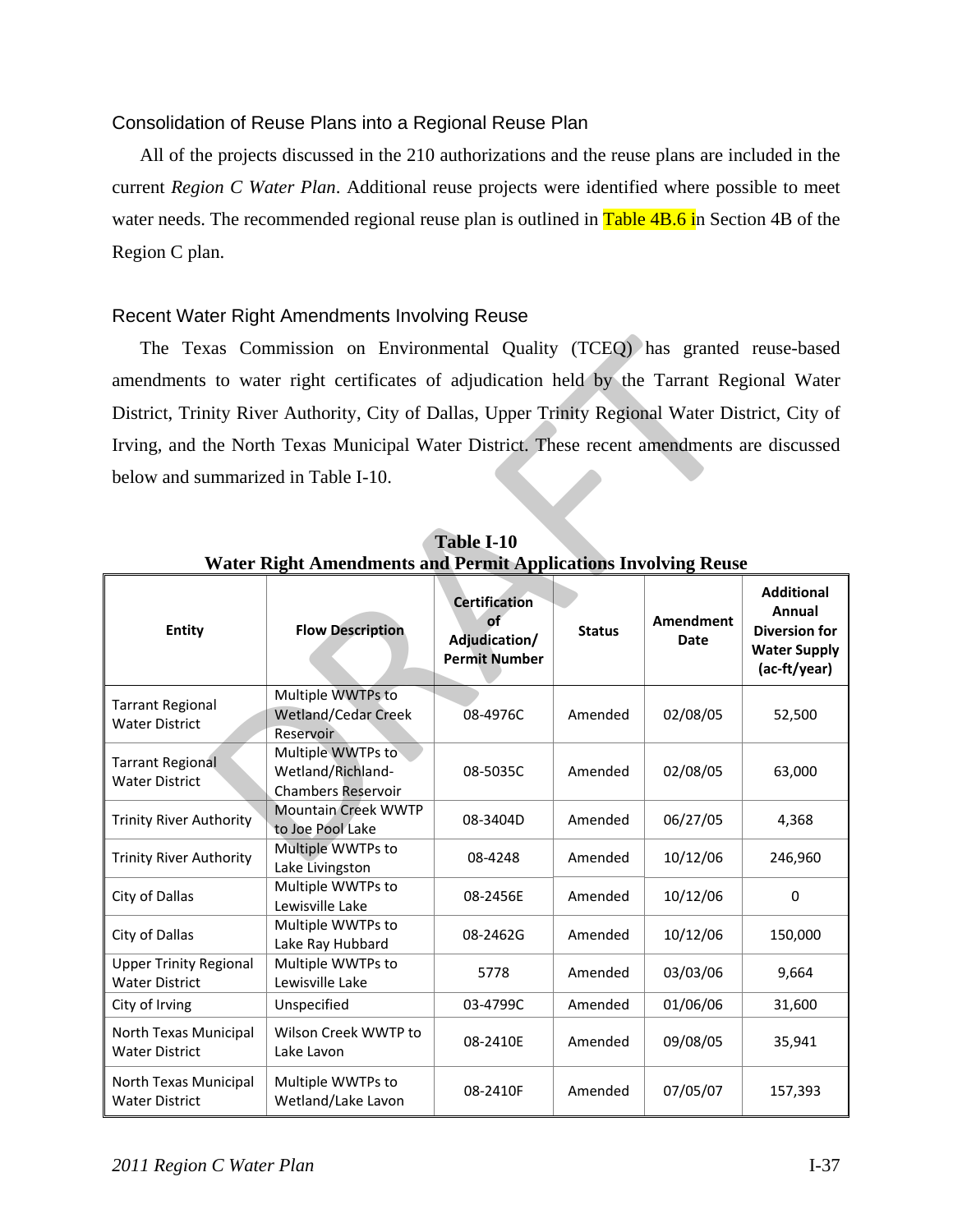**Tarrant Regional Water District.** On February 8, 2005, the District received amendments to its water rights in Richland-Chambers Reservoir (Certificate of Adjudication 08- 5035C) and Cedar Creek Reservoir (Certificate of Adjudication 08-4976C). The amended certificates allow the District to divert from the Trinity River a portion of the historic and future return flows that originate from water stored in District reservoirs. The return flows will be diverted into off-channel, wetland impoundments to improve water quality and then delivered into Richland-Chambers Reservoir and/or Cedar Creek Reservoir for storage and future diversion. The maximum annual diversion from the Trinity River shall not exceed any one of the following:

- 90,799 acre-feet per year (Certificate of Adjudication 08-4976C),
- 105,019 acre-feet per year (Certificate of Adjudication 08-5035C),
- 195,818 acre-feet per year for both certificates, or
- 70 percent of District return flows, less carriage losses.

The maximum annual delivery from the Richland-Chambers wetland impoundment to Richland-Chambers Reservoir is 100,465 acre-feet per year. Similar to the operation of the Cedar Creek wetland project, the water from the Richland-Chambers wetland impoundment will augment existing storage in Richland-Chambers Reservoir for diversion under the reservoir's original permit of 210,000 acre-feet per year, with additional authorized diversion from Richland-Chambers Reservoir up to 63,000 acre-feet per year for municipal, mining, industrial, and agricultural purposes. The Richland-Chamber Reservoir reuse project began operation in 2009. For United Transmitter and Minds Complete Western quality and the Chambers Reservoir and/or Cedar Creek Reservoir for storagh<br>The maximum annual diversion from the Trinity River shall not exceeds.<br>The maximum annual divers

The maximum annual delivery from the Cedar Creek wetland impoundment to Cedar Creek Reservoir is 88,059 acre-feet per year. This water will augment existing storage in Cedar Creek Reservoir for diversion under the reservoir's original permit of 175,000 acre-feet per year, plus additional authorized diversion from Cedar Creek Reservoir up to 52,500 acre-feet per year for municipal, mining, industrial, and agricultural purposes. The Cedar Creek Reservoir reuse project is expected to be completed by 2018.

**Trinity River Authority.** On October 12, 2006, the TCEQ granted an amendment to the Authority's Certificate of Adjudication 08-4248. The amendment allows the Authority to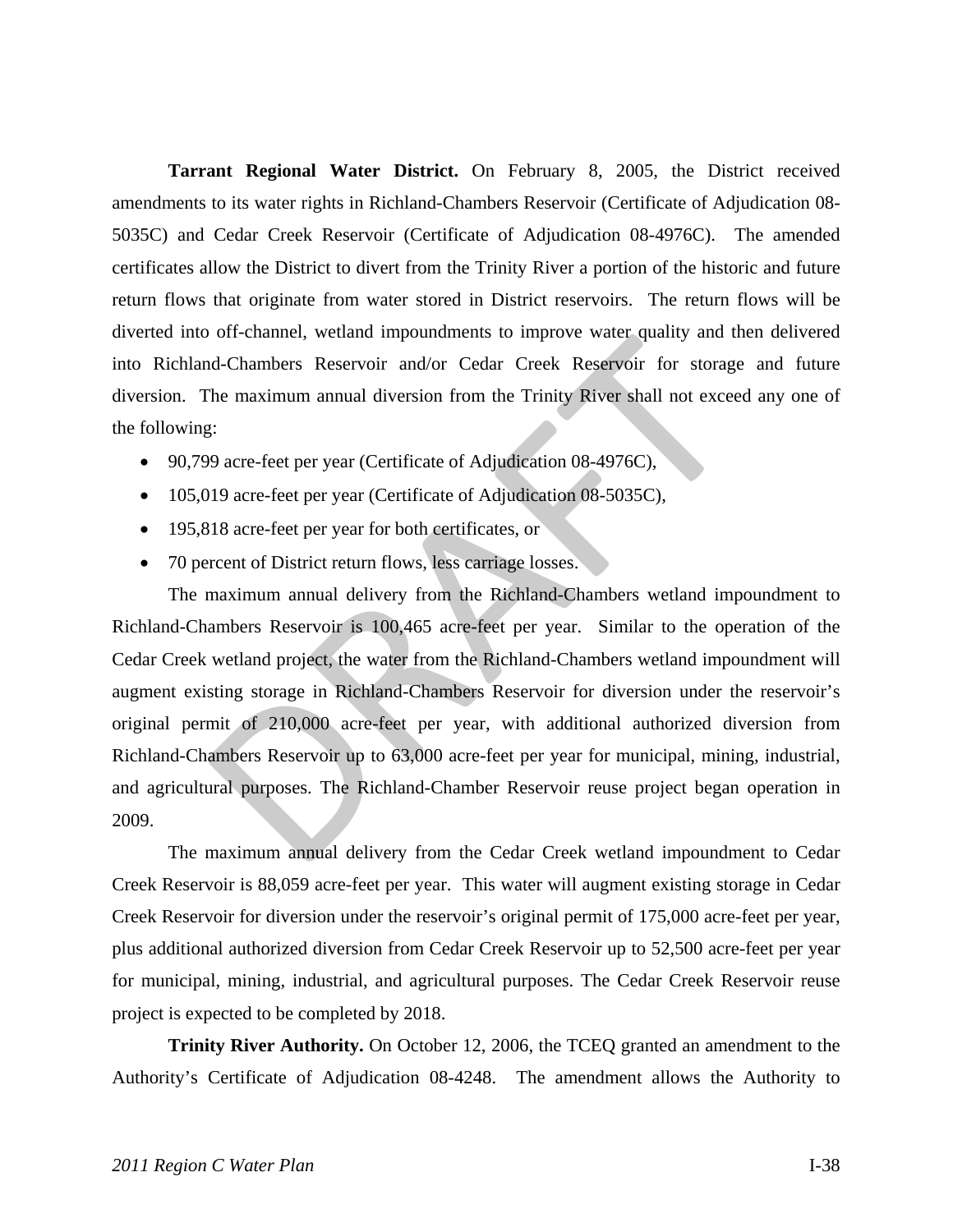impound, in its share of the storage in Lake Livingston, historical and future return flows from its Central, Red Oak Creek, and Ten Mile Creek wastewater treatment plants. According to the amendment, these treatment plants have a cumulative permitted discharge of 220.5 million gallons per day (MGD). The amendment allows the Authority to impound return flows in Lake Livingston and to divert and use the return flows as authorized in the amended certificate. Lake Livingston is located in Region H.

On June 27, 2005, the Authority received an amendment to its water right in Joe Pool Lake (Certificate of Adjudication 08-3404D). The amended certificate allows the Authority to impound in and use from Joe Pool Lake an amount not to exceed 4,368 acre-feet per year of return flows from the Authority's Mountain Creek Regional Wastewater Treatment Plant. The amendment also provides a bed and banks authorization to use an unnamed tributary of Newton Branch, tributary of Soap Creek, tributary of Mountain Creek, and Joe Pool Lake to convey the discharged water to Joe Pool Lake for storage and subsequent diversion.

**City of Dallas.** On October 12, 2006, the TCEQ granted an amendment to the City's Certificate of Adjudication 08-2456E, an amendment to its water right in Lake Lewisville, and Certificate of Adjudication 08-2462G, an amendment to its water right in Lake Ray Hubbard. The amendments allow the diversion of historical and future return flows contributed by the City of Lewisville and Town of Flower Mound Wastewater Treatment Plants from the Elm Fork Trinity River to the City's Elm Fork and Bachman Water Treatment Plants. The amendment also provides the right to discharge, store, divert, and use historical and future return flows from the City's Central and Southside Wastewater Treatment Plants. The City plans to convey by pipeline a portion of the return flows from the Central and Southside Wastewater Treatment Plants to Lake Lewisville and Lake Ray Hubbard. The five-year average discharges stated in the amendment from these plants are 157,030 acre-feet per year from the Central plant and 85,800 acre-feet per year from the Southside plant. The amendments require that the City leave at least 114,000 acre-feet per year of water discharged from the Central and Southside Wastewater Treatment Plants in the Trinity River to meet downstream flow requirements. The amendments also include a bed and banks authorization to convey the return flows from the pipeline discharge point to previously authorized diversion points. The amendments provide diversion authorization of up to an additional 150,000 acre-feet per year from Lake Ray Hubbard but do not request a new appropriation of water in Lake Lewisville. icate of Adjudication 08-3404D). The amended certificate allows the<br>and use from Joe Pool Lake an amount not to exceed 4,368 acre-fectrom the Authority's Mountain Creek Regional Wastewater Treatme<br>also provides a bed and b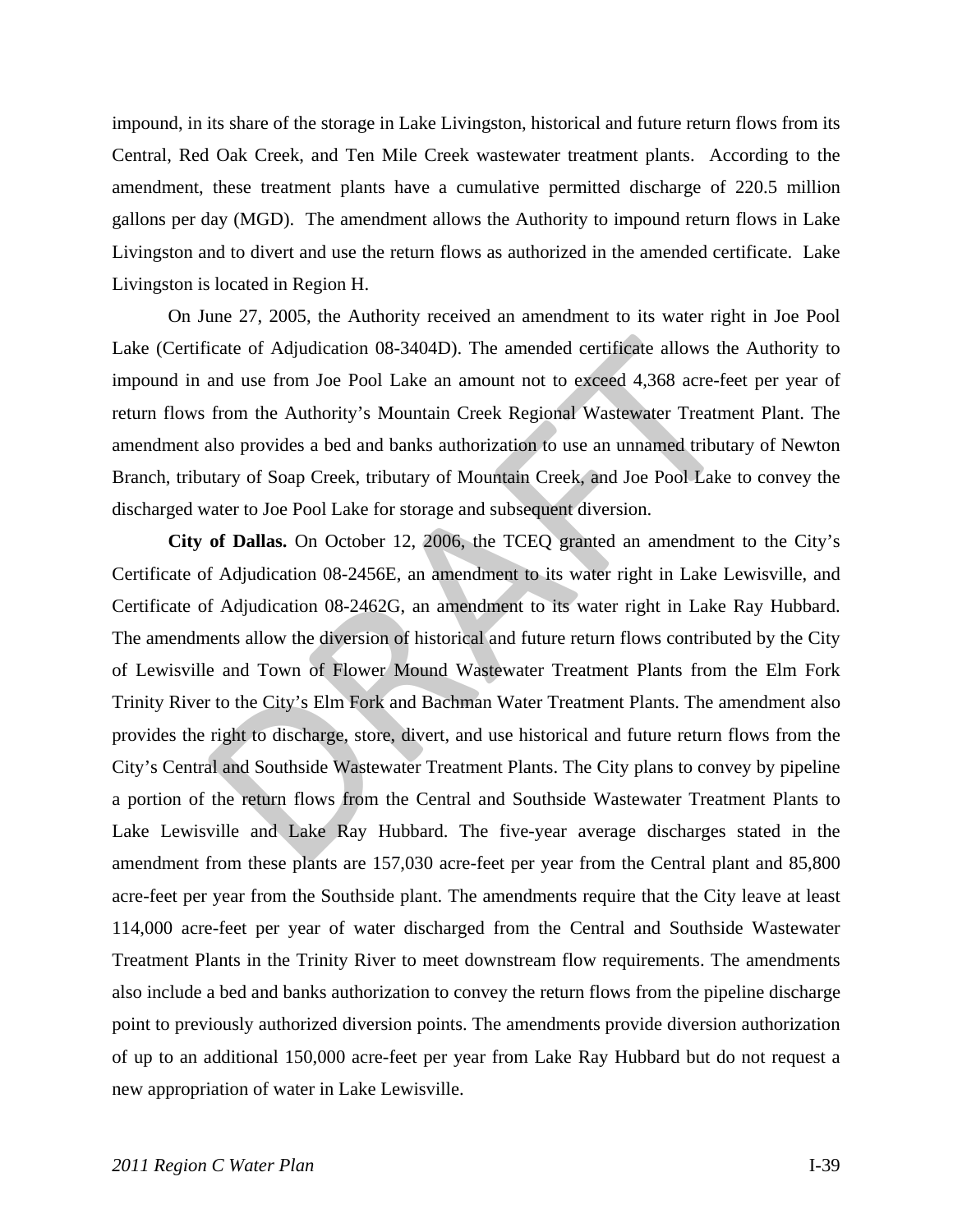Return flows covered by this request include the following:

- Dallas Trinity Basin origin water historically discharged into the Trinity River,
- Sabine River water (Lake Tawakoni) historically discharged into the Trinity River,
- Future increases in return flows originating from the Trinity River and Sabine River Basins, and
- Developed water to be transferred form the Sabine River (Lake Fork) and Neches River Basins.

**Upper Trinity Regional Water District.** On March 3, 2006, the TCEQ granted the District's amendment to Permit Number 5778. The amendment allows the District to divert from Lake Lewisville up to 9,664 acre-feet per year of return flows, originating from the District's Lake Chapman water, for municipal and industrial purposes. The proposed amendment authorizes the use of bed and banks to convey return flows from their points of discharge to the diversion point in Lake Lewisville.

**City of Irving.** On January 6, 2006, the TCEQ issued Certificate of Adjudication 03- 4799C, an amendment to the City's water right in Lake Chapman. The amendment removes the requirement to return unconsumed water to the Trinity River Basin and adds an authorization to reuse its imported Sulphur River Basin water as "developed" water. The Certificate of Adjudication authorizes the City to reuse up to 31,600 acre-feet per year (less carriage losses). However, an agreement between the City and the Trinity River Authority limits this quantity to 28,000 acre-feet/year. The reuse authorization is subject to obtaining future authorizations after identifying specific points of discharge and diversion and satisfying bed and banks requirements. mas.<br>
Ins.<br>
Inter Trinity Regional Water District. On March 3, 2006, the TCEC<br>
eendment to Permit Number 5778. The amendment allows the District<br>
ville up to 9,664 acre-feet per year of return flows, originating from<br>
man

**North Texas Municipal Water District (Lake Lavon).** The District has been granted Certificates of Adjudication 08-2410E and 08-2410F to reuse return flows from District water supplies. Each of these is discussed below.

On September 8, 2005, the TCEQ authorized Certificate of Adjudication 08-2410E, which amended the District's water right in Lake Lavon. The amendment allows the District to divert from Lake Lavon up to an additional 35,941 acre-feet per year (for a total of 71,882 acre-feet per year) of return flows from the District's Wilson Creek Wastewater Treatment Plant. This diversion is for municipal purposes and is limited to the amount actually discharged from the treatment plant, less conveyance losses. On July 5, 2007, the TCEQ authorized Certificate of Adjudication 08-2410F, which amended the District's water right in Lake Lavon. The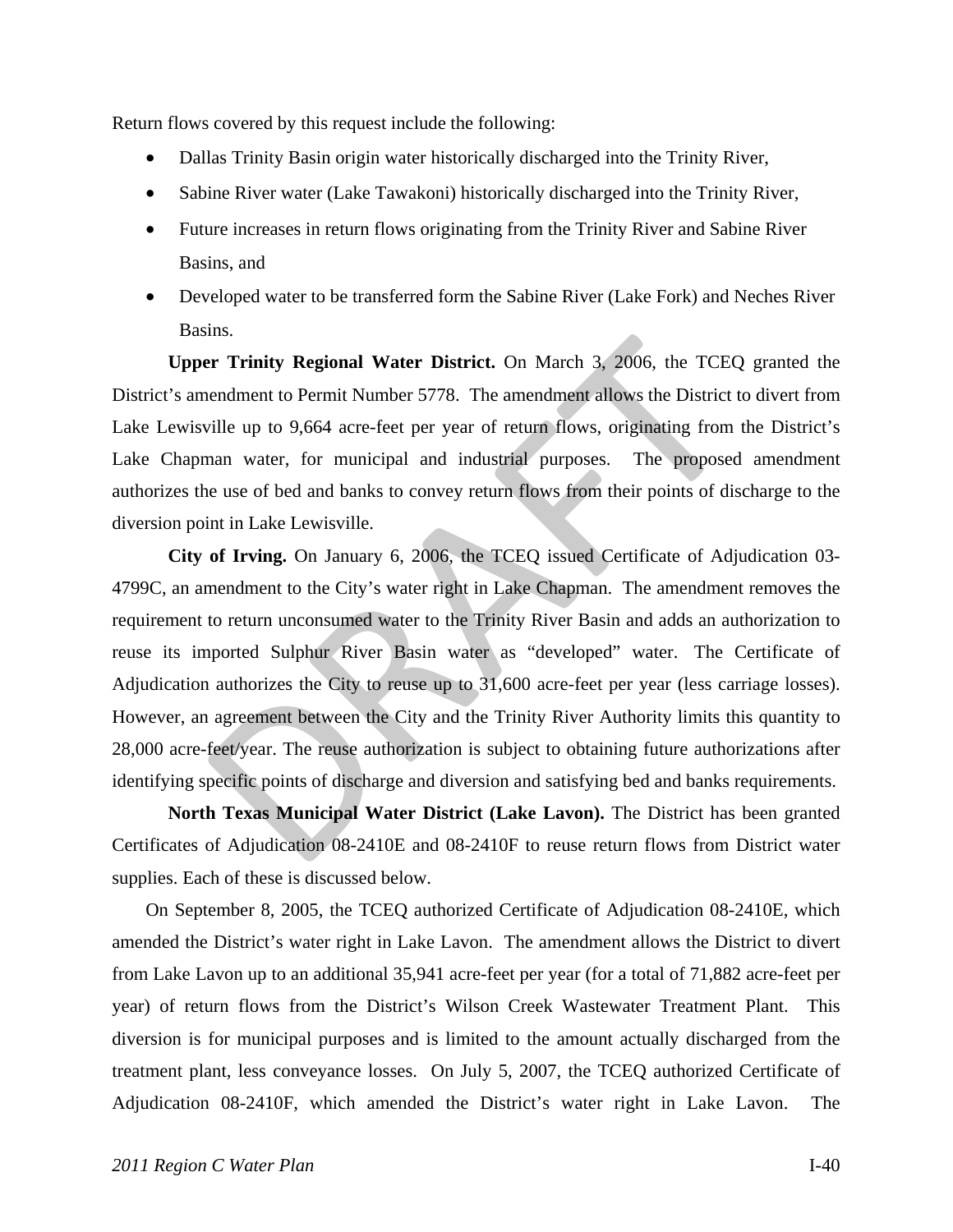amendment allows the diversion of up to 157,393 acre-feet per year of return flows originating from District water supplies from the East Fork Trinity River for municipal, industrial, agricultural, and recreational purposes. This amount includes all future District return flows from wastewater treatment plants currently discharging to the watershed of the East Fork of the Trinity River with the following exceptions:

- 64 MGD of discharges from the District's Wilson Creek Wastewater Treatment Plant, which the District has appropriated through CA 08-2410E
- 30 percent of all Trinity Basin-based return flows authorized pursuant to Certificate of Adjudication No. 08-2410, as amended, which the District will leave in the East Fork Trinity River to address downstream water rights and the needs of the environment.

The amendment also includes a bed and banks authorization to use streams within the Trinity River Basin to convey District return flows to the diversion point.

## Existing Reuse Quantities

During early August 2009, a survey of Chapter 210 reuse providers (Table I-11) and operating indirect reuse providers (Table 1-12) in Region C was conducted. Two significant, indirect reuse projects, the TRWD Richland-Chambers Wetland and NTMWD East Fork Raw Water Supply Project, have both recently began operation and are not included in Table I-12 for this reason. A summary of information obtained from these surveys is included in this section. 0 percent of all Trinity Basin-based return flows authorized pursuant to C<br>
f Adjudication No. 08-2410, as amended, which the District will leave in<br>
ork Trinity River to address downstream water rights and the need<br>
nork

The 2006 *Region C Water Plan*<sup>(1)</sup> showed the available supply from direct reuse projects included in Table 1-11 to be 35,738 ac-ft/yr by the year 2010. Over the course of the period evaluated here (2005-2008), reuse quantities ranging from 10,000 to 14,000 ac-ft/yr were used from these projects. The 2006 *Region C Water Plan*<sup>(1)</sup> showed the available supply from indirect reuse projects included in Table 1-12 to be 83,640 ac-ft/yr of water by the year 2010. In 2008, approximately 52,284 ac-ft/yr of reuse supplie s from these projects were used.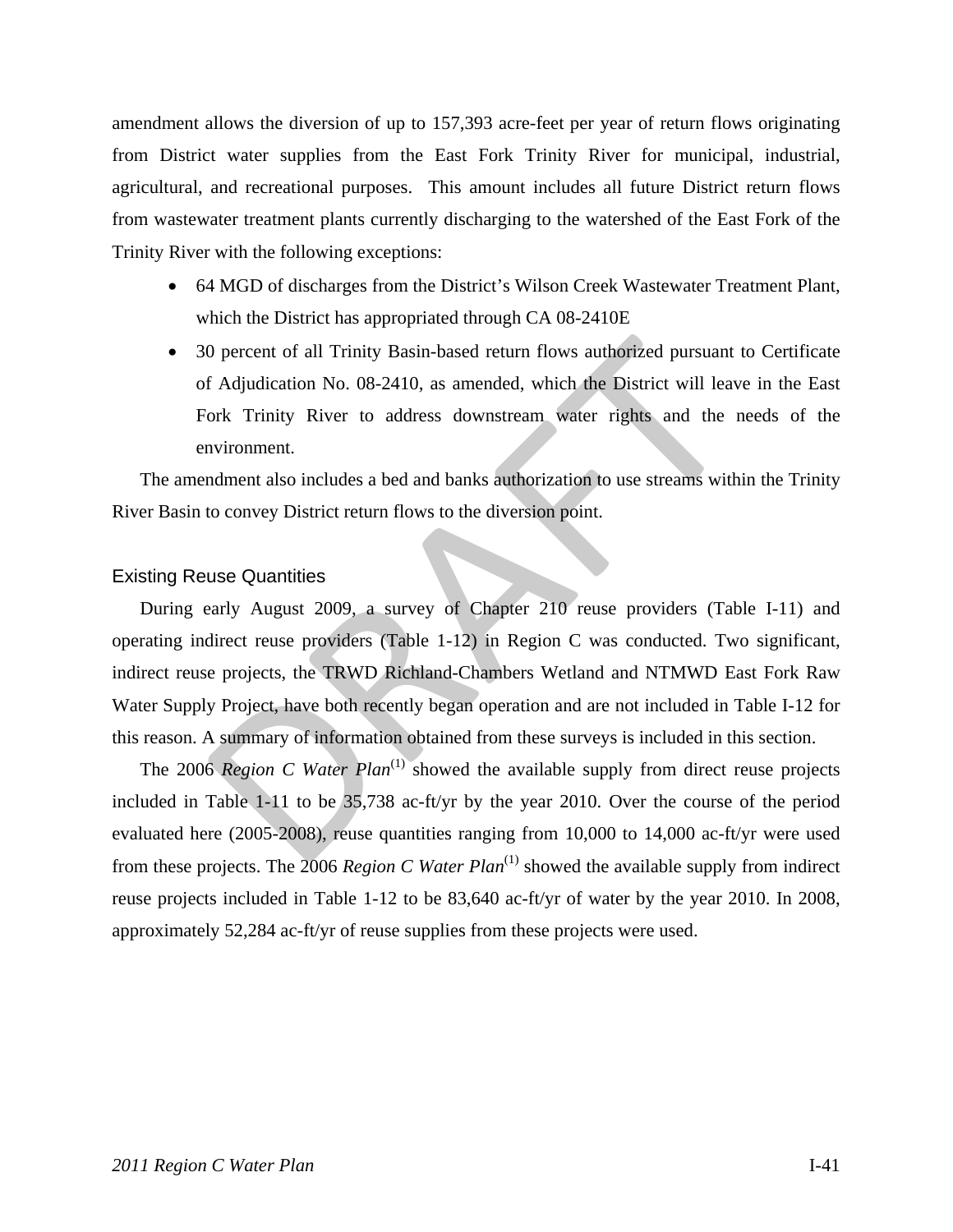|                                            |                                   |                                            | Table I-11                                                             |                    |                    |                    |                    |
|--------------------------------------------|-----------------------------------|--------------------------------------------|------------------------------------------------------------------------|--------------------|--------------------|--------------------|--------------------|
|                                            |                                   | <b>Direct Reuse Quantities by Provider</b> |                                                                        |                    |                    |                    |                    |
| Sponsor                                    | Project                           | Use                                        | 2010<br><b>Available</b><br><b>Supply</b><br>(2006 Plan)<br>(ac-ft/yr) | 2005<br>(ac-ft/yr) | 2006<br>(ac-ft/yr) | 2007<br>(ac-ft/yr) | 2008<br>(ac-ft/yr) |
| <b>NTMWD</b>                               | <b>Rowlett Creek</b>              | <b>Golf Course Irrigation</b>              | 1,540                                                                  | 383.65             | 422.59             | 140.06             | 221.95             |
| <b>NTMWD</b>                               | <b>Buffalo Creek</b>              | <b>Golf Course Irrigation</b>              | 672                                                                    | 187.69             | 244.99             | 145.77             | 159.34             |
| <b>NTMWD</b>                               | Royse City                        |                                            | 112                                                                    | 112.26             | 129.00             | 0.00               | 0.00               |
| <b>NTMWD Subtotal</b>                      |                                   | Golf Course Irrigation                     | 2,324                                                                  | 683.60             | 796.59             | 285.83             | 381.28             |
| <b>TRA</b>                                 | Las Colinas                       | Irrigation                                 | 8,000                                                                  | 1,684.41           | 2,192.30           | 227.16             | 1,756.72           |
| <b>TRA</b>                                 | Ten Mile Creek                    |                                            | N/A                                                                    | 41.93              | 46.06              | 13.42              | 35.87              |
| <b>TRA Subtotal</b>                        |                                   | Irrigation                                 | 8,000                                                                  | 1,726.34           | 2,238.36           | 240.58             | 1,792.58           |
| Garland                                    | Forney                            | <b>Steam Electric Power</b>                | 8,979                                                                  | 6,522.64           | 8,015.82           | 7,997.97           | 7,910.11           |
| <b>Garland Subtotal</b>                    |                                   |                                            | 8,979                                                                  | 6,522.64           | 8,015.82           | 7,997.97           | 7,910.11           |
| Frisco                                     | <b>Stewart Creek</b>              | <b>Golf Course Irrigation</b>              | 307                                                                    | 320.04             | 356.92             | 257.96             | 107.76             |
| <b>Frisco Subtotal</b>                     |                                   |                                            | 307                                                                    | 320.04             | 356.92             | 257.96             | 107.76             |
| Fort Worth                                 | Waterchase<br>Golf                | <b>Golf Course Irrigation</b>              | 897                                                                    | 438.12             | 594.36             | 304.78             | 449.44             |
| <b>Fort Worth Subtotal</b>                 |                                   |                                            | 897                                                                    | 438.12             | 594.36             | 304.78             | 449.44             |
| <b>Dallas</b>                              | Cedar Crest                       | <b>Golf Course Irrigation</b>              | 561                                                                    | 250.61             | 232.28             | 166.04             |                    |
| <b>Dallas Subtotal</b>                     |                                   |                                            | 561                                                                    | 250.61             | 232.28             | 166.04             | 0.00               |
| Ennis<br><b>Ennis Subtotal</b>             | Tractabel                         | <b>Steam Electric Power</b>                | 3,363<br>3,363                                                         | 707.59<br>707.59   | 706.13<br>706.13   | 861.27<br>861.27   | 0.00               |
|                                            |                                   |                                            |                                                                        |                    |                    |                    |                    |
| Gainesville<br><b>Gainesville Subtotal</b> | Keneteso Park                     | Irrigation                                 | 9<br>9                                                                 | 0.73<br>0.73       | 0.94<br>0.94       | 3.87<br>3.87       | 4.05<br>4.05       |
| Azle                                       | <b>Cross Timbers</b>              | <b>Golf Course Irrigation</b>              | 811                                                                    | 242.96             | 285.20             | 32.49              | 56.10              |
| <b>Azle Subtotal</b>                       |                                   |                                            | 811                                                                    | 242.96             | 285.20             | 32.49              | 56.10              |
| The Colony                                 | Stonebriar<br><b>Country Club</b> | <b>Golf Course Irrigation</b>              | 380                                                                    | 114.96             | 326.28             | 180.23             |                    |
| <b>The Colony Subtotal</b>                 | Castlehills Golf                  |                                            | 380                                                                    | 114.96             | 326.28             | 180.23             | 0.00               |
| Lewisville<br><b>Lewisville Subtotal</b>   | Course                            | Golf Course Irrigation                     | 897<br>897                                                             | 383.05<br>383.05   | 379.03<br>379.03   | 210.46<br>210.46   | 0.00               |
| Denton                                     | City of Garland                   | <b>Steam Electric Power</b>                | 3,363                                                                  | 388.15             | 644.24             | 172.78             | 108.39             |
| Denton                                     | Oakmont<br>Country Club           | <b>Golf Course Irrigation</b>              | 800                                                                    | 309.54             | 232.61             | 118.56             | 215.45             |
|                                            |                                   |                                            |                                                                        |                    |                    |                    |                    |
| Denton<br><b>Denton Subtotal</b>           | Various                           | Irrigation                                 | 6,165<br>10,328                                                        | 64.49<br>762.18    | 106.98<br>983.83   | 82.08<br>373.41    | 69.40<br>393.24    |
|                                            | <b>TOTAL</b>                      |                                            | 35,738                                                                 | 11,590             | 14,274             | 10,624             | 10,931             |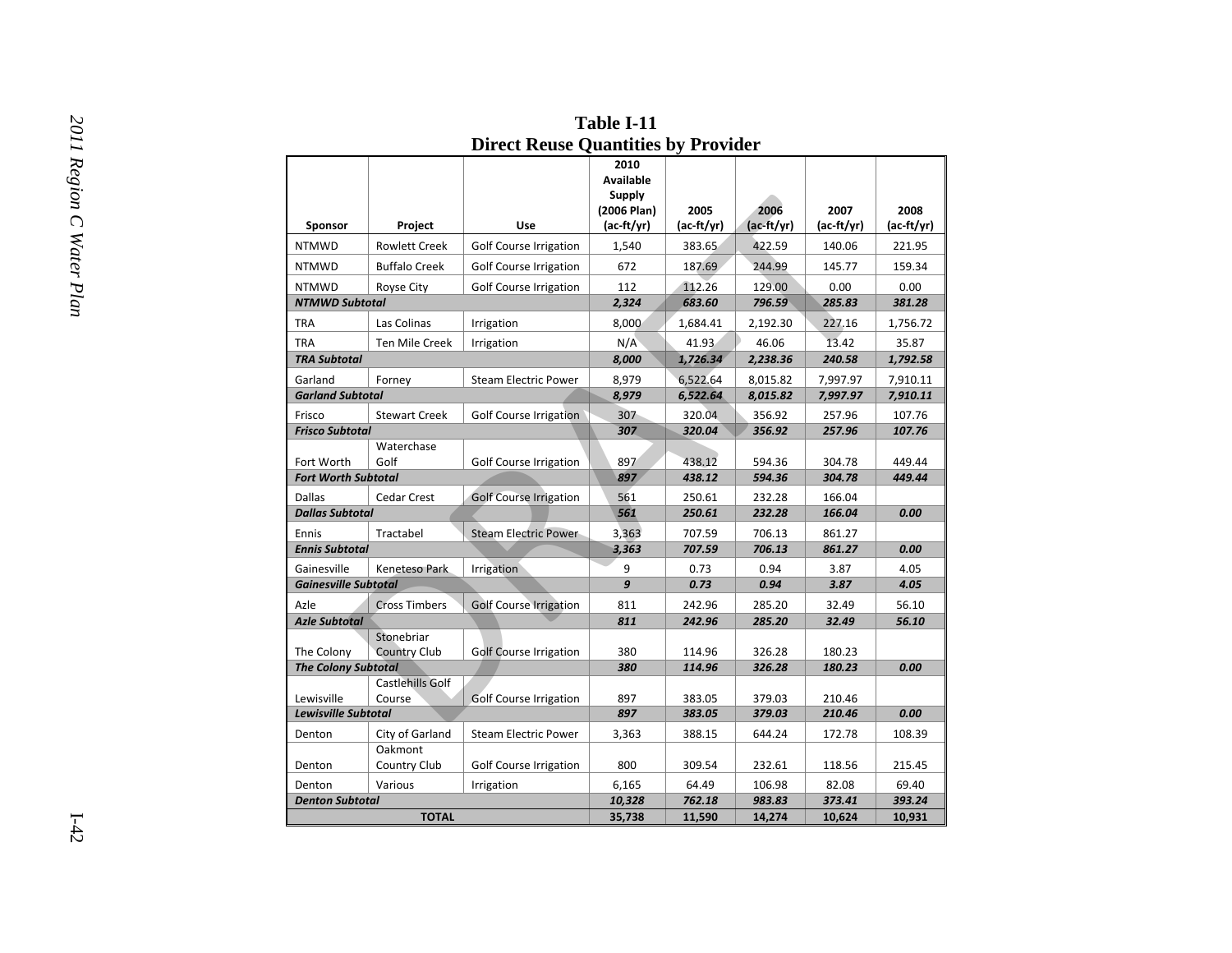|                              |                                                         |                                                                        | Table I-12         |                      |                    |                    |
|------------------------------|---------------------------------------------------------|------------------------------------------------------------------------|--------------------|----------------------|--------------------|--------------------|
|                              |                                                         | <b>Indirect Reuse Quantities by Provider</b>                           |                    |                      |                    |                    |
| Sponsor                      | Project                                                 | 2010<br><b>Available</b><br><b>Supply</b><br>(2006 Plan)<br>(ac-ft/yr) | 2005<br>(ac-ft/yr) | 2006<br>$(ac-ft/yr)$ | 2007<br>(ac-ft/yr) | 2008<br>(ac-ft/yr) |
| <b>NTMWD</b>                 | <b>Wilson Creek</b>                                     | 71,882.00                                                              | 4,208.37           | 43,933.45            | 50,104.20          | 42,831.31          |
| <b>NTMWD Subtotal</b>        |                                                         | 71,882.00                                                              | 4,208.37           | 43,933.45            | 50,104.20          | 42,831.31          |
| <b>UTRWD</b>                 | Lakeview Regional<br><b>WRP</b><br>Riverbend            |                                                                        | 2,686.38           | 2,691.13             | 4,264.19           | 4,070.85           |
| <b>UTRWD</b><br><b>UTRWD</b> | <b>Regional WRP</b><br>Peninsula Regional<br><b>WRP</b> | 8,441.00                                                               | 404.27<br>75.64    | 582.53<br>116.37     | 924.47<br>147.22   | 934.41<br>191.44   |
| <b>UTRWD</b>                 | Celina WWTP                                             |                                                                        | 329.50             | 305.40               | 513.08             | 417.68             |
| <b>UTRWD</b>                 |                                                         | 8,441.00                                                               | 3,495.78           | 3,695.44             | 5,848.96           | 5,614.37           |
| Grapevine                    | Peach St. WWTP                                          | 3,317.00                                                               | 3,501.68           | 3,376.64             | 3,924.26           | 3,838.40           |
| <b>Grapevine Subtotal</b>    |                                                         | 3,317.00                                                               | 3,501.68           | 3,376.64             | 3,924.26           | 3,838.40           |
|                              |                                                         | 83,640.00                                                              | 11,205.83          |                      |                    | 52,284.08          |
|                              | <b>TOTAL</b>                                            |                                                                        |                    | 51,005.53            | 59,877.42          |                    |

| Table I-12                                   |  |
|----------------------------------------------|--|
| <b>Indirect Reuse Quantities by Provider</b> |  |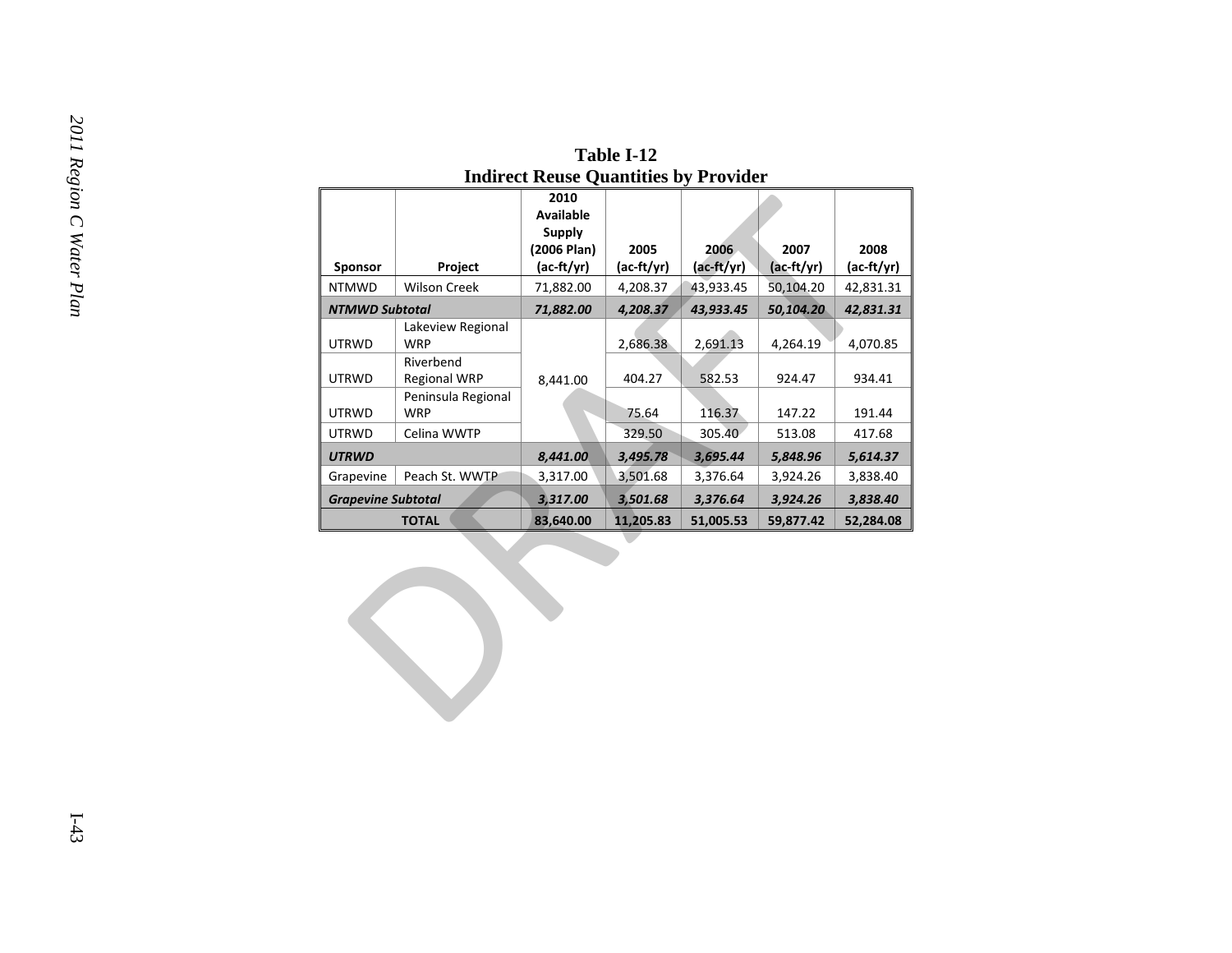## *Desalination*

Two desalination facilities are currently operated by public water systems within Region C. The City of Sherman operates a 7.50 MGD (design hydraulic capacity) electrodialysis reversal membrane plant to treat brackish water from Lake Texoma. The City of Bardwell operates a reverse osmosis facility to treat 0.036 MGD (design hydraulic capacity) of brackish groundwater. In addition, the Brazos River Authority (BRA) operates the Lake Granbury Surface Water and Treatment System (SWATS). Although Lake Granbury is located in Region G, BRA provides water from SWATS to the Johnson County SUD, which serves customers within Region C. The amount of water provided by SWATS is accounted for as an import to Region C (Table I-14).

## Existing Desalination Quantities

During October 2009, a survey of operating desalination facilities in Region C was conducted. The information obtained from the City of Sherman's survey is shown in Table I-13.

**Table I-13 Desalination Quantities by Provider** 

## *Imports*

The supply available from imports is based upon the Water Availability Models (WAMs) from the TCEQ and the current contracts with the owners of the water sources. Table I-14 shows those imports. Below is a discussion of each of the imported water sources.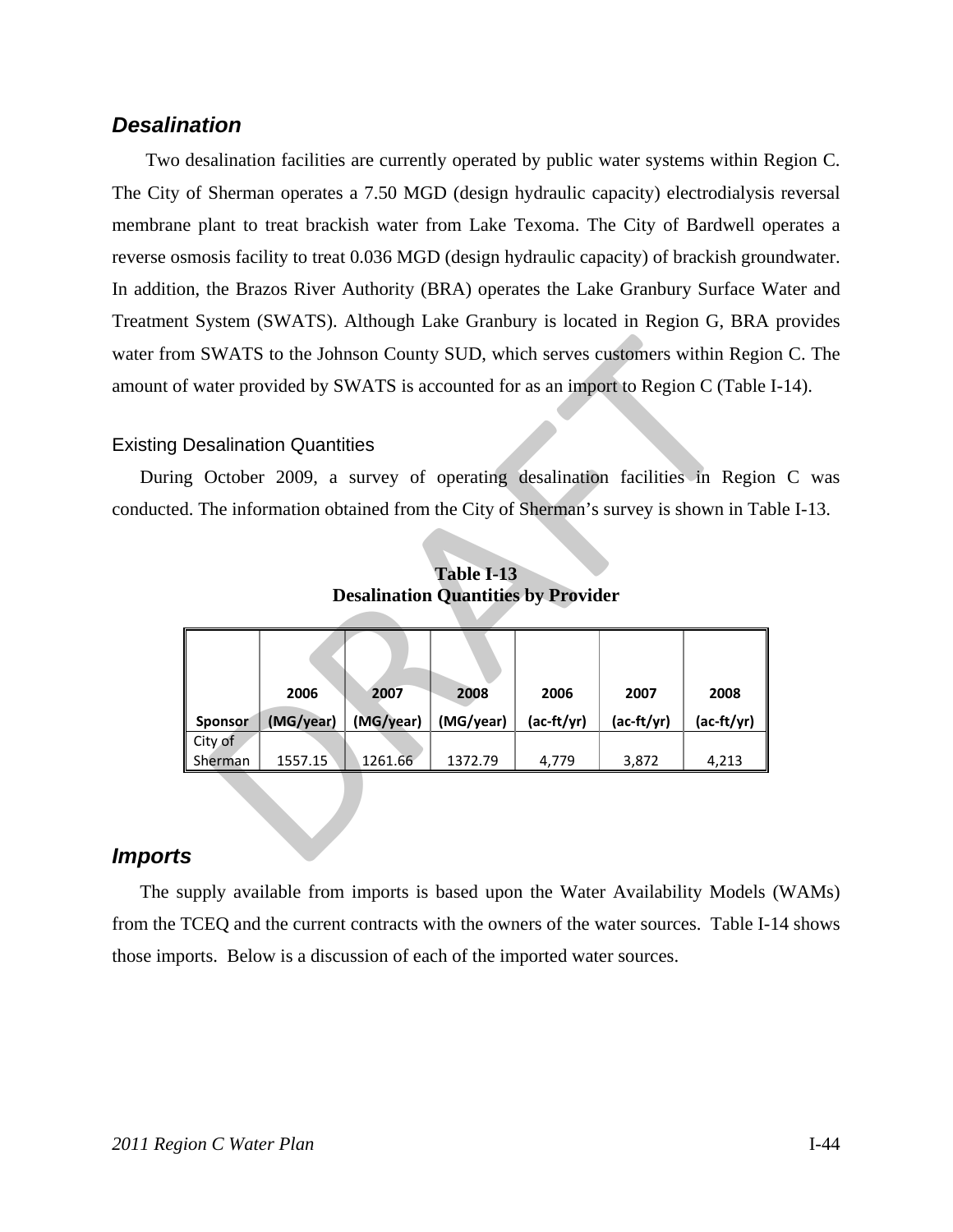| <b>Source</b>               |                                                                                                                                                                                                                       | <b>Basin</b><br>of<br>Origin | 2000    | 2010    | 2020    | 2030    | 2040    | 2050    | 2060    | 2060 from<br><b>2006 Plan</b> |
|-----------------------------|-----------------------------------------------------------------------------------------------------------------------------------------------------------------------------------------------------------------------|------------------------------|---------|---------|---------|---------|---------|---------|---------|-------------------------------|
|                             | Chapman (NTMWD) <sup>a</sup>                                                                                                                                                                                          | Sulphur                      | 47,132  | 47,132  | 47,132  | 47,132  | 47,132  | 47,132  | 47,132  | 45,843                        |
|                             | Chapman (Irving)                                                                                                                                                                                                      | Sulphur                      | 44,484  | 44,484  | 44,484  | 44,484  | 44,484  | 44,484  | 44,484  | 43,268                        |
| Trinity MWD)                | Chapman (Upper                                                                                                                                                                                                        | Sulphur                      | 13,268  | 13,268  | 13,268  | 13,268  | 13,268  | 13,268  | 13,268  | 12,905                        |
|                             | Tawakoni (Terrell)                                                                                                                                                                                                    | Sabine                       | 9,790   | 0       | 0       | 0       | 0       | 0       | 0       | 9,356                         |
|                             | Tawakoni (Dallas)                                                                                                                                                                                                     | Sabine                       | 184,991 | 183,619 | 182,251 | 180,882 | 179,515 | 178,146 | 176,777 | 176,777                       |
| Fork (Dallas) <sup>b</sup>  |                                                                                                                                                                                                                       | Sabine                       | 120,000 | 120,000 | 119,943 | 119,095 | 118,248 | 117,400 | 116,551 | 116,551                       |
| $(NTMWD)^c$                 | <b>Upper Sabine Basin</b>                                                                                                                                                                                             | Sabine                       | 0       | 49,718  | 29,646  | 9,573   | 9,501   | 9,428   | 9,356   | 0                             |
|                             | Palestine (Dallas) <sup>d</sup>                                                                                                                                                                                       | Neches                       | 112,700 | 112,881 | 111,776 | 110,670 | 109,563 | 108,455 | 107,347 | 108,980                       |
| Livingston <sup>e</sup>     |                                                                                                                                                                                                                       | Trinity                      | 20,000  | 20,000  | 20,000  | 20,000  | 20,000  | 20,000  | 20,000  | 20,000                        |
| Lake Athens <sup>f</sup>    |                                                                                                                                                                                                                       | Neches                       | 3,960   | 3,908   | 3,856   | 3,804   | 3,751   | 3,699   | 3,647   | 3,647                         |
| Possum Kingdom <sup>g</sup> |                                                                                                                                                                                                                       | <b>Brazos</b>                | 2,000   | 2,000   | 2,000   | 2,000   | 2,000   | 2,000   | 2,000   | 2,000                         |
| Lake Aquilla                |                                                                                                                                                                                                                       | <b>Brazos</b>                | 245     | 264     | 276     | 285     | 295     | 309     | 329     | 329                           |
| Lake Granbury               |                                                                                                                                                                                                                       | <b>Brazos</b>                | 185     | 231     | 231     | 231     | 231     | 231     | 231     | 231                           |
|                             | Lake Palo Pinto                                                                                                                                                                                                       | Brazos                       | 850     | 1,270   | 1,257   | 1,248   | 1,234   | 1,230   | 1,230   | 1,230                         |
| <b>TOTAL</b>                |                                                                                                                                                                                                                       |                              | 559,605 | 598,775 | 576,120 | 552,672 | 549,222 | 545,782 | 542,352 | 541,117                       |
| a.                          | The supplies from Lake Chapman for NTMWD include NTMWD's share of Lake Chapman and sales from<br>the City of Cooper.                                                                                                  |                              |         |         |         |         |         |         |         |                               |
| b.                          | The import of water from Lake Fork to the Trinity Basin is limited to 120,000 acre-feet per year. The first<br>phase of the infrastructure to transport this water to DWU is completed. The second phase is scheduled |                              |         |         |         |         |         |         |         |                               |
| c.                          | to be completed in the next five years.<br>NTMWD acquired Terrell's supply in Lake Tawakoni with additional water from the Upper Sabine Basin fo<br>2010 and 2020.                                                    |                              |         |         |         |         |         |         |         |                               |
| d.                          | There is no current infrastructure to transport the water from Lake Palestine to DWU.                                                                                                                                 |                              |         |         |         |         |         |         |         |                               |
| e.                          | Water supply contract from Lake Livingston is for 20,000 acre-feet per year in any one year with no more<br>than 48,000 acre-feet per year over a three year period.                                                  |                              |         |         |         |         |         |         |         |                               |
| f.                          | The amount of water from Lake Athens is the amount that is imported to Region C.                                                                                                                                      |                              |         |         |         |         |         |         |         |                               |
| g.                          | The supply from Possum Kingdom Lake is for Vulcan Materials (Parker County Mining).                                                                                                                                   |                              |         |         |         |         |         |         |         |                               |

## **Table I-14 Currently Available Surface Water Supplies – Imports (Acre-Feet per Year)**

- d. There is no current infrastructure to transport the water from Lake Palestine to DWU.
- e. Water supply contract from Lake Livingston is for 20,000 acre-feet per year in any one year with no more than 48,000 acre‐feet per year over a three year period.
- f. The amount of water from Lake Athens is the amount that is imported to Region C.
- g. The supply from Possum Kingdom Lake is for Vulcan Materials (Parker County Mining).

**Chapman.** North Texas Municipal Water District, the City of Irving, and the Sulphur River Water District hold water rights in Lake Chapman totaling 146,520 acre-feet per year. Of this total, 127,320 acre-feet per year can be exported for use in Region C – 57,214 acre-feet per year for North Texas Municipal Water District, 54,000 acre-feet per year for Irving, and 16,106 acrefeet per year for the Upper Trinity Regional Water District (purchased from the Sulphur River Water District). According to the Operations Plan for Lake Chapman, prepared by R.J. Brandes Company in June  $2003^{(14)}$ , the year 2000 firm yield of Lake Chapman is about 130,100 acre-feet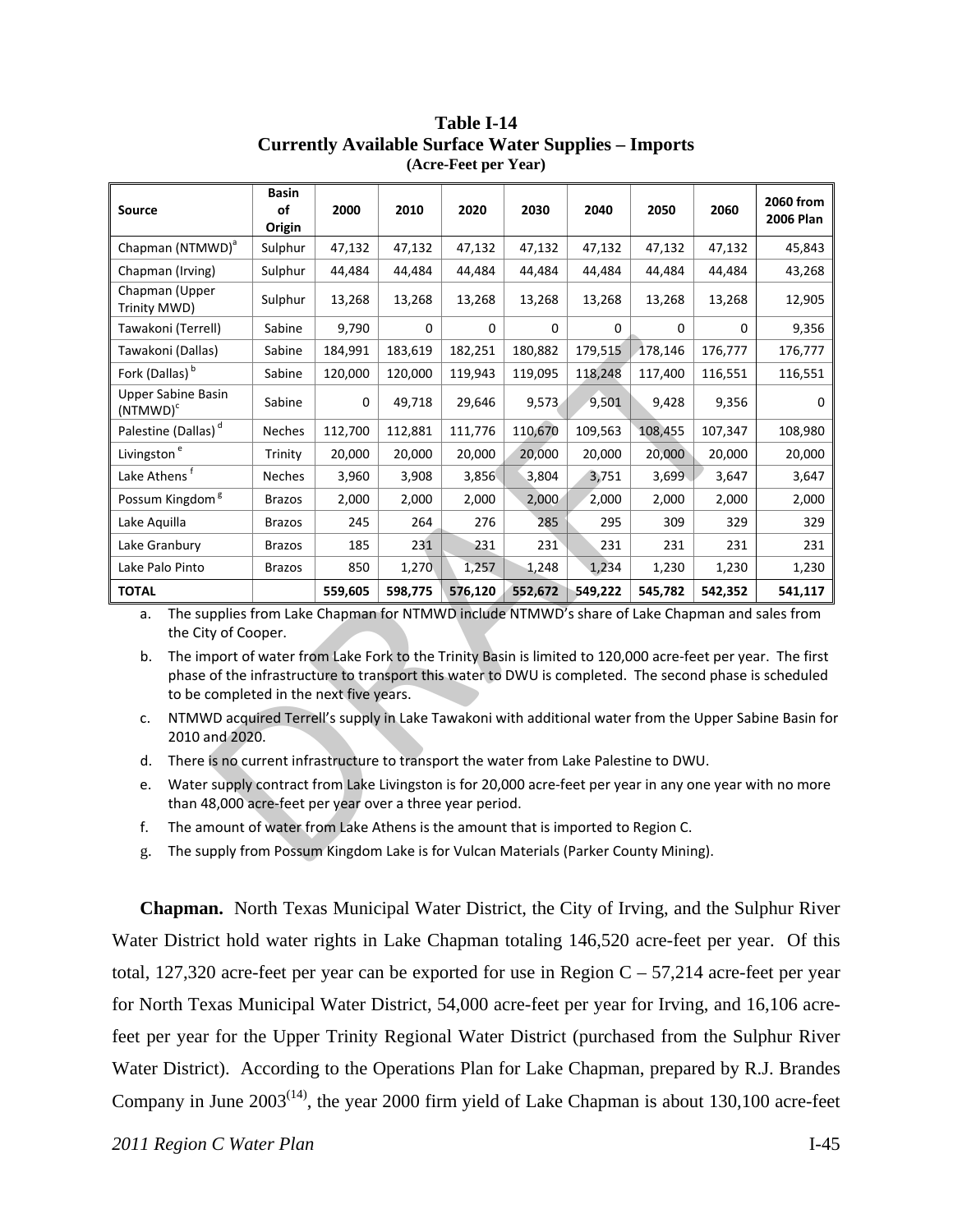per year, decreasing to 117,400 acre-feet per year by 2060. The modified Water Availability Model for the Sulphur Basin indicates that the year 2000 and year 2060 firm yield of Lake Chapman is 120,700 acre-feet per year, which is less than the permitted 146,520 acre-feet per year. Changes in the available supply since the 2006 *Region C Water Plan*<sup>(1)</sup> can be attributed to extensive changes made to the TCEQ Sulphur Basin WAM.

The values in Table I-14 show Lake Chapman's computed firm yield divided proportionally among the Region C water suppliers with a share of the water. The water supply for Upper Trinity Regional Water District could reduce by 25 percent in 2050 because the City of Commerce has the option to reclaim a portion of the water it has sold to UTRWD after 2040. However, based on water projections for the City of Commerce, it is expected that Commerce may not need to exercise the option, thereby letting the water remain available to UTRWD.

**Tawakoni.** Lake Tawakoni is located in the Sabine River Basin. The Sabine River Authority holds water rights for 238,100 acre-feet per year. The City of Dallas has a contract for 190,480 acre-feet per year. The North Texas Municipal Water District has a contract for 10,081 acre-feet per year that was transferred from the City of Terrell since the 2006 *Region C Water Plan*<sup>(1)</sup>. Using the Sabine River WAM, the firm yield of Lake Tawakoni is 231,520 in year 2000, reducing to 221,240 acre-feet per year by 2060. The supplies available to the cities of Dallas and NTMWD are based on the proportion of the contracted amount to the firm yield. Adjustments were made to ensure that supplies to each customer of the Sabine River Authority were reduced proportionally. NTMWD's share of the Lake Tawakoni supply is included in the Upper Sabine Basin Supply in Table I-14. ional Water District could reduce by 25 percent in 2050 because<br>as the option to reclaim a portion of the water it has sold to UTRW<br>seed on water projections for the City of Commerce, it is expected th<br>d to exercise the op

**Lake Fork (Dallas).** Lake Fork is located in the Sabine River Basin. The Sabine River Authority holds water rights for 188,660 acre-feet per year. The City of Dallas has a contract for 131,860 acre-feet per year. Of this amount, 120,000 acre-feet per year can be exported to the Trinity Basin in Region C. The remainder can only be used in the Sabine River Basin. The Region I water planning group reports the firm yield of Lake Fork as 174,250 acre-feet per year in year 2000, reducing due to sedimentation to 166,960 acre-feet per year. The supply to Dallas was reduced in proportion to the reduced yield. The total amount exported to Region C was limited to the 120,000 acre-feet per year specified in the trans-basin diversion permit.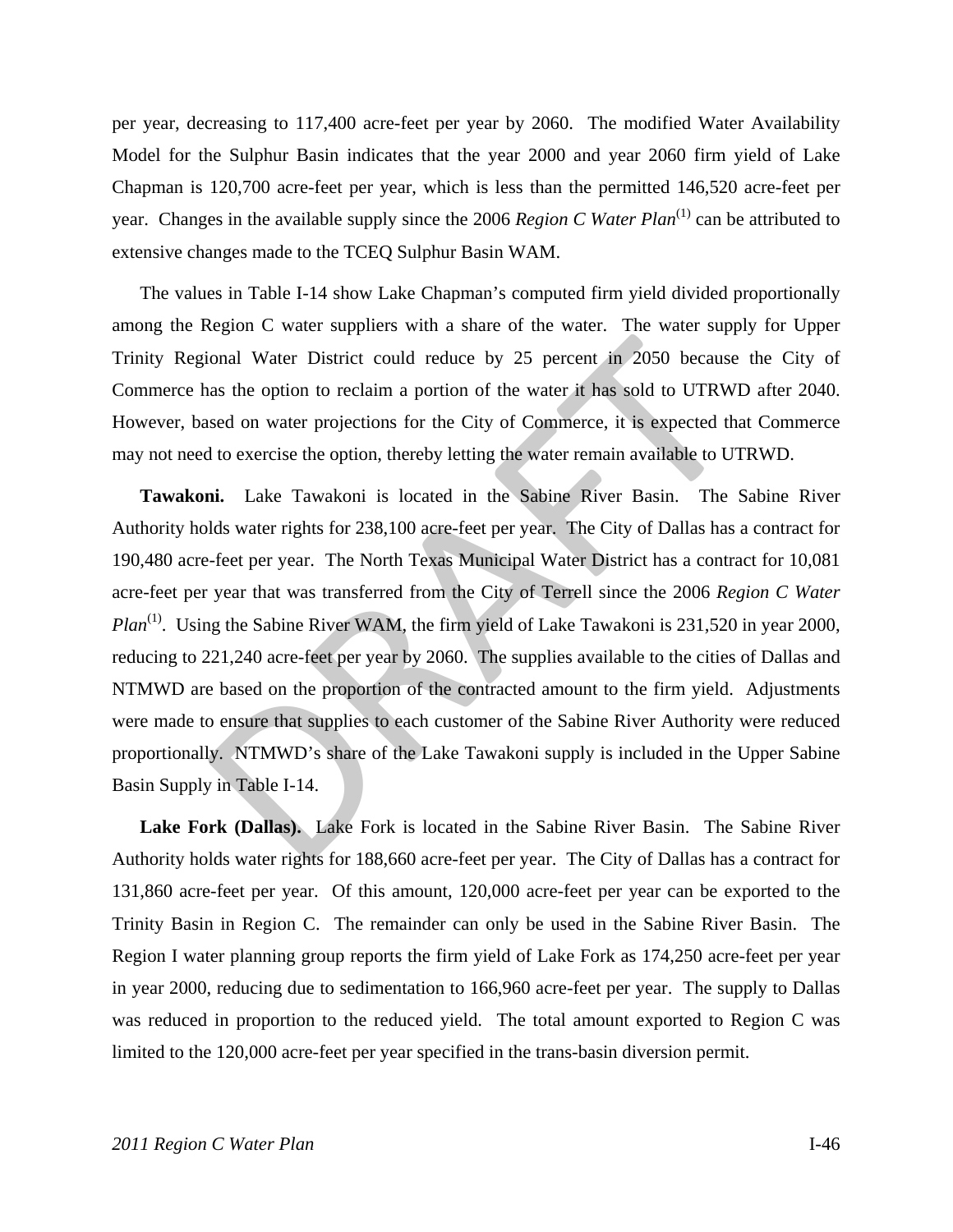**Upper Sabine Basin Supply (NTMWD).** In addition to the Lake Tawakoni supply transferred to NTMWD from Terrell, NTMWD has a temporary water right for additional supply from the Upper Sabine Basin. The additional supply is 40,000 acre-feet per year in 2010 and 20,000 acre-feet per year in 2020. The available supply to NTMWD from the Upper Sabine Basin that is shown in Table I-14 includes the temporary supply (2010 and 2020 only) and the firm yield of the Lake Tawakoni water right that was transferred from Terrell to NTMWD.

Palestine (Dallas). Lake Palestine is located on the Neches River in the Neches River Basin. The lake is owned and operated by the Upper Neches River Municipal Water Authority (UNRMWA) in conjunction with a downstream diversion point (Rocky Point). The UNRMWA holds water rights totaling 238,110 acre-feet per year from the Lake Palestine system. The firm yield of the Palestine system using the numbers provided by Region I is estimated at 222,200 acre-feet per year in year 2000, reducing to 214,600 acre-feet per year by 2060. The City of Dallas has a contract with the UNRMWA for 114,337 acre-feet per year. The supply to Dallas was reduced due to the reduced yield. Presently there is no infrastructure to transport this water from Lake Palestine to Dallas. This will be considered as a water management strategy. owned and operated by the Upper Neches River Municipal Wa<br>
in conjunction with a downstream diversion point (Rocky Point). Th<br>
rights totaling 238,110 acre-feet per year from the Lake Palestine syste<br>
Palestine system usin

**Athens (Athens).** Lake Athens is located in Henderson County in the Neches River Basin. The Athens Municipal Water Authority holds water rights in Lake Athens totaling 8,500 acrefeet per year. Of this amount 3,023 acre-feet per year is designated for industrial use for the Athens Fish Hatchery, which is located at the lake. The yield of Lake Athens was determined by Region I using the Neches Basin Water Availability Model and is currently 6,145 acre-feet per year. The amount that is exported to Region C for use by the City of Athens is 3,960 acre-feet per year, reducing to 3,647 acre-feet per year in 2060.

**Possum Kingdom Lake (Vulcan Materials).** Vulcan Materials has a contract to purchase 2,000 acre-feet per year of water originating in Possum Kingdom Lake from the Brazos River Authority for mining use. Possum Kingdom Lake is in the Brazos River Basin in Region G. This supply is assumed to be available through the planning period.

**Lake Aquilla.** Lake Aquilla is located in the Brazos River Basin in Region G. The Aquilla Water Supply Corporation provides water to entities in Ellis and Navarro Counties in Region C. The total estimated supply provided to Region C from Lake Aquilla is 245 acre-feet per year in 2000, increasing to 329 acre-feet per year by 2060.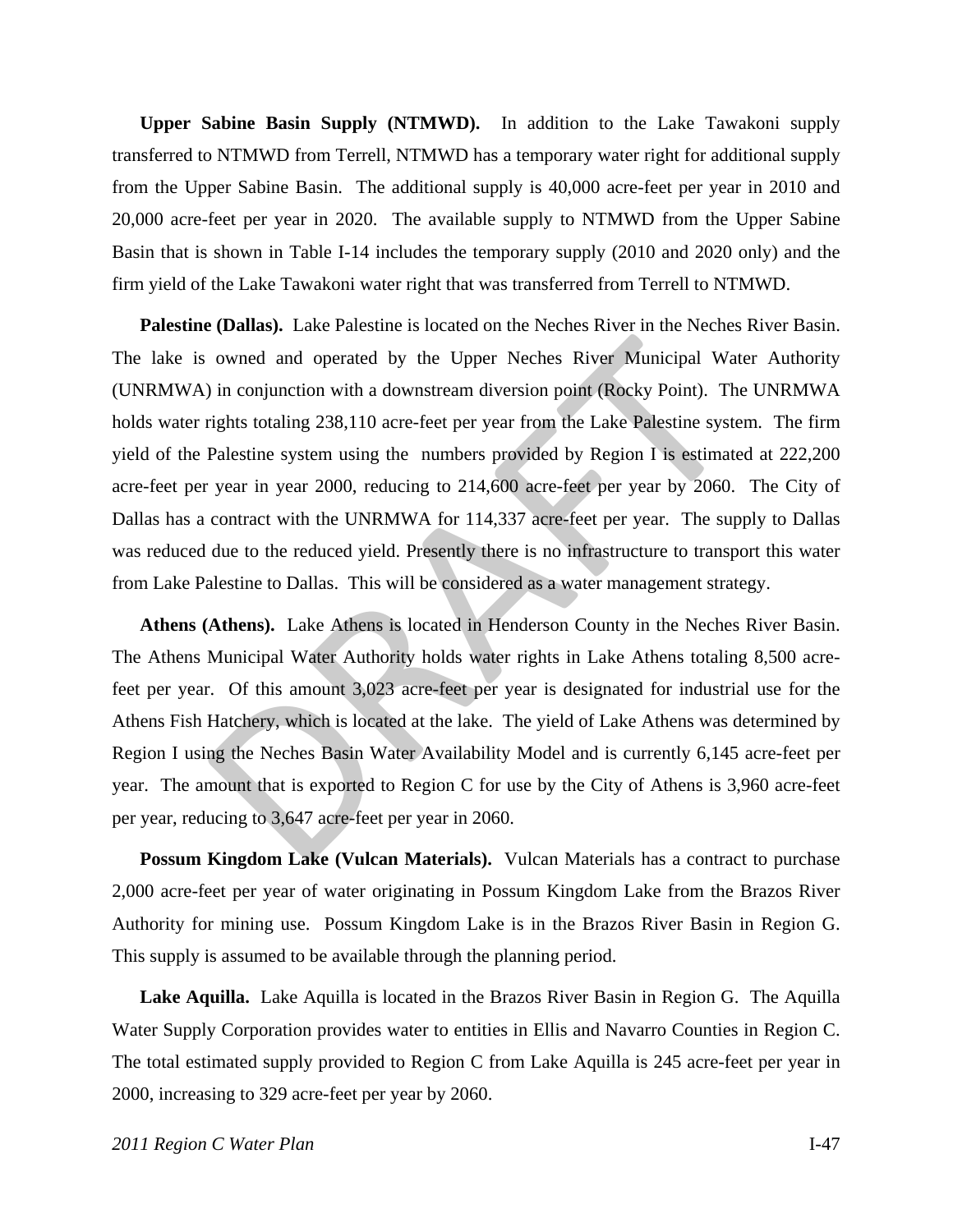**Lake Granbury.** Lake Granbury is located in the Brazos River Basin in Region G. The Brazos River Authority owns and operates the lake as part of the Authority's water system. Currently, the Authority sells water from Lake Granbury to Johnson County Special Utility District (SUD). Johnson County SUD provides water to customers in both Region C and Region G. The amount of water imported to Region C is estimated at 231 acre-feet per year.

**Lake Palo Pinto.** Lake Palo Pinto is located in Palo Pinto County in the Brazos River Basin in Region G. A portion of Mineral Wells is in Parker County in Region C, and Mineral Wells also sells water to Millsap Water Supply Corporation (WSC), Parker County WSC, and the portions of North Rural and Santo WSCs in Parker County. All of Mineral Wells' water supply currently comes from Lake Palo Pinto. (Mineral Wells has a water right in Lake Mineral Wells in Parker County but has no plans to use that source for water supply.) The supply from Lake Palo Pinto to Region C consists of: The Willsap Water Supply Corporation (WSC), Parker County V<br>
North Rural and Santo WSCs in Parker County. All of Mineral Wells'<br>
mes from Lake Palo Pinto. (Mineral Wells has a water right in Lake M<br>
bunty but has no plans

- All projected City of Mineral Wells demand in Parker County
- 25 acre-feet per year of demand for Parker County Manufacturing, provided through the City of Mineral Wells
- 479 acre-feet per year for Parker County Other.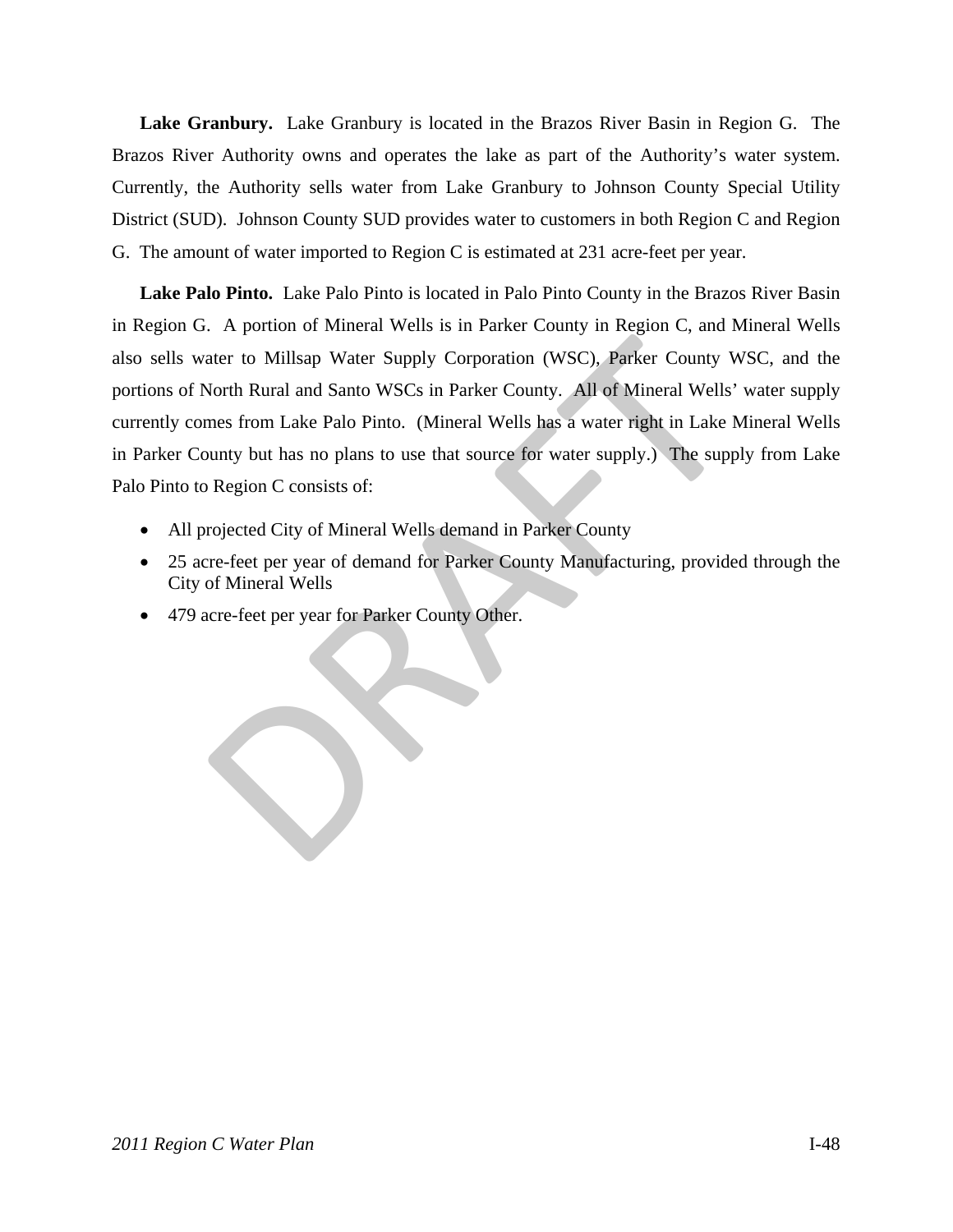## **APPENDIX I**

## **LIST OF REFERENCES**

- (1) Freese and Nichols, Inc., Alan Plummer Associates, Inc., Chiang, Patel & Yerby, Inc., and Cooksey Communications, Inc.: *2006 Region C Water Plan*, prepared for the Region C Water Planning Group, Fort Worth, January 2006.
- (2) Texas Commission on Environmental Quality: Water Rights Database, provided on January 22, 2009 by Marian Chervenka with TCEQ to be used in regional water planning.
- (3) Texas Water Development Board, *Exhibit C General Guidelines for Regional Water Plan Development (2007-2011)*, Austin, [Online] Available URL: http://www.twdb.state.tx.us/wrpi/rwp/docu.htm, September 8, 2008. The State Telescope Marian Chervenka with TCEQ to be used in real times.<br>
S. Water Development Board, *Exhibit C General Guidelines for Regional opment* (2007-2011), Austin, [Online] Available URL:<br>
<u>Awww.twdb.state.tx.us/</u>
- (4) Texas Water Development Board: "GAM Run 08-14mag," Managed available groundwater estimates for the Woodbine Aquifer in Groundwater Management Area 8, Austin, December 2008.
- (5) Texas Water Development Board: "GAM Run 08-84mag," Managed available groundwater estimates for the Trinity Aquifer in Groundwater Management Area 8, Austin, March 2009.
- (6) Texas Commission on Environmental Quality: Chapter 210 Authorization Database, emailed July 17, 2009 by Sherry Smith.
- (7) Alan Plummer Associates, Inc., and Chiang, Patel & Yerby, Inc.: *Recycled Water Implementation Plan, Volume I, Final Review Draft*, prepared for Dallas Water Utilities, May 2005.
- (8) Alan Plummer Associates, Inc., and Chiang, Patel & Yerby, Inc.: *Recycled Water Implementation Plan, Volume II, Water Supply Augmentation with Recycled Water, Draft*, prepared for Dallas Water Utilities, August 2005.
- (9) Alan Plummer Associates, Inc.: *Reclaimed Water Use Notification*, prepared for the Town of Flower Mound, April 2002.
- (10) Alan Plummer Associates, Inc.: *Reclaimed Water Priority and Implementation Plan*, prepared for the City of Fort Worth, May 2007.
- (11) Environmental Protection Agency: Water Discharge Permits Query, downloaded August 2009 from http://www.epa.gov/enviro/html/pcs/pcs\_query\_java.html.